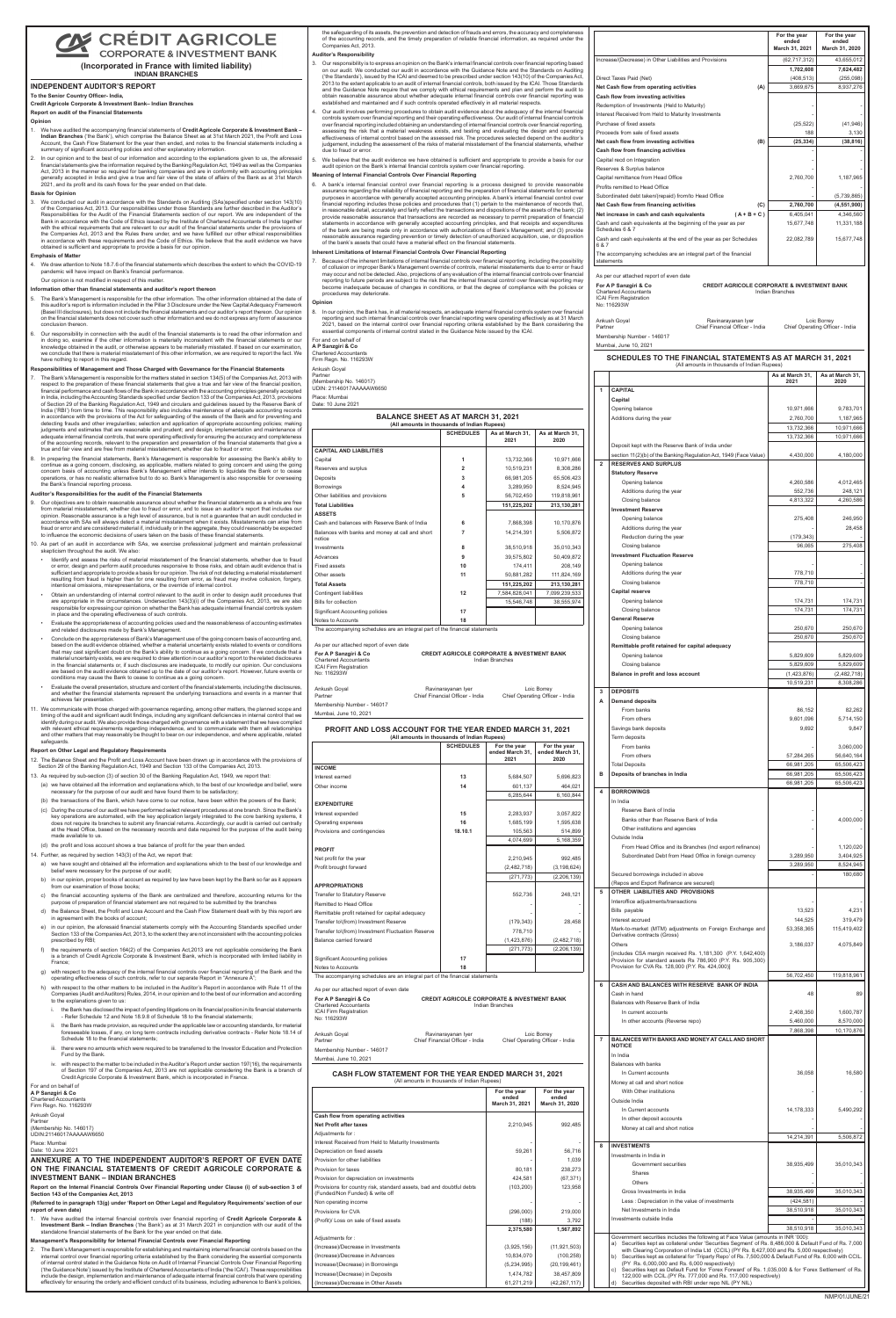# **CREDIT AGRICOLE**

**CORPORATE & INVESTMENT BANK (Incorporated in France with limited liability)**

## **INDIAN BRANCHES**

|    |                                                                                                                            | As at March 31,<br>2021 | As at March 31,<br>2020 |
|----|----------------------------------------------------------------------------------------------------------------------------|-------------------------|-------------------------|
| 9  | <b>ADVANCES</b>                                                                                                            |                         |                         |
|    | Bills purchased and discounted                                                                                             | 5,021,655               | 6,927,233               |
|    | Cash credits, overdrafts and loans repayable on demand                                                                     | 27,841,217              | 37,201,884              |
|    | Term loans                                                                                                                 | 6,712,930               | 6,280,755               |
|    |                                                                                                                            | 39,575,802              | 50,409,872              |
|    | Secured by tangible assets (includes secured against book debts)                                                           | 1,288,995               | 2,703,496               |
|    | Covered by bank/government guarantees                                                                                      | 6,148,518               | 7,893,703               |
|    | Unsecured                                                                                                                  | 32, 138, 289            | 39,812,673              |
|    |                                                                                                                            | 39,575,802              | 50,409,872              |
|    | Advances in India<br>Priority sectors                                                                                      | 15,711,718              | 6,226,511               |
|    | <b>Banks</b>                                                                                                               |                         |                         |
|    | Others                                                                                                                     | 23,864,084              | 44,183,361              |
|    | The Bank has purchased Priority Sector Lending Certificates with Face Value Rs. 11,052,500 (P.Y. Rs.                       | 39,575,802              | 50,409,872              |
|    | 15,372,500) to meet PSL needs. The same is not included as part of advances.                                               |                         |                         |
| 10 | <b>FIXED ASSETS</b>                                                                                                        |                         |                         |
|    | Premises                                                                                                                   |                         |                         |
|    | Cost - beginning of the year<br>Additions during the year                                                                  | 212,938                 | 212,938                 |
|    | Deductions during the year                                                                                                 |                         |                         |
|    | Gross book value                                                                                                           | 212,938                 | 212,938                 |
|    | Depreciation to date                                                                                                       | (121, 966)              | (115, 578)              |
|    | Net book value                                                                                                             | 90,972                  | 97,360                  |
|    | Other than premises (including furniture & fixtures)                                                                       |                         |                         |
|    | Cost - beginning of the year                                                                                               | 342,269                 | 318,951                 |
|    | Additions during the year                                                                                                  | 25,522                  | 41,946                  |
|    | Deductions during the year                                                                                                 | (12, 541)               | (18, 628)               |
|    | Gross book value                                                                                                           | 355,250                 | 342,269                 |
|    | Depreciation to date                                                                                                       | (271, 811)              | (231, 480)              |
|    | Net book value                                                                                                             | 83,439                  | 110,789                 |
|    |                                                                                                                            | 174,411                 | 208,149                 |
| 11 | <b>OTHER ASSETS</b>                                                                                                        |                         |                         |
|    | Interest accrued                                                                                                           | 588,248                 | 717,538                 |
|    | Mark-to-market (MTM) adjustments on Foreign Exchange and<br>Derivative contracts (Gross)                                   | 46,458,211              | 107,492,496             |
|    | Advance tax / Tax deducted at source (net of provisions)                                                                   | 2,452,935               | 2,240,244               |
|    | Deferred tax asset (Net) (Refer Schedule 18 - Note 18.9.5)                                                                 | 115,641                 |                         |
|    | Others (Initial / Variable Margin: Rs. 895,173; P.Y. Rs. 976,510)                                                          | 1,266,247               | 1,373,891               |
|    |                                                                                                                            | 50,881,282              | 111,824,169             |
| 12 | <b>CONTINGENT LIABILITIES</b>                                                                                              |                         |                         |
|    | Transfers to Depositor Education and Awareness Fund                                                                        | 42,609                  | 42,140                  |
|    | Claims against the bank not acknowledged as debts                                                                          | 55,000                  | 55,000                  |
|    | Liability on account of outstanding:                                                                                       |                         |                         |
|    | a) Forward exchange contracts                                                                                              | 6,156,991,895           | 5,322,668,940           |
|    | b) Currency option contracts                                                                                               | 14,892,499              | 14,771,662              |
|    | c) Other Derivative contracts (including currency futures)                                                                 | 1,347,763,465           | 1,692,830,156           |
|    | Guarantees given on behalf of constituents :<br>In India                                                                   | 27,092,740              | 21,812,079              |
|    | Outside India                                                                                                              | 22,773,910              | 28,898,078              |
|    | Letter of credit                                                                                                           | 5,866,534               | 4,600,054               |
|    | Acceptances, endorsements and other obligations                                                                            | 8,298,634               | 12,510,669              |
|    | Other items for which the bank is contingently liable                                                                      | 1,050,755               | 1,050,755               |
|    |                                                                                                                            | 7,584,828,041           | 7,099,239,533           |
| 13 | <b>INTEREST EARNED</b>                                                                                                     |                         |                         |
|    | Interest /discount on advances/bills                                                                                       | 2,769,560               | 3,375,743               |
|    | Income on investments                                                                                                      | 2,567,279               | 2,090,768               |
|    | Interest on balances with the Reserve Bank of India and other                                                              | 325,219                 | 165,287                 |
|    | interbank funds (includes income from tri party reverse repo)<br>Others (including on margin placements with QCCPs/ Credit |                         |                         |
|    | Support Annexe margin and on income tax refunds)                                                                           | 22,449                  | 65,025                  |
|    |                                                                                                                            | 5,684,507               | 5,696,823               |
| 14 | <b>OTHER INCOME</b>                                                                                                        |                         |                         |
|    | Commission, exchange and brokerage                                                                                         | 142,913                 | 301,398                 |
|    | Profit/(Loss) on sale of investments                                                                                       | (308, 262)              | (134, 107)              |
|    | PSLC premium expenses                                                                                                      | (56, 222)               | (83, 829)               |
|    | Profit/(Loss) on sale of Fixed assets                                                                                      | 188                     | (3,792)                 |
|    | Income on Exchange & Derivative transactions                                                                               | 721,012                 | 257,765                 |
|    | Miscellaneous Income (net)                                                                                                 | 101,508<br>601,137      | 126,586<br>464,021      |
| 15 | <b>INTEREST EXPENDED</b>                                                                                                   |                         |                         |
|    | Interest on deposits                                                                                                       | 1,959,262               | 2,321,476               |
|    | Interest on Reserve Bank of India/ interbank borrowings (includes                                                          | 136,744                 | 406,143                 |
|    | Triparty repo interest expense)                                                                                            |                         |                         |
|    | Others (includes interest on Sub-Debt and interest on collateral<br>received under Credit Support Annex)                   | 187,931                 | 330,203                 |
|    |                                                                                                                            | 2,283,937               | 3,057,822               |
| 16 | <b>OPERATING EXPENSES</b>                                                                                                  |                         |                         |
|    | Payments to and provisions for employees                                                                                   | 681,010                 | 648,129                 |
|    | Rent, taxes & lighting                                                                                                     | 52,053                  | 53,757                  |
|    | Printing & stationery                                                                                                      | 1,990                   | 2,564                   |
|    | Advertisement & publicity                                                                                                  | 1,288                   | 994                     |
|    | Depreciation on bank's property                                                                                            | 59.261                  | 56,716                  |
|    | Auditors' fees & expenses (incl. Tax Audit)                                                                                | 2,750                   | 2,640                   |
|    | Law charges                                                                                                                | 8,409                   | 43,636                  |
|    | Postage, telegrams, telephone etc.                                                                                         | 7,981                   | 8,808                   |
|    | Repairs & maintenance                                                                                                      | 38,400                  | 50,710                  |
|    | Insurance                                                                                                                  | 85,208                  | 38,671                  |
|    | Other expenditure [Please refer Note 18.8.2 for significant items]                                                         | 746,849<br>1,685,199    | 689,013<br>1,595,638    |

The preparation of financial statements requires the management to make estimates and assumptions to be considered in the reported amounts of assets and liabilities (including contingent liabilities) as of the date of the financial statements and the reported income and expense during the reporting period. Management believes that the estimates used in the preparation of the financial statements are prudent and reasonable. Future results could differ  $\mathop{\mathsf{im}}\nolimits$  these estimates

- 17.3.1 Investments are classified as "Available for Sale (AFS)", "Held for Trading (HFT)" or "Held to Maturity (HTM)" based on intent at the time of its purchase, in accordance with the RBI guidelines. The Bank follows the settlement date method of accounting (the Bank records an off balance sheet commitment for the purchase / sale of the security on the trade date). Cost of investments is determined on the FIFO cost basis. In determining cost of investment, brokerage, commission etc. paid at the time of purchase/sale is charged to the Profit and Loss Accounts. Broken period st paid at the time of acquisition of security is not capitalized
- 17.3.2 Profit/Loss on sale of Investment under aforesaid three categories are recognized in Profit and Loss Account to the extent specified in RBI circular.
- 17.3.3 The investment held under the "Held for Trading", "Available for sale" and "Held to Maturity" categories are valued in accordance with the guidelines issued by the RBI. Investments under 'Available for Sale' and 'Held for Trading' categories are valued monthly at the market price or fair value as declared by Financial Benchmark India Pvt. Ltd. (FBIL). Securities under each category are valued scrip-wise and depreciation/appreciation is aggregated for each category. Net depreciation, if any, is provided for in the Profit & Loss Account and net appreciation (if any) is ignored per category. Treasury bills and certificates of deposits, being discounted instruments valued at carrying cost. Investments classified under "Held to Maturity (HTM)" are carried at their acquisition cost or amortized cost, if acquired at a premium/discount to the face value.
- 17.3.4 In accordance with the RBI's Master Circular DBR No.BP.BC.6/21.04.141/2015-16 dated July 01, 2015, and FIMCIR/2017-18/001 dated April 03, 2017, any reversal of provision on account of depreciation in the HFT and AFS categories in excess of the required amount in any financial year is credited to the Profit & Loss Account and an equivalent amount (net of taxes if any and net of transfer to Statutory Reserve) is appropriated to an Investment Reserve Account (IRA) shown under Reserves and Surplus in Schedule 2. IRA is utilized on an event of provision creation on account of depreciation in HFT and AFS categories by debiting to the Profit and Loss Account and an equivalent amount (net of tax benefit, if any, and net of consequent reduction in the transfer to Statutory Reserve), is transferred from the IRA to the P&L Account.
- 17.3.5 RBI circular DBR.No.BP.BC.102/21.04.048/2017-18 dated April 02, 2018 requires banks to maintained adequate Investment Fluctuation Reserve (IFR) to protect against increase in yields in future with effect from financial year end March 31, 2019. The amount to be transferred to IFR should not be less than the lower of the (a) net profit on sale of investments during the year (b) net profit for the year less mandatory appropriations, until the amount of IFR is at least 2 percent of the HFT and AFS portfolio, on a continuing basis and shown under Reserves and Surplus in Schedule 2.
- 17.3.6 In accordance with the RBI regulations, repurchase and reverse repurchase transactions are accounted for as secured borrowing and lending transaction respectively. The expenditure/ income in respect of such transactions are treated as interest expense / income.

#### **17. SIGNIFICANT ACCOUNTING POLICIES**

#### **17.1 General**

17.1.1 Background

The financial statements for the year ended March 31, 2021 comprise the accounts of the Indian branches of Credit Agricole Corporate & Investment Bank ('the Bank') which is incorporated in France with Limited Liability.

17.1.2 Basis of preparation

The financial statements have been prepared in accordance with requirements prescribed under the Third Schedule of the Banking Regulation Act, 1949. The accounting policies used in the preparation of these financial statements, in all material aspects, conform to Generally Accepted Accounting Principles in India (Indian GAAP), the guidelines issued by Reserve Bank of India (RBI) from time to time, the Accounting Standards (AS) issued by the Institute of Chartered Accountants of India (ICAI) and prescribed under Section 133 of the Companies Act, 2013 ('Act') as amended to the extent of applicable and current practice prevailing within the Banking industry in India. The Bank follows the accrual method of accounting, except where otherwise stated, and the historical cost convention.

#### 17.1.3 Use of estimates

### **17.2 Transactions involving foreign exchange and derivatives**

- 17.2.1 Foreign currency assets and liabilities are translated at the spot exchange rates prevailing at the close of the year as notified by the Foreign Exchange Dealers' Association of India (FEDAI) and the resultant gain or loss is accounted in Profit and Loss Account.
- 17.2.2 Income and expenditure items in foreign currency are translated at the exchange rates prevailing on the date of the transaction.
- 17.2.3 Outstanding forward foreign exchange contracts designated as 'Trading' as at balance sheet date are fair valued based on the exchange rates notified by FEDAI for specified maturities. The marked to market assets/liabilities as at the reporting date are shown at gross value in the balance sheet.
- 17.2.4 Outstanding forward foreign exchange contracts designated as 'Hedging' and spot exchange contracts as at balance sheet date are revalued at the spot exchange rates, prevailing at the close of the year as notified by FEDAI. Premium / discount on these forward foreign exchange contracts are evenly spread over the tenor of the contract and are recognized as income expense.
- 17.2.5 Outstanding derivatives contracts, designated as 'Trading', are measured at their fair value. The resulting profit / losses are recognized in the Profit & Loss Account. The marked to market assets/liabilities as at the reporting date are shown at gross value in the balance sheet.
- 17.2.6 Outstanding derivatives contracts, designated as 'Hedging', are undertaken for hedging interest rate risks and the income/expenditure on these derivative contracts is accounted for on an accrual basis over the life of the contract. The hedge contracts are marked to market in case the underlying is marked to market.
- 17.2.7 Contingent liabilities on account of guarantees, acceptances, endorsements and other obligations are stated at the spot exchange rates prevailing at the close of the year as notified by FEDAI.
- 17.2.8 In respect of derivative transactions, any overdue receivables representing positive Marked to Market (MTM) value due to the Bank, which remains unpaid for a period of 90 days from the specified due date for payment, as well as the recognized positive MTM in respect of future receivables, as per RBI guidelines are reversed from the Profit & Loss Account and held in a 'Suspense Account-Crystallized Receivables'.

### **17.3 Investments**

Cash and cash equivalents include cash in hand, balances with RBI (Including Reverse Repo), balances with other banks, Triparty Party Repo (TREPs) with CCIL and money at call and short notice.

### **17.4 Advances**

- Advances are classified into performing and non-performing advances based on the management's periodic internal assessment and RBI's prudential norms on classification, including the COVID-19 Regulatory Package – Asset Classification and Provisioning circular RBI/2019-20/220 DOR. No.BP. BC.63/21.04.048/2019-20 dated April 17, 2020 & circular DOR.No.BP.BC.71/21.04.048/2019-20 dated May 23, 2020.
- 17.4.1 Provisions for non-performing advances are made as per the guidelines prescribed by the RBI The related interest on such non performing advances is not recognized as income until re
- 17.4.2 In addition to the specific provision on NPAs, the Bank maintains general provision on standard assets (including on positive mark to market gain on derivatives portfolio) as per RBI guidelines and also including additional provision for standard assets at higher than prescribed rates in terms of the RBI circular RBI/2016-17/282, DBR.No.BP.BC.64/21.04.048/2016-17 dated April 18, 2017. This general provision also includes the incremental provisioning requirement towards un-hedged foreign currency exposures ("UHFCE") introduced vide RBI's Circular DBOD No.BP. BC.85/21.06.200/2013-14 dated January 15, 2014 effective April 01, 2014. If the provisions (standard assets provision including positive MTM on derivative and provisions on UHFCE) required to be held on an aggregate basis are less than the provisions held as on November 15 2008, the provisions rendered surplus are not reversed to Profit and Loss account and continued to be maintained at the amount that existed as on November 15, 2008. In case of shortfall determined on aggregate basis, the balance is provided by debit to Profit and Loss account.
- 17.4.3 The Bank also considers the RBI circular RBI/2016-17/50 DBR.BP.BC.No.8/21.01.003/2016-17 dated August 25, 2016 titled Guidelines on Enhancing Credit Supply for Large Borrors through Market Mechanism for recognizing additional provisioning at higher rate.
- 17.4.4 As per RBI guidelines on Country Risk Management, the Bank makes provision for individual country risk exposure wherever the net funded exposure is one percent or more of bank's total assets based on rates stipulated by RBI.

### **Fixed assets and depreciational**

The derivative transactions entered are as per the internal policy framed by head office of the Bank and also in accordance with the guidelines issued by Reserve Bank of India. Separately, the Bank has also a policy on "Suitability and Customer Appropriateness" put in place as per the group norms. The head office of the Bank has formulated New Activities and Product guidelines to identify, evaluate, monitor and to control key risks for all derivative products before undertaking any transaction. Towards this end, the Bank has a New Activities and Product Committee which validates these products taking into account various risks and local requirements for dealing in such products.

- 17.5.1 Fixed assets are stated at cost less accumulated depreciation.
- 17.5.2 Depreciation has been provided on straight line method, over the estimated useful lives, as determined by the management, at the rates mentioned below per annum:

| Premises*                         | 33 Years |
|-----------------------------------|----------|
| <b>Furniture and Fixtures</b>     | 10 Years |
| Office and Residential Equipment* | 4 Years  |
| Motor Vehicles*                   | 5 Years  |
| <b>Computers and Software</b>     | 3 Years  |

- 17.5.3 The useful lives of fixed assets marked with \* above are different than those specified under schedule II of Companies Act 2013. The management believes that useful life of fixed assets currently considered for the purpose of depreciation fairly reflect its estimate of the useful lives and residual values of fixed assets.
- 17.5.4 Depreciation to the extent of the original cost is charged to the Profit & Loss Account starting from the month of purchase
- 17.5.5 Depreciation of assets with original cost below 5,000 is provided at 100%

### **17.6 Revenue recognition and related matters**

Interest income is recognized on an accrual basis except interest income on non-performing assets on a case by case basis, which is recognized upon realization as per the applicable RBI guidelines.

Income on discounted instrument is recognized over the tenor of the instrument on a straight-line basis. Commission received on Guarantees /Letter of Credit issued is amortized on a straight-line basis over the period of the Guarantees / Letter of Credit. Other fees and commission income are recognized at the time the services are rendered and a binding obligation to receive the fees has arisen.

Fees paid for purchase of Priority Sector Lending Certificate are recognized in accordance with the RBI guidelines.

### **17.7 Employees benefits**

- 17.7.1 Provident Fund
- The Bank contributes to a recognized provident fund. These contributions are accounted for on an accrual basis and recognized in the Profit & Loss Account.

### 17.7.2 Gratuity

- The Bank makes an annual contribution to an insurance company for amounts notified by the said insurance company. The Bank provides for gratuity based on an independent external actuarial valuation at the balance sheet date using the Projected Unit Credit Method.
- 17.7.3 Leave Encashment / Compensated Absences The Bank does not have a policy of encashment of un-availed leave, except at the time of separation of an eligible employee. The Bank provides for leave encashment/compensated absences based on an independent external actuarial valuation at the balance sheet date.
- Long service award
	- The Bank rewards its eligible employees under the long service award pay plan, which is a non-contributory defined benefit plan. The Bank provides for this plan based on an independent external actuarial valuation at the balance sheet date.

| 17.7.5 | Actuarial gains/losses                                                                          |
|--------|-------------------------------------------------------------------------------------------------|
|        | Actuarial gains/losses are immediately recognized/provided for in the Profit & Loss<br>Account. |

#### **17.8 Operating lease transactions**

Leases, where the lessor effectively retains substantially all the risks and benefits of ownership are classified as operating leases. Operating lease payments are recognized as an expense in the Profit & Loss Account on a straight line basis over the lease term.

### **17.9 Taxation**

 Provision for corporate tax is arrived at after due consideration of the applicable law, judicial pronouncements and / or legal counsels' opinion on the issues. The charge for taxation during the year comprises current tax charge and the net change in the deferred tax asset and liability during the year. The Bank accounts for deferred taxes in accordance with provisions of Accounting Standard (AS) 22 "Accounting for Taxes on Income" issued by Institute of Chartered Accountants of India (ICAI). Deferred taxation is provided on timing differences between accounting and tax treatment of income/expenditure. Deferred tax assets are cognized only to the extent there is reasonable certainty that the assets can be realized in the future or only to the extent there is possibility for reversal in the future. However, where there is unabsorbed depreciation or carried forward loss under taxation laws, deferred tax assets are recognized only if there is virtual certainty of realization of such assets. Deferred tax assets/liabilities are measured using tax rates that have been substantially enacted as on balance sheet date.

Minimum Alternative Tax ('MAT') under the provisions of the Income-tax Act, 1961 is recognized as current tax in the Profit and Loss Account. The credit available under the Act in respect of MAT paid is recognized as an asset only when and to the extent there is convincing evidence that the Bank will pay normal income tax during the period for which the MAT credit can be carried forward for set-off against the normal tax liability. MAT credit recognized as an asset is reviewed at each Balance Sheet date and written down to the extent the aforesaid convincing evidence no longer exists.

#### **17.10 Accounting for Provisions, Contingent Liabilities and Contingent Assets**

The Bank estimates the probability of any loss that might be incurred on outcome of contingencies on the basis of information available up to the date on which the financial statements are prepared. A provision basis of information available up to the date on which the financial statements are prepared. A provision is recognized when the Bank has a present obligation as a result of past event and it is probable that an outflow of resources will be required to settle the obligation, in respect of which a reliable estimate can be made. Provisions are determined based on management's estimate required to settle the obligations at the balance sheet date, supplemented by experience of similar transactions. These are reviewed at each balance sheet date and adjusted to reflect the management's current estimates. In cases where the available information indicates that the loss on the contingency is reasonably possible but the amount of loss cannot be reasonably estimated, a disclosure is made in the financial statements. In case of remote possibility, neither provisions nor disclosure is made in the financial statements.

#### **17.11 Cash and Cash Equivalents**

#### **18 Notes to Accounts**

#### **18.1 Capital**

As per the RBI guidelines on Capital to Risk Weighted Assets Ratio (CRAR) issued, banks are required to compute their capital requirement under Basel III effective June 30, 2013. The CRAR as per Basel III is 13.89% (Previous year 12.43%). The CRAR of the Bank, calculated as per RBI Basel III guidelines is given below.

| (Amount in $\bar{\tau}$ crore)                           |                                                                |                                                                                                      |        |        |          |  |  |
|----------------------------------------------------------|----------------------------------------------------------------|------------------------------------------------------------------------------------------------------|--------|--------|----------|--|--|
| S. No.                                                   |                                                                | 2021                                                                                                 | 2020   |        |          |  |  |
| (i)                                                      |                                                                | Common Equity Tier I Capital Ratio (%)                                                               |        | 11.55% | 10.17%   |  |  |
| (ii)                                                     | Tier I Capital Ratio (%)                                       |                                                                                                      |        | 11.55% | 10.17%   |  |  |
| (iii)                                                    | Tier II Capital Ratio (%)                                      |                                                                                                      |        | 2.34%  | 2.26%    |  |  |
| (iv)                                                     | Total Capital Ratio (%)                                        | 13.89%                                                                                               | 12.43% |        |          |  |  |
| (v)                                                      | Amount of Interest free funds raised from HO in the year       | 276.07                                                                                               | 118.80 |        |          |  |  |
| (vi)                                                     | Amount of Additional Tier I capital raised from HO in the year | Nil                                                                                                  | Nil    |        |          |  |  |
| (vii)                                                    | Amount of Tier II capital raised from HO in the year           | Nil                                                                                                  | Nil    |        |          |  |  |
|                                                          | is as under:                                                   | Details of Sub-Debt raised from CA-CIB Head office outstanding as of March 31, 2021 & March 31, 2020 |        |        |          |  |  |
|                                                          | Date of Receipt                                                | <b>Maturity date</b>                                                                                 | Amount | Tenor  |          |  |  |
| October 13, 2016<br>October 13, 2026*<br>USD 45 millions |                                                                |                                                                                                      |        |        | 10 years |  |  |

\*With a call option after 5 years exercisable only after prior RBI approval.

|     | 18.2.1                                                                              |               | Value of investments                                                                                                                               |                                                  |                                                 | (Amount in ₹ crore)                 |  |  |
|-----|-------------------------------------------------------------------------------------|---------------|----------------------------------------------------------------------------------------------------------------------------------------------------|--------------------------------------------------|-------------------------------------------------|-------------------------------------|--|--|
|     |                                                                                     |               |                                                                                                                                                    |                                                  | 2021                                            | 2020                                |  |  |
| (1) | Value of Investments                                                                |               |                                                                                                                                                    |                                                  |                                                 |                                     |  |  |
|     | <b>Gross Value of Investments</b>                                                   |               |                                                                                                                                                    |                                                  | 3,893.55                                        | 3,501.03                            |  |  |
|     | In India                                                                            |               |                                                                                                                                                    |                                                  | 3.893.55                                        | 3.501.03                            |  |  |
|     |                                                                                     | Outside India |                                                                                                                                                    |                                                  |                                                 |                                     |  |  |
|     | <b>Provisions for Depreciation</b>                                                  |               |                                                                                                                                                    |                                                  | 42.46                                           |                                     |  |  |
|     | In India                                                                            |               |                                                                                                                                                    |                                                  | 42.46                                           |                                     |  |  |
|     |                                                                                     | Outside India |                                                                                                                                                    |                                                  |                                                 |                                     |  |  |
|     | <b>Net Value of Investments</b>                                                     |               |                                                                                                                                                    |                                                  | 3,851.09                                        | 3,501.03                            |  |  |
|     | In India                                                                            |               |                                                                                                                                                    |                                                  | 3,851.09                                        | 3,501.03                            |  |  |
|     |                                                                                     | Outside India |                                                                                                                                                    |                                                  |                                                 |                                     |  |  |
| (2) | investments                                                                         |               | Movement of provisions held towards depreciation on                                                                                                |                                                  |                                                 |                                     |  |  |
|     | Opening balance                                                                     |               |                                                                                                                                                    |                                                  |                                                 | 6.74                                |  |  |
|     |                                                                                     |               | Add: Provisions made during the year                                                                                                               |                                                  | 42.46                                           |                                     |  |  |
|     |                                                                                     |               | Less: Write-off, excess provisions written back during the year                                                                                    |                                                  |                                                 | (6.74)                              |  |  |
|     | Closing balance                                                                     |               |                                                                                                                                                    |                                                  | 42.46                                           |                                     |  |  |
|     | 18.2.2<br>Repo and Reverse Repo transactions (including LAF)<br>(Amount in ₹ crore) |               |                                                                                                                                                    |                                                  |                                                 |                                     |  |  |
|     | <b>Particulars</b>                                                                  |               | <b>Minimum</b><br>outstanding<br>during the year                                                                                                   | <b>Maximum</b><br>outstanding<br>during the year | Daily average<br>outstanding<br>during the year | Outstanding as at<br>March 31, 2021 |  |  |
|     | Securities sold under repo                                                          |               |                                                                                                                                                    |                                                  |                                                 |                                     |  |  |
| i.  | Government<br>securities                                                            |               | $(-)$                                                                                                                                              | 884.78<br>(878.69)                               | 316.97<br>(286.03)                              | $(-)$                               |  |  |
| ii. | Corporate debt<br>securities                                                        |               | $(-)$                                                                                                                                              | $(-)$                                            | $(-)$                                           | $(-)$                               |  |  |
|     | Securities bought under reverse repo                                                |               |                                                                                                                                                    |                                                  |                                                 |                                     |  |  |
| i.  | Government<br>securities                                                            |               | $(-)$                                                                                                                                              | 1,800.00<br>(857.00)                             | 800.76<br>(183.97)                              | 546.00<br>(857.00)                  |  |  |
| ii. | Corporate debt<br>securities                                                        |               | $(-)$                                                                                                                                              | $(-)$                                            | $(-)$                                           | $(-)$                               |  |  |
|     | 1.                                                                                  |               | The above transactions are inclusive of repos and reverse repos done with RBI and under tri-<br>party repo with the Clearing Corporation of India. |                                                  |                                                 |                                     |  |  |
|     | 2.                                                                                  |               | The previous year's figures are shown in brackets.                                                                                                 |                                                  |                                                 |                                     |  |  |
|     | 3.                                                                                  |               | Amounts are based on actual borrowing and lending under repo and reverse repo respectively.                                                        |                                                  |                                                 |                                     |  |  |
|     | 4.                                                                                  |               | Minimum & Average outstanding during the year includes days with Nil outstanding.                                                                  |                                                  |                                                 |                                     |  |  |
|     | 18.2.3                                                                              |               | Non-SLR investment portfolio                                                                                                                       |                                                  |                                                 |                                     |  |  |

### **i) Issuer composition of Non-SLR investments**

- There were no Non-SLR investments as on March 31, 2021 and March 31, 2020. **ii) Non performing Non-SLR investments**
	- There were no non performing Non-SLR investments as on March 31, 2021 and March 31, 2020.
- **18.2.4 Sale and Transfers to / from HTM Category**

The Bank does not have any investments in the HTM category as on March 31, 2021 and March 31, 2020. As such, there were no sale and transfer to/from HTM category during the year ending March 31, 2021 and March 31, 2020.

#### **18.3 Derivatives**

|                 | 18.3.1                   |                                                                                                               | Forward rate agreements / Interest rate swaps |                  |                                          |                                                                                                         | (Amount in ₹ crore)            |
|-----------------|--------------------------|---------------------------------------------------------------------------------------------------------------|-----------------------------------------------|------------------|------------------------------------------|---------------------------------------------------------------------------------------------------------|--------------------------------|
|                 |                          | <b>Particulars</b>                                                                                            |                                               |                  |                                          | 2021                                                                                                    | 2020                           |
| i)              |                          | The notional principal of swap agreements<br>Of which:                                                        |                                               |                  |                                          | 113,327.80                                                                                              | 149,873.67                     |
|                 | <b>IRS</b><br><b>FRA</b> |                                                                                                               |                                               |                  |                                          | 113,327.80<br>NIL                                                                                       | 149,873.67<br>NIL              |
| $\mathsf{ii}$ ) |                          | Losses which would be incurred if counter parties failed to fulfill<br>their obligations under the agreements |                                               |                  |                                          | 988.63                                                                                                  | 1,659.44                       |
| iii)            |                          | Collateral required by the Bank upon entering into swaps@                                                     |                                               |                  |                                          | 17.61                                                                                                   | 25.49                          |
| iv)             |                          | Concentration of credit risk arising from the swaps*                                                          |                                               |                  |                                          | 92.14%                                                                                                  | 95.17%                         |
| V)              |                          | The fair value of the swap book                                                                               |                                               |                  |                                          | $-271.53$                                                                                               | $-341.77$                      |
|                 |                          | industry (incl. interbank deals novated to CCIL).                                                             |                                               |                  |                                          | * Based on total credit exposure amount, the maximum single industry exposure lies with the banking     |                                |
|                 |                          | with any counterparty.                                                                                        |                                               |                  |                                          | @ Cash collaterals placed by the bank with the clearing house and as part of Credit Support Annex (CSA) |                                |
|                 |                          | The nature and terms of the IRS as on March 31, 2021 are set out below                                        |                                               |                  |                                          |                                                                                                         | (Amount in $\bar{\tau}$ crore) |
| Nature          |                          | No. of Trades                                                                                                 | <b>Notional</b><br>Principal                  | <b>Benchmark</b> | Term                                     |                                                                                                         |                                |
| Trading         |                          | 652                                                                                                           | 24,053.65                                     | OIS              |                                          | Fixed Receivable v/s Floating Payable                                                                   |                                |
| Trading         |                          | 616                                                                                                           | 29,029.36                                     | OIS              |                                          | Floating Receivable v/s Fixed Payable                                                                   |                                |
| Trading         |                          | 323                                                                                                           | 17,854.00                                     | <b>MIFOR</b>     |                                          | Fixed Receivable v/s Floating Payable                                                                   |                                |
| Trading         |                          | 321                                                                                                           | 17,618.00                                     | <b>MIFOR</b>     | Floating Receivable v/s Fixed Payable    |                                                                                                         |                                |
| Trading         |                          | 6                                                                                                             | 1,195.04                                      | <b>LIBOR</b>     | Floating Receivable v/s Floating Payable |                                                                                                         |                                |
| Trading         |                          | 110                                                                                                           | 14,073.56                                     | <b>LIBOR</b>     | Floating Receivable v/s Fixed Payable    |                                                                                                         |                                |
| Trading         |                          | 71                                                                                                            | 9,504.19                                      | <b>LIBOR</b>     | Fixed Receivable v/s Floating Payable    |                                                                                                         |                                |
|                 |                          | 2,099                                                                                                         | 113,327.80                                    |                  |                                          |                                                                                                         |                                |
|                 |                          | The nature and terms of the IRS as on March 31, 2020 are set out below                                        |                                               |                  |                                          |                                                                                                         | (Amount in ₹ crore)            |
| <b>Nature</b>   |                          | No. of Trades                                                                                                 | Notional<br>Principal                         | <b>Benchmark</b> |                                          | <b>Term</b>                                                                                             |                                |
| Trading         |                          | 733                                                                                                           | 32,305.81                                     | OIS              |                                          | Fixed Receivable v/s Floating Payable                                                                   |                                |
| Trading         |                          | 731                                                                                                           | 33,338.63                                     | OIS              |                                          | Floating Receivable v/s Fixed Payable                                                                   |                                |
| Trading         |                          | 300                                                                                                           | 15,183.00                                     | <b>MIFOR</b>     |                                          | Fixed Receivable v/s Floating Payable                                                                   |                                |
| Trading         |                          | 306                                                                                                           | 16,746.00                                     | <b>MIFOR</b>     |                                          | Floating Receivable v/s Fixed Payable                                                                   |                                |
| Trading         |                          | $\overline{7}$                                                                                                | 1,754.51                                      | <b>LIBOR</b>     |                                          | Floating Receivable v/s Floating Payable                                                                |                                |
| Trading         |                          | 150                                                                                                           | 26,110.47                                     | <b>LIBOR</b>     |                                          | Floating Receivable v/s Fixed Payable                                                                   |                                |
| Trading         |                          | 120                                                                                                           | 24.435.25                                     | <b>LIBOR</b>     |                                          | Fixed Receivable v/s Floating Payable                                                                   |                                |
|                 |                          | 2,347                                                                                                         | 149,873.67                                    |                  |                                          |                                                                                                         |                                |
|                 | 18.3.2                   |                                                                                                               | Exchange traded interest rate derivatives     |                  |                                          |                                                                                                         | (Amount in ₹ crore)            |
| Sr.<br>No.      |                          | <b>Particulars</b>                                                                                            |                                               |                  |                                          | 2021                                                                                                    | 2020                           |
| 1               |                          | Notional principal amount of exchange traded<br>interest rate derivatives undertaken during the year          |                                               |                  |                                          | <b>NIL</b>                                                                                              | <b>NIL</b>                     |
| 2               |                          | Notional principal amount of exchange traded<br>interest rate derivatives outstanding as on 31st March        |                                               |                  |                                          | NIL                                                                                                     | <b>NIL</b>                     |
|                 |                          |                                                                                                               |                                               |                  |                                          |                                                                                                         |                                |

| Notional principal amount of exchange traded interest rate<br>derivatives outstanding and not "highly effective". | <b>NIL</b> | NIL.       |
|-------------------------------------------------------------------------------------------------------------------|------------|------------|
| Mark-to-market value of exchange traded interest rate<br>derivatives outstanding and not "highly effective".      | <b>NIL</b> | <b>NIL</b> |

#### **18.3.3 Credit Default Swap**

The bank does not deal in Credit Default Swap transactions

### **18.3.4 Disclosures on risk exposure in derivatives**

 **Qualitative Disclosure:**

#### **Products**

The Bank offers derivative products to its customers for hedging various types of risk exposures. The Bank is also an active market maker in the derivative market. The derivative transactions expose the Bank primarily to counterparty credit risk, market risk, operational risk, interest rate liquidity risk and foreign exchange risk.

### **Organization architecture**

The Bank has a derivative desk within the Global Markets front office in India, which deals in derivative transactions. The Bank has independent back-office and mid-office as per regulatory guidelines. The Bank has a credit and market risk department that processes various counterpart and market risks limit assessments, within the risk architecture and processes of the bank. The back-office is part of the operations and mid-office is under the control of Risk, thus providing segregation of functions and effective controls.

#### **Policies for hedging risk**

All the transactions undertaken by the Bank for trading purpose are classified under trading book, which are marked to market on daily basis. Other transactions are classified as part of banking book. Derivative transactions in the nature of balance sheet hedges are identified at inception and the hedge effectiveness is measured periodically.

#### **Risk measurement and monitoring**

The Bank uses Value at Risk (VaR) to measure and monitor all market risk related activities. Back testing of VaR models are carried out to ensure pre-determined levels of accuracy are maintained. In addition to VaR, other sensitivity measures like PV01, stress testing and limits specific to instruments and currency are placed and applied as risk management tools. Option risks are controlled through full revaluation limits in conjunction with limits on underlying variables that determine option's value. This monitoring is done by the treasury mid-office (Market Activity Monitoring department) on a daily basis through system reports and advised to senior management as appropriate. The Bank ensures that the gross PV01 of all non-option rupee derivative contracts are within 0.25 percent of the net worth, of the Bank as on the last day of the balance sheet.

The Bank enters into derivative deals within credit limits set for each counterparty by the risk department. These limits are set based on the Bank's credit risk assessment for the counterparty which inter alia considers the ability of the counterparty to honor its obligations in the event of crystallization of the exposure. Exposures against these limits are monitored on day to day basis by an independent risk department at local as well as at head office level. The Bank applies the current exposure methodology to manage credit risk associated with derivative transactions. This is calculated by taking the cost of replacing the contract, where its mark-to-market value is positive together with an estimate of the potential future change in the market value of the contract, reflecting the volatilities that affect it. The credit risk on contracts with a negative markto-market value is restricted to the potential future change in their market value. Bank obtains standard ISDA documentation from the counterparties to cover the derivative transactions. The RBI vide circular RBI/2020-21/15 DOR.CAP.51/21.06.201/2020-21 dated 30th March 2021 and titled "Bilateral Netting of Qualified Financial Contracts – Amendments to Prudential Guidelines" has allowed netting of exposures on the qualified financial contracts. For the year ending 31st March 2021 the bank has not yet adopted the netting process and will be adopting the same from the next financial year.

#### **Provisioning, collateral and credit risk mitigation**

The exposure taken on derivative contracts are also subject to provisioning and asset classification as per Bank's internal guidelines and assessment subject to minimum RBI norms on provisioning. Appropriate credit covenants and collaterals are stipulated where required for risk mitigation and termination events to call for collaterals or for reducing the risk by terminating the contracts.

For accounting policies on derivatives, please refer Schedule 17.2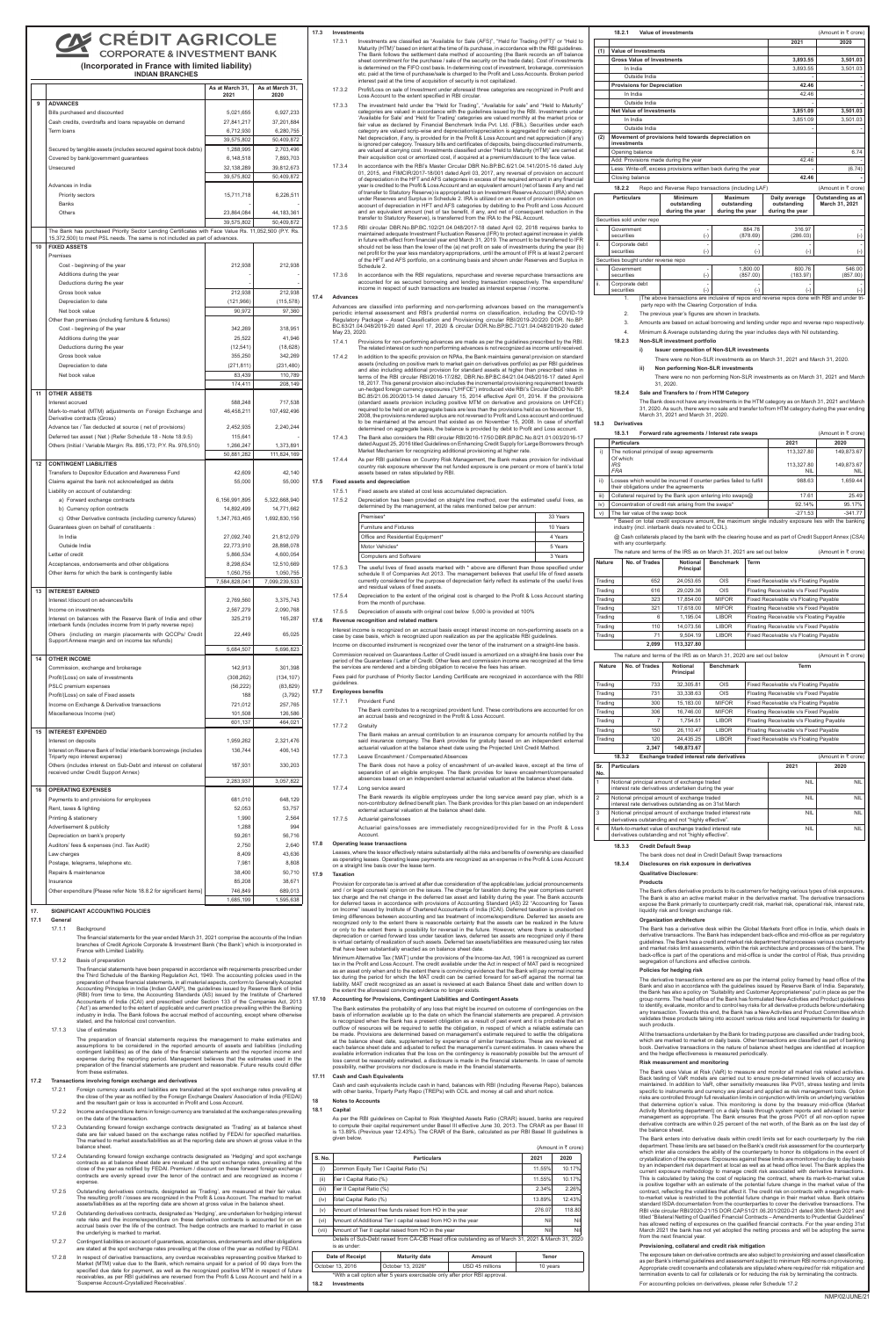## CHÉDIT AGRICOLE **CORPORATE & INVESTMENT BANK**

# **(Incorporated in France with limited liability)**

|                  | <b>INDIAN BRANCHES</b>                                                |                           |                                       |                           |                                      |  |  |  |  |
|------------------|-----------------------------------------------------------------------|---------------------------|---------------------------------------|---------------------------|--------------------------------------|--|--|--|--|
|                  | Quantitative Disclosure<br>(Amount in ₹ crore)                        |                           |                                       |                           |                                      |  |  |  |  |
|                  | <b>Quantitative Disclosures</b>                                       |                           | 2021                                  | 2020                      |                                      |  |  |  |  |
| Sr.<br><b>No</b> | <b>Particulars</b>                                                    | Currency<br>Derivatives * | <b>Interest Rate</b><br>Derivatives # | Currency<br>Derivatives * | <b>Interest Rate</b><br>Derivatives# |  |  |  |  |
| (i)              | Derivatives (Notional Principal)                                      |                           |                                       |                           |                                      |  |  |  |  |
|                  | a) For hedging                                                        |                           |                                       |                           |                                      |  |  |  |  |
|                  | b) For trading                                                        | 22,937.80                 | 113.327.80                            | 20.886.52                 | 149.873.67                           |  |  |  |  |
| (ii)             | Marked to Market Positions (net)                                      |                           |                                       |                           |                                      |  |  |  |  |
|                  | $a)$ Assets $(+)$                                                     | 298.23                    | 988.63                                | 343.20                    | 1.659.44                             |  |  |  |  |
|                  | b) Liability (-)                                                      | $-526.54$                 | $-1.260.16$                           | $-801.72$                 | $-2,001.21$                          |  |  |  |  |
| (iii)            | Credit Exposure                                                       | 2,158.49                  | 1.994.40                              | 2,116.01                  | 2,926.77                             |  |  |  |  |
| (iv)             | Likely impact of one percentage change<br>in interest rate (100*PV01) |                           |                                       |                           |                                      |  |  |  |  |
|                  | a) On hedging derivatives                                             |                           |                                       |                           |                                      |  |  |  |  |
|                  | b) On trading derivatives                                             | (107.95)                  | 131.09                                | (96.81)                   | 113.91                               |  |  |  |  |
| (v)              | Maximum and minimum of 100*PV01<br>observed during the year           |                           |                                       |                           |                                      |  |  |  |  |
|                  | a) On hedging                                                         |                           |                                       |                           |                                      |  |  |  |  |
|                  | Minimum                                                               |                           | ۰                                     | ٠                         |                                      |  |  |  |  |
|                  | Maximum                                                               |                           | ۰                                     |                           |                                      |  |  |  |  |
|                  | b) On trading                                                         |                           |                                       |                           |                                      |  |  |  |  |
|                  | Minimum                                                               | (86.25)                   | 95.47                                 | (53.79)                   | 41.78                                |  |  |  |  |
|                  | Maximum                                                               | (109.30)                  | 151.95                                | (96.81)                   | 130.10                               |  |  |  |  |

Closing balance 2.93 2.93 \*\* The information disclosed pertains to only advances (as reported in Schedule 9 of the Balance Sheet)

\*Currency Derivatives include exchange traded currency futures and FX options. # Interest Rate Derivatives include interest rate options, if any.

## **18.4 Asset quality**

As per the guidelines issued by RBI vide notification DBOD.No.BP.BC.28/21.04.157/2011-12 dated August 11, 2011, Crystallized Receivables – Positive MTM on terminated derivative deals overdue for more than 90 days have been reported under "Schedule 11- Other Assets" after<br>netting of the "Suspense crystallized receivables". The Gross value of crystallized receivables<br>as on March 31, 2021 is Nil (Previous

|       | 18.4.1<br>Non-performing assets**                                                 |          | (Amount in ₹ crore) |
|-------|-----------------------------------------------------------------------------------|----------|---------------------|
|       |                                                                                   | 2021     | 2020                |
| (i)   | <b>Net NPAs to Net Advances</b>                                                   | $0.00\%$ | $0.00\%$            |
| (ii)  | <b>Movement of NPAs (gross)</b>                                                   |          |                     |
|       | Opening balance                                                                   | 2.93     | 3.17                |
|       | Additions during the year                                                         |          |                     |
|       | Reductions during the year                                                        |          | (0.24)              |
|       | Exchange rate movement                                                            |          |                     |
|       | Closing balance                                                                   | 2.93     | 2.93                |
| (iii) | <b>Movement of net NPAs</b>                                                       |          |                     |
|       | Opening balance                                                                   |          |                     |
|       | Additions during the year                                                         |          |                     |
|       | Reductions during the year                                                        |          |                     |
|       | Exchange rate movement                                                            |          |                     |
|       | Closing balance                                                                   |          |                     |
| (iv)  | Movement of provisions for NPAs (excluding provisions on<br>standard assets)      |          |                     |
|       | Opening balance                                                                   | 2.93     | 3.17                |
|       | Provisions made during the year                                                   |          |                     |
|       | Write-off/write-back of excess provisions during the year<br>(including recovery) |          | (0.24)              |
|       | Exchange rate movement                                                            |          |                     |

#### **18.4.5 Details of financial assets sold to Securitisation / Reconstruction Company for Asset Reconstruction** (Amount in ₹ crore)

**18.4.2 Divergence in the asset classification and provisioning**

The RBI vide circular no. DBR.BP.BC.No.63/21.04.018/2016-17 & DBR.BP.BC. No.32/21.04.018/2018-19, titled "Disclosure in the Notes to Accounts to the Financial Statements - Divergence in the asset classification and provisioning" released on April 18, 2017 & April<br>01, 2019 respectively has advised banks to include a disclosure with respect to the additional<br>provisioning requirement or the a There has been no NPA divergence observations/comments for the FY 2020-21 and FY 2019-20 and accordingly disclosures as required vide the above circular are not applicable.

### **18.4.3 Non-Performing Assets (Mark to Market on Derivative deals)**

### **18.4.4 Particulars of accounts restructured**

During the year, the Bank has not subjected any loans/assets to restructuring (including Covid-19- Regulatory Package) (Previous year Nil).

| Sr.<br>No. | <b>Particulars</b>                                                                       | 2021 | 2020 |
|------------|------------------------------------------------------------------------------------------|------|------|
|            | No. of accounts                                                                          |      |      |
| 2          | Aggregate value (net of provisions) of accounts sold to SC/RC                            |      |      |
| 3          | Aggregate consideration                                                                  |      |      |
| 4          | Additional consideration realized in respect of accounts<br>transferred in earlier years |      |      |
| 5          | Aggregate gain / (loss) over net book value                                              |      |      |

### **18.4.6 Details of non-performing financial assets purchased/sold to/from banks**

The Bank has not sold or purchased non-performing assets to/from banks in India during the year (Previous year Nil).

|                | for employees". Details of Provisions outstanding for various long Term Employees' Benefits are<br>as below: |      | (Amount in ₹ crore) |
|----------------|--------------------------------------------------------------------------------------------------------------|------|---------------------|
| S.<br>No.      | Long Term Employees' Benefits                                                                                | 2021 | 2020                |
|                | Compensated absences including Leave Encashment at the<br>time of separation/retirement                      | 2.25 | 1.55                |
| $\overline{2}$ | Long Service Award                                                                                           | 0.74 | 0.69                |
|                | Total                                                                                                        | 2.99 | 2.24                |

### **18.9.1.4 Principal actuarial assumptions March 31, 2021 Long Service Award Gratuity Leave Encashment** Discount rate 6.86% 6.86% 6.86% 6.86% 6.86% Expected rate of return on plan assets N.A. N.A. 17.00% N.A. Salary escalation rate  $N.A.$  6.00% 6.00% 6.00% Mortality rate **Indian Assured Lives Mortality (2012-14)** Ultimate Attrition Rate 6.00% 6.00% 6.00% 6.00% 6.00% **March 31, 2020 Long Service Award Gratuity Leave Encashment** Discount rate 6.84% 6.84% 6.84% 6.84% 6.84% Expected rate of return on plan assets N.A. 7.25% N.A. Salary escalation rate **N.A.** 5.00% 5.00% Mortality rate **Indian Assured Lives Mortality (2012-14)** Ultimate<br>Attrition Rate 6 00% 6 00% 6 00% 6 00% 6 00%

Attrition Rate 6.00%  $\vert$  6.00%  $\vert$  6.00%  $\vert$  6.00% 6.00%

|            | 18.7.2               | <b>Exposure to capital market</b>                                                                                                                                                                                                                                                                                   |                                        |  |                                       |                          | (Amount in ₹ crore)                    |
|------------|----------------------|---------------------------------------------------------------------------------------------------------------------------------------------------------------------------------------------------------------------------------------------------------------------------------------------------------------------|----------------------------------------|--|---------------------------------------|--------------------------|----------------------------------------|
| SI.<br>No. |                      | <b>Particulars</b><br>2021                                                                                                                                                                                                                                                                                          |                                        |  |                                       |                          | 2020                                   |
| (i)        |                      | Direct investment in equity shares, convertible bonds, convertible<br>debentures and units of equity-oriented mutual funds the corpus<br>of which is not exclusively invested in corporate debt;                                                                                                                    |                                        |  |                                       |                          |                                        |
| (ii)       |                      | Advances against shares /bonds/ debentures or other securities<br>or on clean basis to individual for investment in shares (including<br>IPOs/ESOPs), convertible bonds, convertible debentures, and<br>units of equity-oriented mutual fund;                                                                       |                                        |  |                                       |                          |                                        |
| (iii)      |                      | Advances for any other purpose where shares or convertible bonds<br>or convertible debenture or units of equity-oriented mutual fund<br>are taken as primary security;                                                                                                                                              |                                        |  |                                       | L,                       |                                        |
| (iv)       |                      | Advance for any other purpose to the extent                                                                                                                                                                                                                                                                         |                                        |  |                                       |                          |                                        |
|            |                      | secured by the collateral security of shares or convertible bonds or<br>convertible debentures or units of equity oriented mutual fund i.e.<br>where the primary security other than shares/convertible bonds/<br>convertible debentures/units of equity oriented mutual fund does<br>not fully cover the advances; |                                        |  |                                       |                          |                                        |
| (v)        |                      | Secured and unsecured advances to stockbrokers and quarantees<br>issued on behalf of stockbrokers and market makers;                                                                                                                                                                                                |                                        |  |                                       |                          |                                        |
| (vi)       |                      | Loan sanctioned to corporate against security of share/ bonds/<br>debentures or other security or on clean basis for meeting<br>promoter's contribution to the equity of new companies in<br>anticipation of raising resources;                                                                                     |                                        |  |                                       |                          |                                        |
| (vii)      |                      | Bridge loan to companies against expected equity flows/issues;                                                                                                                                                                                                                                                      |                                        |  |                                       | ä,                       |                                        |
| (viii)     |                      | Underwriting commitments taken up by the banks in respect<br>of primary issue of shares or convertible bonds or convertible<br>debenture or units of equity oriented mutual fund;                                                                                                                                   |                                        |  |                                       |                          |                                        |
| (ix)       |                      | Financing to stockbrokers for margin trading;                                                                                                                                                                                                                                                                       |                                        |  |                                       | L,                       |                                        |
| (x)        | unregistered)        | All exposures to Venture Capital Funds (both registered and                                                                                                                                                                                                                                                         |                                        |  |                                       |                          |                                        |
|            |                      | Total exposure to capital market                                                                                                                                                                                                                                                                                    |                                        |  |                                       | $\overline{\phantom{a}}$ |                                        |
|            | 18.7.3               | Risk category wise country exposure                                                                                                                                                                                                                                                                                 |                                        |  |                                       |                          | (Amount in ₹ crore)                    |
|            | <b>Risk category</b> | Exposure(net) as at<br>March 31, 2021                                                                                                                                                                                                                                                                               | Provision held as at<br>March 31, 2021 |  | Exposure(net) as at<br>March 31, 2020 |                          | Provision held as at<br>March 31, 2020 |
|            | Insignificant        | 4,170.90                                                                                                                                                                                                                                                                                                            | 4.49                                   |  | 4,149.22                              |                          | 3.31                                   |
| Low        |                      | 779.42                                                                                                                                                                                                                                                                                                              | 0.34                                   |  | 188.11                                |                          | 0.00                                   |
| Moderate   |                      | 0.91                                                                                                                                                                                                                                                                                                                | 0.00                                   |  |                                       |                          |                                        |
| High       |                      |                                                                                                                                                                                                                                                                                                                     |                                        |  | ÷.                                    |                          |                                        |
| Very High  |                      | ÷.                                                                                                                                                                                                                                                                                                                  | $\mathbf{r}$                           |  | ÷<br>ä,                               |                          |                                        |
| Restricted |                      | ä,<br>÷.                                                                                                                                                                                                                                                                                                            |                                        |  |                                       |                          |                                        |
| Off-Credit |                      |                                                                                                                                                                                                                                                                                                                     |                                        |  |                                       |                          |                                        |
| Total      | Note:                | 4.951.23                                                                                                                                                                                                                                                                                                            | 4.83                                   |  | 4,337.33                              |                          | 3.31                                   |
|            |                      | 1: - Exposures computed on a net basis i.e., gross exposure 'minus' for cash collaterals, bank guarantees<br>and credit insurance available in/ issued by countries in a lower risk category than the country on which<br>exposure is assumed.<br>2. Not Exposure is excluding provisions hold                      |                                        |  |                                       |                          |                                        |

- i. In line with the RBI guidelines, the Bank has identified "Global Market Operations", "Corporate /<br>Wholesale Banking" and "Other Banking Operations" as the primary reporting segments.
- ii. Global Market Operations includes foreign exchange (merchant and inter-bank), money market,<br>derivatives trading and liquidity management. Corporate/Wholesale Banking includes commercial client<br>relationships, structured banking, cash management activities, corporate finance/advisory and Distressed Assets. Other Banking Operations comprises activities other than Global Market Operations and Corporate/Wholesale Banking (mainly internal capital management).
- iii. The methodology of funds transfer pricing between the segments, which is essentially based on market rates, is determined by the Bank's Assets & Liabilities Committee from time to time. iv. The Bank operates only in domestic segment.

|                    | 18.4.7                                                                                                                                                                                                                                                                                                                                                                                                                                                | Provisions towards standard assets                                          |             |                  |                           |                    |                          |                          |                          |                          | (Amount in ₹ crore) |                                            |
|--------------------|-------------------------------------------------------------------------------------------------------------------------------------------------------------------------------------------------------------------------------------------------------------------------------------------------------------------------------------------------------------------------------------------------------------------------------------------------------|-----------------------------------------------------------------------------|-------------|------------------|---------------------------|--------------------|--------------------------|--------------------------|--------------------------|--------------------------|---------------------|--------------------------------------------|
| <b>Particulars</b> |                                                                                                                                                                                                                                                                                                                                                                                                                                                       |                                                                             |             |                  |                           |                    |                          |                          | 2021                     |                          | 2020                |                                            |
|                    | Provisions towards standard assets (including provision for derivative<br>and un-hedged foreign currency exposure)                                                                                                                                                                                                                                                                                                                                    |                                                                             |             |                  |                           |                    |                          |                          | 78.69                    |                          | 90.53               |                                            |
| 18.5               | <b>Business Ratios</b>                                                                                                                                                                                                                                                                                                                                                                                                                                |                                                                             |             |                  |                           |                    |                          |                          |                          |                          | (Amount in ₹ crore) |                                            |
| Sr.<br>No.         | <b>Particulars</b>                                                                                                                                                                                                                                                                                                                                                                                                                                    |                                                                             |             |                  |                           |                    |                          |                          | 2021                     |                          | 2020                |                                            |
| (i)                | Interest Income as a percentage to working funds                                                                                                                                                                                                                                                                                                                                                                                                      |                                                                             |             |                  |                           |                    |                          |                          |                          | 3.36%                    |                     | 3.93%                                      |
| (ii)               | Non-Interest income as a percentage to working funds                                                                                                                                                                                                                                                                                                                                                                                                  |                                                                             |             |                  |                           |                    |                          |                          |                          | 0.36%                    |                     | 0.32%                                      |
| (iii)              | Operating Profit as a percentage to working funds                                                                                                                                                                                                                                                                                                                                                                                                     |                                                                             |             |                  |                           |                    |                          |                          |                          | 1.37%                    |                     | 1.04%                                      |
| (iv)               | Return on Assets                                                                                                                                                                                                                                                                                                                                                                                                                                      |                                                                             |             |                  |                           |                    |                          |                          |                          | 1.31%                    |                     | 0.68%                                      |
| (v)                | Business (Deposits + Advances) per employee                                                                                                                                                                                                                                                                                                                                                                                                           |                                                                             |             |                  |                           |                    |                          |                          |                          | 106.47                   |                     | 115.08                                     |
| (vi)               | Profit per employee<br>Notes:-                                                                                                                                                                                                                                                                                                                                                                                                                        |                                                                             |             |                  |                           |                    |                          |                          |                          | 2.21                     |                     | 1.01                                       |
| 18.6               | a) Employees as of balance sheet date are considered for computation of ratios.<br>b) Deposit (excluding interbank) & Advances outstanding as of balance sheet date are taken for calculating<br>c) Working funds is average of total assets of Form X as reported to RBI.<br>d) Operating profit = Interest Income + Other Income - Interest Expenses - Operating Expenses<br>Asset liability management: Maturity pattern of assets and liabilities | ratios in (v) above.                                                        |             |                  |                           |                    |                          |                          |                          |                          |                     |                                            |
|                    | Year ended March 31, 2021 (D/M/Y indicate days/months/years respectively)                                                                                                                                                                                                                                                                                                                                                                             |                                                                             |             |                  |                           |                    |                          |                          |                          |                          |                     |                                            |
|                    | <b>Particulars</b>                                                                                                                                                                                                                                                                                                                                                                                                                                    | 1D                                                                          | 2D to<br>7D | 8D to<br>14D     | 15D to<br>30 <sub>D</sub> | 31D to<br>3M       | Over 3M<br>& up to<br>6M | Over<br>6M & up<br>to 1Y | Over<br>1Y & up<br>to 3Y | Over<br>3Y & up<br>to 5Y | Over 5Y             | (Amount in ₹ crore)<br>Total               |
| Advances           |                                                                                                                                                                                                                                                                                                                                                                                                                                                       | 93.94                                                                       | 107.96      | 357.90           | 847.41                    | 1,109.40           | 562.58                   | 653.82                   | 220.63                   | 3.94                     |                     | 3,957.58                                   |
| Investments        |                                                                                                                                                                                                                                                                                                                                                                                                                                                       | 1,864.55                                                                    | 401.20      | 466.53           | 331.75                    | 333.15             | 120.70                   | 23.73                    | 185.35                   |                          | 124.13              | 3,851.09                                   |
| Deposits           |                                                                                                                                                                                                                                                                                                                                                                                                                                                       | 95.13                                                                       | 1,225.37    | 1,336.74         | 1,918.60                  | 1,174.85           | 221.92                   | 23.98                    | 701.53                   |                          |                     | 6,698.12                                   |
| Borrowings         |                                                                                                                                                                                                                                                                                                                                                                                                                                                       |                                                                             |             |                  |                           |                    |                          |                          |                          |                          | 329.00              | 329.00                                     |
|                    | Foreign currency assets                                                                                                                                                                                                                                                                                                                                                                                                                               | 1,417.83                                                                    | 1.83        | 15.78            | 471.98                    | 421.08             | 348.87                   | 3.70                     | 28.15                    |                          | 0.00                | 2,709.22                                   |
| Foreign currency   |                                                                                                                                                                                                                                                                                                                                                                                                                                                       | 18.57                                                                       | 18.69       | 18.57            | 7.25                      | 30.09              | 3.94                     | 16.94                    | 150.01                   |                          | 1.490.32            | 1,754.38                                   |
| liabilities        | Year ended March 31, 2020 (D/M/Y indicate days/months/years respectively)                                                                                                                                                                                                                                                                                                                                                                             |                                                                             |             |                  |                           |                    |                          |                          |                          |                          |                     |                                            |
|                    |                                                                                                                                                                                                                                                                                                                                                                                                                                                       |                                                                             |             |                  |                           |                    |                          |                          |                          |                          | (Amount in ₹ crore) |                                            |
|                    | <b>Particulars</b>                                                                                                                                                                                                                                                                                                                                                                                                                                    | 1D                                                                          | 2D to<br>7D | 8D to<br>14D     | 15D to<br>30 <sub>D</sub> | 31D to<br>3M       | Over 3M<br>& up to<br>6M | Over<br>6M & up<br>to 1Y | Over<br>1Y & up<br>to 3Y | Over<br>3Y & up<br>to 5Y | Over 5Y             | Total                                      |
| Advances           |                                                                                                                                                                                                                                                                                                                                                                                                                                                       |                                                                             | 307.05      |                  |                           |                    |                          |                          | 377.04                   |                          |                     |                                            |
|                    |                                                                                                                                                                                                                                                                                                                                                                                                                                                       |                                                                             |             |                  |                           |                    |                          |                          |                          |                          |                     |                                            |
| Investments        |                                                                                                                                                                                                                                                                                                                                                                                                                                                       | 199.76<br>1,728.98                                                          | 655.49      | 866.18<br>100.54 | 728.54<br>205.79          | 1,227.87<br>242.48 | 434.04<br>202.00         | 895.51<br>65.22          | 157.84                   | 5.00                     | 142.69              | 5,040.99<br>3,501.03                       |
| Deposits           |                                                                                                                                                                                                                                                                                                                                                                                                                                                       | 48.38                                                                       | 1,434.68    | 489.06           | 2,518.51                  | 1,253.57           | 180.75                   | 173.77                   | 451.92                   |                          |                     | 6,550.64                                   |
| Borrowings         |                                                                                                                                                                                                                                                                                                                                                                                                                                                       |                                                                             | 93.93       |                  | 4.41                      | 400.00             | 13.66                    |                          |                          |                          | 340.49              | 852.49                                     |
|                    | Foreign currency assets                                                                                                                                                                                                                                                                                                                                                                                                                               | 549.03                                                                      | 54.32       | 183.02           | 32.17                     | 122.14             | 67.58                    |                          | 29.12                    |                          | 0.09                | 1,037.47                                   |
| Foreign currency   |                                                                                                                                                                                                                                                                                                                                                                                                                                                       | 8.40                                                                        | 101.01      | 7.02             | 11.89                     | 22.23              | 25.04                    | 12.79                    | 78.36                    |                          | 1,241.58            | 1,508.32                                   |
| liabilities        | Classification of assets and liabilities under the different maturity buckets are compiled by management                                                                                                                                                                                                                                                                                                                                              |                                                                             |             |                  |                           |                    |                          |                          |                          |                          |                     |                                            |
|                    | based on the guidelines issued by the RBI and are based on the same assumptions as used by the Bank                                                                                                                                                                                                                                                                                                                                                   |                                                                             |             |                  |                           |                    |                          |                          |                          |                          |                     |                                            |
| 18.7               | for compiling the return submitted to the RBI and which have been relied upon by the Auditors.<br><b>Exposures</b>                                                                                                                                                                                                                                                                                                                                    |                                                                             |             |                  |                           |                    |                          |                          |                          |                          |                     |                                            |
|                    | 18.7.1                                                                                                                                                                                                                                                                                                                                                                                                                                                | <b>Exposure to real estate sector</b>                                       |             |                  |                           |                    |                          |                          |                          |                          | (Amount in ₹ crore) |                                            |
| <b>Particulars</b> |                                                                                                                                                                                                                                                                                                                                                                                                                                                       |                                                                             |             |                  |                           |                    |                          |                          | 2021                     |                          | 2020                |                                            |
|                    | <b>A-Direct exposure</b>                                                                                                                                                                                                                                                                                                                                                                                                                              |                                                                             |             |                  |                           |                    |                          |                          |                          | $\overline{\phantom{m}}$ |                     | $\overline{a}$                             |
| (i)                |                                                                                                                                                                                                                                                                                                                                                                                                                                                       | <b>Residential Mortgages</b>                                                |             |                  |                           |                    |                          |                          |                          | ٠                        |                     | ÷,                                         |
|                    |                                                                                                                                                                                                                                                                                                                                                                                                                                                       | -Residential Mortgages - Individual housing loans up to $\bar{\tau}$        |             |                  |                           |                    |                          |                          |                          |                          |                     |                                            |
|                    | 20 lakh                                                                                                                                                                                                                                                                                                                                                                                                                                               |                                                                             |             |                  |                           |                    |                          |                          |                          |                          |                     |                                            |
|                    |                                                                                                                                                                                                                                                                                                                                                                                                                                                       | -Residential Mortgages - All Others                                         |             |                  |                           |                    |                          |                          |                          | ٠                        |                     | ÷,                                         |
| (ii)               |                                                                                                                                                                                                                                                                                                                                                                                                                                                       | <b>Commercial Real Estate</b>                                               |             |                  |                           |                    |                          |                          |                          | $\overline{\phantom{m}}$ |                     | $\overline{\phantom{m}}$                   |
|                    | (iii) Investments in MBS and other securitized exposures                                                                                                                                                                                                                                                                                                                                                                                              |                                                                             |             |                  |                           |                    |                          |                          |                          | ÷,<br>٠                  |                     | $\overline{\phantom{a}}$                   |
|                    |                                                                                                                                                                                                                                                                                                                                                                                                                                                       | - Residential Real Estate                                                   |             |                  |                           |                    |                          |                          |                          | $\overline{\phantom{m}}$ |                     | $\overline{a}$<br>$\overline{\phantom{m}}$ |
|                    |                                                                                                                                                                                                                                                                                                                                                                                                                                                       | - Commercial Real Estate                                                    |             |                  |                           |                    |                          |                          |                          |                          |                     |                                            |
|                    | <b>B-Indirect Exposure</b>                                                                                                                                                                                                                                                                                                                                                                                                                            | - Any Other- Direct Exposure- Please Specify                                |             |                  |                           |                    |                          |                          |                          | 147.37                   |                     | 211.56                                     |
| (i)                |                                                                                                                                                                                                                                                                                                                                                                                                                                                       | Funded and Non-Funded exposures NHB and Housing<br>Finance Companies (HFCs) |             |                  |                           |                    |                          |                          |                          | 147.37                   |                     | 211.56                                     |
| (ii)               | Total Exposure to Real Estate Sector (A + B)                                                                                                                                                                                                                                                                                                                                                                                                          | Any Other- Indirect Exposure- Please Specify                                |             |                  |                           |                    |                          |                          |                          | 147.37                   |                     | 211.56                                     |

2: - Net Exposure is excluding provisions held

### **18.7.4. Details of Single Borrower Limit (SBL)/Group Borrower Limit (GBL) exceeded by the bank**

During FY 2020-21, the Bank had exposure in excess of limits prescribed under the Large Exposure Framework of Reserve Bank of India in respect of following counterparties: *(Exposure as %age of Bank's eligible capital funds)*

| Name of Borrower/ Group of connected counterparties                                              | During the year<br>2020-21 | As at 31.3.2021 |  |  |  |  |
|--------------------------------------------------------------------------------------------------|----------------------------|-----------------|--|--|--|--|
| ROYAL BANK OF CANADA                                                                             | 20.41%                     | 12.56%          |  |  |  |  |
| During FY 2019-20, the Bank had exposure in excess of limits prescribed under the Large Exposure |                            |                 |  |  |  |  |
| Framework of Reserve Bank of India in respect of following counterparties/Groups:                |                            |                 |  |  |  |  |

*(Exposure as %age of Bank's eligible capital funds)*

**Name of Borrower/ Group of connected counterparties <b>During the year 2019-20 As at 31.3.2020** FORD GROUP 25.49% 18.08% TATA GROUP 20.54% 20.54%

**18.7.5 Unsecured Advances – advances granted against intangible securities** There are no advances granted against intangible securities such as charge over the rights, licenses, authority, etc. during the year (Previous year Nil).

**18.7.6 COVID19 Regulatory Package – Asset Classification and Provisioning**

(Amount in crore)

| SI.<br>No. | <b>Particulars</b>                                                                                                                                                    | 2021       | 2020       |
|------------|-----------------------------------------------------------------------------------------------------------------------------------------------------------------------|------------|------------|
| (i)        | Respective amounts in SMA/overdue categories, where the<br>moratorium/deferment was extended                                                                          | <b>NIL</b> | <b>NIL</b> |
| (ii)       | Respective amount where asset classification benefits is extended                                                                                                     | <b>NIL</b> | <b>NIL</b> |
| (iii)      | Provisions made during the Q4 FY 2020 and Q1 FY 2021                                                                                                                  | <b>NIL</b> | <b>NIL</b> |
| (iv)       | Provisions adjusted during the respective accounting periods<br>against slippages and the residual provisions                                                         | <b>NIL</b> | <b>NIL</b> |
| (v)        | Aggregate amount to be refunded/adjusted/provided in respect<br>of borrowers based on the "interest on interest" charged to the<br>borrowers during moratorium period | 0.06       | <b>NIL</b> |

### **Assessment of COVID-19 impact:**

The banking services being under essential services, the operations of the bank continued uninterrupted during the Covid-19 triggered lock downs. The bank has been constantly reviewing the evolution due to<br>COVID-19 and the related impact on business including that of regulatory evolutions. As of March 31, 2021,<br>there are no required for economic activities to normalize but the Bank management does not estimate any significant impact on its business and financial results on long term basis at this juncture considering the composition of its credit portfolio and borrowers credit worthiness and also the constant review of borrowers undertaken by the bank management.

In terms of RBI circular DOR.STR.REC.4/21.04.048/2021-22 dated April 07, 2021, for the year ended March 31, 2021, the bank has reversed 597,568.91 from interest income and recognized the same as liability during FY 2020-21 in order to comply with the supreme court judgement. Of this an amount of 97,568.91 has been refunded to a client in Apr-2021 and balance amount is in the process of being refunded to other clients.

### **18.8 Regulatory Disclosures related to Profit and Loss Account**

**18.8.1 Penalties imposed by the Reserve Bank of India (RBI).** 

There have been no instances of penalty imposed and other actions taken by the Reserve Bank of India. (Previous year: NIL).

|                      | a.a. ,. .ooao ,oa                                                                                                                                                                                                                                                                                                                                                                                                                                                                                                                                                                                                                                                   |        |                     |
|----------------------|---------------------------------------------------------------------------------------------------------------------------------------------------------------------------------------------------------------------------------------------------------------------------------------------------------------------------------------------------------------------------------------------------------------------------------------------------------------------------------------------------------------------------------------------------------------------------------------------------------------------------------------------------------------------|--------|---------------------|
| 18.8.2               | <b>Other Operating Expenses.</b>                                                                                                                                                                                                                                                                                                                                                                                                                                                                                                                                                                                                                                    |        |                     |
|                      | Details of significant expenses included in other operating expenses (Schedule 16) are as follows:                                                                                                                                                                                                                                                                                                                                                                                                                                                                                                                                                                  |        | (Amount in ₹ crore) |
| Sr                   | <b>Particulars</b>                                                                                                                                                                                                                                                                                                                                                                                                                                                                                                                                                                                                                                                  | 2021   | 2020                |
| No.                  |                                                                                                                                                                                                                                                                                                                                                                                                                                                                                                                                                                                                                                                                     |        |                     |
| (i)                  | IT expenses paid to group entities                                                                                                                                                                                                                                                                                                                                                                                                                                                                                                                                                                                                                                  | 25.80  | 27.04               |
| (ii)                 | HO expenses (allocated expenses)                                                                                                                                                                                                                                                                                                                                                                                                                                                                                                                                                                                                                                    | 22.59  | 13.96               |
| (iii)                | Back Office and other Non- IT support Costs                                                                                                                                                                                                                                                                                                                                                                                                                                                                                                                                                                                                                         | 9.70   | 9.80                |
| 18.9                 | Disclosures as per Accounting Standards (AS)                                                                                                                                                                                                                                                                                                                                                                                                                                                                                                                                                                                                                        |        |                     |
| 18.9.1               | <b>Accounting Standard 15 - Employee benefits</b>                                                                                                                                                                                                                                                                                                                                                                                                                                                                                                                                                                                                                   |        |                     |
|                      | 18.9.1.1<br><b>Provident fund</b>                                                                                                                                                                                                                                                                                                                                                                                                                                                                                                                                                                                                                                   |        |                     |
|                      | The Guidance Note on implementing AS 15 states that benefits involving employer established<br>provident funds, which requires interest shortfalls to be provided, are to be considered as defined<br>benefit plans. As per the information available with the bank, there is no interest shortfall to be<br>provided as at March 31, 2021 (Previous year Nil). The amount charged to P&L in the current<br>year is 2.09 crore (PY 1.99 crore).<br>18.9.1.2<br>Gratuity<br>The following table gives the disclosures regarding the Gratuity Scheme in accordance with<br>Accounting Standard 15 (Revised) as notified by the Companies (Accounting Standards) Rules |        |                     |
|                      | 2006.<br>1)<br>Changes in Defined Benefit Obligation during the year                                                                                                                                                                                                                                                                                                                                                                                                                                                                                                                                                                                                |        | (Amount in ₹ crore) |
| <b>Particulars</b>   |                                                                                                                                                                                                                                                                                                                                                                                                                                                                                                                                                                                                                                                                     | 2021   | 2020                |
|                      | Opening Defined Benefit Obligation                                                                                                                                                                                                                                                                                                                                                                                                                                                                                                                                                                                                                                  | 5.90   | 5.71                |
| Interest cost        |                                                                                                                                                                                                                                                                                                                                                                                                                                                                                                                                                                                                                                                                     | 0.39   | 0.37                |
| Current service cost |                                                                                                                                                                                                                                                                                                                                                                                                                                                                                                                                                                                                                                                                     | 0.71   | 0.63                |
| Benefits paid        |                                                                                                                                                                                                                                                                                                                                                                                                                                                                                                                                                                                                                                                                     | (0.45) | (0.55)              |
|                      | Actuarial (gain)/losses                                                                                                                                                                                                                                                                                                                                                                                                                                                                                                                                                                                                                                             | 0.40   | (0.26)              |
|                      | Closing Defined Benefit Obligation                                                                                                                                                                                                                                                                                                                                                                                                                                                                                                                                                                                                                                  | 6.95   | 5.90                |
|                      | (2)<br>Changes in fair value of Plan Assets                                                                                                                                                                                                                                                                                                                                                                                                                                                                                                                                                                                                                         |        | (Amount in ₹ crore) |
| <b>Particulars</b>   |                                                                                                                                                                                                                                                                                                                                                                                                                                                                                                                                                                                                                                                                     | 2021   | 2020                |
|                      | Opening fair value of Plan Assets                                                                                                                                                                                                                                                                                                                                                                                                                                                                                                                                                                                                                                   | 5.33   | 5.80                |
|                      | Expected return on Plan Assets                                                                                                                                                                                                                                                                                                                                                                                                                                                                                                                                                                                                                                      | 0.38   | 0.40                |
| Contributions        |                                                                                                                                                                                                                                                                                                                                                                                                                                                                                                                                                                                                                                                                     | 0.19   | 0.20                |
| Benefits paid        |                                                                                                                                                                                                                                                                                                                                                                                                                                                                                                                                                                                                                                                                     | (0.45) | (0.55)              |
| Transfer Out         |                                                                                                                                                                                                                                                                                                                                                                                                                                                                                                                                                                                                                                                                     | ÷,     | (0.51)              |
|                      | Actuarial gain/(losses)                                                                                                                                                                                                                                                                                                                                                                                                                                                                                                                                                                                                                                             | 0.01   | (0.01)              |
|                      | Closing fair value of Plan Assets                                                                                                                                                                                                                                                                                                                                                                                                                                                                                                                                                                                                                                   | 5.46   | 5.33                |
|                      | (3)<br>Net (Asset) /Liability recognised in the Balance Sheet                                                                                                                                                                                                                                                                                                                                                                                                                                                                                                                                                                                                       |        | (Amount in ₹ crore) |
| <b>Particulars</b>   |                                                                                                                                                                                                                                                                                                                                                                                                                                                                                                                                                                                                                                                                     | 2021   | 2020                |
|                      | Present value of obligations as at year end                                                                                                                                                                                                                                                                                                                                                                                                                                                                                                                                                                                                                         | 6.95   | 5.90                |
|                      | Fair value of Plan Assets as at year end                                                                                                                                                                                                                                                                                                                                                                                                                                                                                                                                                                                                                            | (5.46) | (5.33)              |
|                      | Net (Asset)/Liability recognised in Balance Sheet                                                                                                                                                                                                                                                                                                                                                                                                                                                                                                                                                                                                                   | 1.49   | 0.57                |
|                      | (4)<br>Amount recognised in the Profit & Loss Account                                                                                                                                                                                                                                                                                                                                                                                                                                                                                                                                                                                                               |        | (Amount in ₹ crore) |
| <b>Particulars</b>   |                                                                                                                                                                                                                                                                                                                                                                                                                                                                                                                                                                                                                                                                     | 2021   | 2020                |
| Current service cost |                                                                                                                                                                                                                                                                                                                                                                                                                                                                                                                                                                                                                                                                     | 0.71   | 0.63                |
| Interest cost        |                                                                                                                                                                                                                                                                                                                                                                                                                                                                                                                                                                                                                                                                     | 0.39   | 0.37                |
|                      | Expected return on Plan Assets                                                                                                                                                                                                                                                                                                                                                                                                                                                                                                                                                                                                                                      | (0.38) | (0.40)              |
|                      | Net actuarial losses / (gain) recognised in the year                                                                                                                                                                                                                                                                                                                                                                                                                                                                                                                                                                                                                | 0.40   | (0.25)              |
|                      |                                                                                                                                                                                                                                                                                                                                                                                                                                                                                                                                                                                                                                                                     |        |                     |
|                      | Past service cost<br>Amount recognised in the Profit & Loss Account                                                                                                                                                                                                                                                                                                                                                                                                                                                                                                                                                                                                 | 1.12   | 0.35                |

| <b>Experience Adjustments</b><br>(5)                       |        |        |        |        |        |
|------------------------------------------------------------|--------|--------|--------|--------|--------|
| <b>Particulars</b>                                         | 2021   | 2020   | 2019   | 2018   | 2017   |
| Value of Obligation                                        | 6.95   | 5.90   | 5.71   | 5.43   | 5.79   |
| Fair Value of Plan Assets                                  | 5.46   | 5.33   | 5.80   | 5.50   | 4.86   |
| Experience Adjustment on Plan Liabilities<br>(Gain) / Loss | (0.43) | (0.16) | (0.01) | (0.11) | (0.88) |
| Experience Adjustment on Plan Assets Gain<br>$/$ (Loss)    | (0.01) | (0.03) | 0.00   | 0.39   | (0.38) |

### **18.9.1.3 Other Long Term Employee Benefits**

Amount of 0.74 crore [Previous year 0.28 crore] is charged in Profit & Loss Account towards provision for Long Term Employee Benefits included under the head "Payments to and provisions

### **18.9.1.5 Superannuation**

The Superannuation fund of the Bank has been discontinued effective April 01, 2010. An application to wind up the fund was made to the Income tax authorities and the Bank have received approval from them on Jan 07, 2014. We received approval on Superannuation withdrawal from LIC on July 29, 2015. There has been withdrawal from the fund by employees during the year, though few employees are yet to revert and as such the Superannuation Fund Account continues to have balance.

### **18.9.2 Accounting Standard 17 – Segment reporting**

|                          | Year ended March 31, 2021    |                                                           |                                                                                                                                                                                                                                                                                                                                                                                                                                     |                                      | (Amount in ₹ crore)            |
|--------------------------|------------------------------|-----------------------------------------------------------|-------------------------------------------------------------------------------------------------------------------------------------------------------------------------------------------------------------------------------------------------------------------------------------------------------------------------------------------------------------------------------------------------------------------------------------|--------------------------------------|--------------------------------|
|                          | <b>Business Segments</b>     | <b>Global Market</b><br><b>Operations</b>                 | Corporate/<br><b>Wholesale Banking</b>                                                                                                                                                                                                                                                                                                                                                                                              | <b>Other Banking</b><br>Operations** | Total                          |
| Revenue                  |                              | 214.07                                                    | 343.70                                                                                                                                                                                                                                                                                                                                                                                                                              | 70.79                                | 628.56                         |
| Result@                  |                              | 134.95                                                    | 60.43                                                                                                                                                                                                                                                                                                                                                                                                                               | 54.46                                | 249.84                         |
|                          | Unallocated expenses         |                                                           |                                                                                                                                                                                                                                                                                                                                                                                                                                     |                                      | (20.73)                        |
|                          | <b>Operating Profit/Loss</b> |                                                           |                                                                                                                                                                                                                                                                                                                                                                                                                                     |                                      | 229.11                         |
| Income taxes             |                              |                                                           |                                                                                                                                                                                                                                                                                                                                                                                                                                     |                                      | (8.02)                         |
| Net Profit/Loss          |                              |                                                           |                                                                                                                                                                                                                                                                                                                                                                                                                                     |                                      | 221.09                         |
|                          | Other Information            |                                                           |                                                                                                                                                                                                                                                                                                                                                                                                                                     |                                      |                                |
| Segment assets           |                              | 10,860.38                                                 | 3.963.35                                                                                                                                                                                                                                                                                                                                                                                                                            | 41.93                                | 14,865.66                      |
|                          | Unallocated assets#          |                                                           |                                                                                                                                                                                                                                                                                                                                                                                                                                     |                                      | 256.86                         |
| <b>Total Assets</b>      |                              |                                                           |                                                                                                                                                                                                                                                                                                                                                                                                                                     |                                      | 15.122.52                      |
|                          | Segment liabilities          | 5,499.06                                                  | 6,793.30                                                                                                                                                                                                                                                                                                                                                                                                                            | 405.00                               | 12,697.36                      |
|                          | Unallocated Liabilities*     |                                                           |                                                                                                                                                                                                                                                                                                                                                                                                                                     |                                      | 2,425.16                       |
| <b>Total Liabilities</b> |                              |                                                           |                                                                                                                                                                                                                                                                                                                                                                                                                                     |                                      | 15,122.52                      |
|                          | Year ended March 31, 2020    |                                                           |                                                                                                                                                                                                                                                                                                                                                                                                                                     |                                      | (Amount in $\bar{\tau}$ crore) |
|                          | <b>Business Segments</b>     | <b>Global Market</b><br><b>Operations</b>                 | Corporate/<br><b>Wholesale Banking</b>                                                                                                                                                                                                                                                                                                                                                                                              | <b>Other Banking</b><br>Operations** | <b>Total</b>                   |
| Revenue                  |                              | 131.03                                                    | 380.70                                                                                                                                                                                                                                                                                                                                                                                                                              | 104.35                               | 616.08                         |
| Result@                  |                              | 7.45                                                      | 44.81                                                                                                                                                                                                                                                                                                                                                                                                                               | 83.63                                | 135.89                         |
|                          | Unallocated expenses         |                                                           |                                                                                                                                                                                                                                                                                                                                                                                                                                     |                                      | (12.81)                        |
|                          | <b>Operating Profit/Loss</b> |                                                           |                                                                                                                                                                                                                                                                                                                                                                                                                                     |                                      | 123.08                         |
| Income taxes             |                              |                                                           |                                                                                                                                                                                                                                                                                                                                                                                                                                     |                                      | (23.83)                        |
| Net Profit/Loss          |                              |                                                           |                                                                                                                                                                                                                                                                                                                                                                                                                                     |                                      | 99.25                          |
|                          | Other Information            |                                                           |                                                                                                                                                                                                                                                                                                                                                                                                                                     |                                      |                                |
| Segment assets           |                              | 15,990.58                                                 | 5,048.55                                                                                                                                                                                                                                                                                                                                                                                                                            | 49.88                                | 21,089.01                      |
|                          | Unallocated assets#          |                                                           |                                                                                                                                                                                                                                                                                                                                                                                                                                     |                                      | 224.02                         |
| <b>Total Assets</b>      |                              |                                                           |                                                                                                                                                                                                                                                                                                                                                                                                                                     |                                      | 21,313.03                      |
|                          | Segment liabilities          | 12,299.65                                                 | 6,692.46                                                                                                                                                                                                                                                                                                                                                                                                                            | 392.92                               | 19,385.03                      |
|                          | Unallocated Liabilities*     |                                                           |                                                                                                                                                                                                                                                                                                                                                                                                                                     |                                      | 1,928.00                       |
| <b>Total Liabilities</b> |                              |                                                           |                                                                                                                                                                                                                                                                                                                                                                                                                                     |                                      | 21,313.03                      |
|                          | contingencies<br>18.9.3      | * Unallocated liabilities represent capital & reserves    | (Segment details as compiled by Management and relied upon by the Auditors)<br>@ Result represents revenue less interest expenditure, operating expenditure & provisions &<br># Unallocated assets represent advance tax net of provision & deferred tax assets if any<br>** Subordinated borrowing & related interest expenses are reported under other banking operations.<br>Accounting Standard 18 - Related party disclosures: |                                      |                                |
|                          |                              |                                                           |                                                                                                                                                                                                                                                                                                                                                                                                                                     |                                      |                                |
|                          |                              |                                                           | As per AS 18 "Related Party Disclosures", notified under section 133 of the Companies Act 2013, the Bank's<br>related parties for the year ended March 31, 2021 are disclosed below:                                                                                                                                                                                                                                                |                                      |                                |
| i.                       |                              |                                                           | Related party relationships with whom transactions have occurred during the year including outstanding:                                                                                                                                                                                                                                                                                                                             |                                      |                                |
| Sr.<br>No.               | Relationships                | <b>Party Name</b>                                         |                                                                                                                                                                                                                                                                                                                                                                                                                                     |                                      |                                |
| 1.                       | Parent                       | ultimate Holding Company.                                 | The bank is a branch of Credit Agricole Corporate & Investment Bank SA, a limited<br>liability company in France headquartered at Paris and Credit Agricole SA is the                                                                                                                                                                                                                                                               |                                      |                                |
| 2.                       | Fellow subsidiaries          | b) Credit Agricole Italia SPA<br>c) CRCAM Sud Rhone Alpes | Companies which have a common ultimate holding company for year ended 2021<br>a) Credit Agricole Friuladria SPA                                                                                                                                                                                                                                                                                                                     |                                      |                                |

c) CRCAM Sud Rhone Alpes d) Le Credit Lyonnais e) CRCAM De Champagne Bourgogne f) CRCAM Des Savoie g) Credit Agricole Banka Srbija Akcionarsko Drustvo Novi Sad h) Credit Agricole Egypt. SAE i) CRCAM Atlantique Vendee

i) CRCAM Nord de France

|          |                                                                                   | Other related party for year ended 2021                                                                                                          |                    |                                 |                                |
|----------|-----------------------------------------------------------------------------------|--------------------------------------------------------------------------------------------------------------------------------------------------|--------------------|---------------------------------|--------------------------------|
|          |                                                                                   | a) Grameen Credit Agricole Microfinance Foundation*                                                                                              |                    |                                 |                                |
|          |                                                                                   | *Created in 2008 at the joint initiative of Crédit Agricole's Directors and Professor<br>Yunus, founder of the Grameen Bank                      |                    |                                 |                                |
|          |                                                                                   |                                                                                                                                                  |                    |                                 |                                |
|          |                                                                                   | Companies which have a common ultimate holding company for year ended 2020                                                                       |                    |                                 |                                |
|          |                                                                                   | a) Credit Agricole Friuladria SPA                                                                                                                |                    |                                 |                                |
|          |                                                                                   | b) Credit Agricole Italia SPA                                                                                                                    |                    |                                 |                                |
|          |                                                                                   | c) Banca Popolare Friuladria SPA                                                                                                                 |                    |                                 |                                |
|          |                                                                                   | e) CRCAM De Champagne Bourgogne<br>f) CRCAM Des Savoie                                                                                           |                    |                                 |                                |
|          |                                                                                   | g) Bankoa SA                                                                                                                                     |                    |                                 |                                |
|          |                                                                                   | h) Credit Agricole Egypt. SAE                                                                                                                    |                    |                                 |                                |
|          |                                                                                   | i) CRCAM Atlantique Vendee                                                                                                                       |                    |                                 |                                |
|          |                                                                                   | j) CRCAM Centre Est                                                                                                                              |                    |                                 |                                |
|          |                                                                                   | k) CRCAM Nord de France                                                                                                                          |                    |                                 |                                |
|          |                                                                                   | I) Credit Agricole Alpes Provence<br>m) CAISSE Regionale de Credit Agricole                                                                      |                    |                                 |                                |
|          |                                                                                   | n) Credit Agricole Cariparma SPA                                                                                                                 |                    |                                 |                                |
|          |                                                                                   | o) Union De Banques Arabes Et Francaises                                                                                                         |                    |                                 |                                |
|          |                                                                                   |                                                                                                                                                  |                    |                                 |                                |
|          |                                                                                   | Other related party for year ended 2020<br>a) Grameen Credit Agricole Microfinance Foundation*                                                   |                    |                                 |                                |
|          |                                                                                   | *Created in 2008 at the joint initiative of Crédit Agricole's Directors and Professor                                                            |                    |                                 |                                |
|          |                                                                                   | Yunus, founder of the Grameen Bank                                                                                                               |                    |                                 |                                |
|          |                                                                                   | Subsidiaries of Head Office for year ended 2021                                                                                                  |                    |                                 |                                |
|          |                                                                                   | a) Credit Agricole CIB (China) Limited                                                                                                           |                    |                                 |                                |
|          |                                                                                   | b) Credit Agricole CIB Services Pvt Ltd<br>c) CA Indosuez Switzerland SA                                                                         |                    |                                 |                                |
|          |                                                                                   | d) CA-CIB Zao (Russia)                                                                                                                           |                    |                                 |                                |
|          |                                                                                   | e) CA Indosuez Wealth Europe Union de Banques Arabes et Francaises                                                                               |                    |                                 |                                |
|          |                                                                                   |                                                                                                                                                  |                    |                                 |                                |
|          |                                                                                   | Subsidiaries of Head Office for year ended 2020<br>a) Credit Agricole CIB (China) Limited                                                        |                    |                                 |                                |
|          |                                                                                   | b) Credit Agricole CIB Services Pvt Ltd                                                                                                          |                    |                                 |                                |
|          |                                                                                   | c) CA Indosuez Switzerland SA                                                                                                                    |                    |                                 |                                |
|          |                                                                                   | d) Credit Agricole CIB Algerie SPA                                                                                                               |                    |                                 |                                |
|          |                                                                                   | e) Indosuez W I Carr Securities India Private Limited                                                                                            |                    |                                 |                                |
| 3.       | Key Management                                                                    | f) CA Indosuez Wealth Europe Union de Banques Arabes et Francaises<br>Mr. DE REYNIES, Aymeric, SCO as at March 31, 2021 and as at March 31, 2020 |                    |                                 |                                |
|          | Personnel                                                                         |                                                                                                                                                  |                    |                                 |                                |
|          | Related parties are identified by the management and relied upon by the auditors. |                                                                                                                                                  |                    |                                 |                                |
|          | ii.                                                                               | The details of transactions/ financial dealings of the Bank with the above related parties are detailed                                          |                    |                                 |                                |
|          |                                                                                   | below except where there is only one related party (i.e. Parent, overseas branches of parent and Key                                             |                    |                                 |                                |
|          |                                                                                   | Management Personnel), or where the Bank has an obligation under law to maintain confidentiality in                                              |                    |                                 |                                |
|          |                                                                                   | respect of their customer transactions.                                                                                                          |                    |                                 | (Amount in $\bar{\tau}$ crore) |
|          | Items / Related party                                                             | <b>Fellow Subsidiaries 2021</b>                                                                                                                  |                    | <b>Fellow Subsidiaries 2020</b> |                                |
|          |                                                                                   | Outstanding                                                                                                                                      | Maximum            | Outstanding                     | Maximum                        |
|          |                                                                                   |                                                                                                                                                  | Outstanding        |                                 | Outstanding                    |
| Advances |                                                                                   |                                                                                                                                                  |                    |                                 |                                |
| Deposit  |                                                                                   | 3.45                                                                                                                                             | 8.35               | 4.68                            | 9.43                           |
|          | Net Other Liabilities                                                             | 0.18                                                                                                                                             | <b>NA</b>          | 0.44                            | <b>NA</b>                      |
|          | <b>Net Other Assets</b><br>Non-funded commitments                                 | 13.05                                                                                                                                            | <b>NA</b><br>45.02 | 44.50                           | <b>NA</b><br>125.22            |
|          |                                                                                   |                                                                                                                                                  |                    |                                 |                                |
|          |                                                                                   | For the year                                                                                                                                     | For the year       | For the year                    | For the year                   |
|          | Interest expenses                                                                 | 0.04                                                                                                                                             | <b>NA</b>          | 0.08                            | <b>NA</b>                      |
|          | Interest income                                                                   |                                                                                                                                                  | <b>NA</b>          |                                 | <b>NA</b>                      |
|          |                                                                                   |                                                                                                                                                  |                    |                                 |                                |

Charges paid **10.31** NA 10.31 NA 11.78 NA Non-interest income 1.74 NA 0.27 NA

The information is compiled by the Management and relied upon by the auditors.

Purchase of fixed assets Sale of fixed assets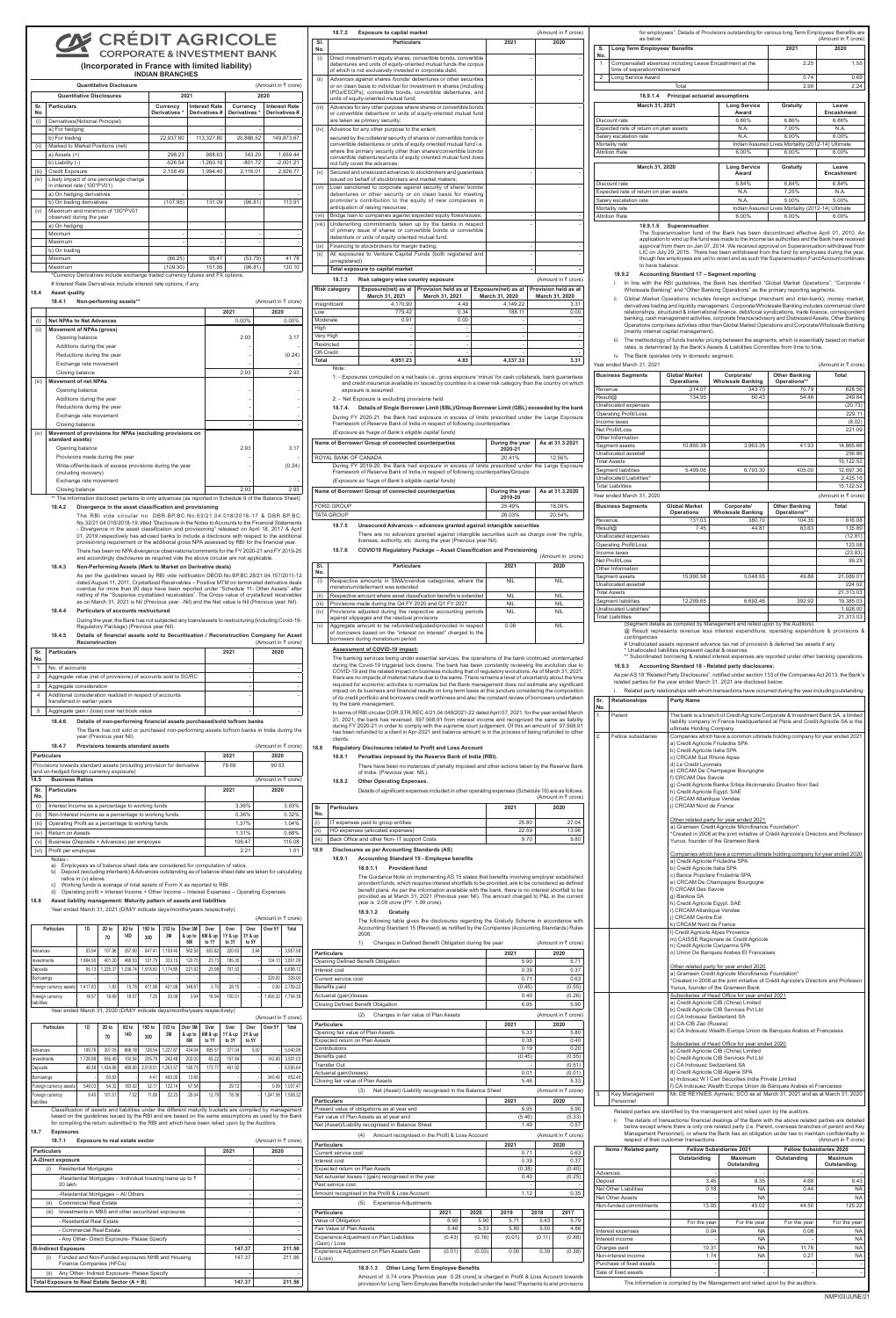# **CRÉDIT AGRICOLE**

**CORPORATE & INVESTMENT BANK (Incorporated in France with limited liability)**

**INDIAN BRANCHES**

**Sl. No.**

**Total Unweighted Value**

**Total Weighted Value**

**Sector Quarter ended March 31, 2021** 

**High Quality Liquid Assets**

Total amount of top-20 intra-group exposures - 22.08 crore (Previous year 57.46 crore).

Lease payments for assets taken on operating lease are recognized in the Profit & Loss Account over the term of the lease in accordance with the AS-19 on Leases. The Bank has entered into non-cancellable operating leases only for vehicles and rented premises. The total of future minimum lease payments under non-cancellable operating leases as

|                         | <b>Total High Quality Liquid Assets (HQLA)</b><br><b>Cash Outflows</b>                                       | 3,248.42                                | 3,248.42                                           |
|-------------------------|--------------------------------------------------------------------------------------------------------------|-----------------------------------------|----------------------------------------------------|
| $\overline{2}$          | Retail deposits and deposits from small business<br>customers, of which:                                     | 24.59                                   | 2.45                                               |
| (i)<br>(ii)             | Stable deposits<br>Less stable deposits                                                                      | 0.15<br>24.44                           | 0.01<br>2.44                                       |
| 3                       | Unsecured wholesale funding, of which:                                                                       | 4,971.54                                | 2,109.47                                           |
| (i)<br>(ii)             | Operational deposits (all counterparties)<br>Non-operational deposits (all counterparties)                   | 4,971.54                                | 2,109.47                                           |
| (iii)<br>4              | Unsecured debt<br>Secured wholesale funding                                                                  | 408.10                                  |                                                    |
| 5<br>(i)                | Additional requirements, of which<br>Outflows related to derivative exposures and other collateral           | 1,194.59<br>739.35                      | 841.27<br>739.35                                   |
| (ii)                    | requirements*<br>Outflows related to loss of funding on debt products                                        |                                         |                                                    |
| (iii)<br>6              | Credit and liquidity facilities<br>Other contractual funding obligations                                     | 455.24<br>40.04                         | 101.92<br>40.04                                    |
| $\overline{7}$          | Other contingent funding obligations                                                                         | 5,814.54                                | 174.44                                             |
| 8                       | <b>Total Cash Outflows</b><br><b>Cash Inflows</b>                                                            | 12,453.39                               | 3,167.66                                           |
| 9<br>10                 | <b>Secured lending</b><br>Inflows from fully performing exposures                                            | 599.34                                  |                                                    |
| 11<br>12                | Other cash inflows<br><b>Total Cash Inflows</b>                                                              | 3,143.04<br>3.742.38                    | 2,624.29<br>2.624.29                               |
| 21<br>22                | <b>TOTAL HQLA</b><br><b>Total Net Cash Outflows</b>                                                          | 3,248.42<br>8,711.01                    | 3,248.42<br>543.37                                 |
| 23                      | 25% of Total Cash Outflow                                                                                    | 3,113.35<br>37.29%                      | 791.92<br>410.20%                                  |
|                         | Liquidity Coverage Ratio (%)                                                                                 |                                         | (Amount in ₹ crore)                                |
| SI.<br>No.              | Sector                                                                                                       | Quarter ended Dec 31, 2020<br>Total Un- | <b>Total Weighted</b>                              |
|                         | <b>High Quality Liquid Assets</b>                                                                            | weighted Value                          | Value                                              |
| 1                       | <b>Total High Quality Liquid Assets (HQLA)</b><br><b>Cash Outflows</b>                                       | 4,173.53                                | 4,173.53                                           |
| $\overline{\mathbf{2}}$ | Retail deposits and deposits from small business<br>customers, of which:                                     | 25.14                                   | 2.51                                               |
| (i)                     | Stable deposits<br>Less stable deposits                                                                      | 0.16<br>24.98                           | 0.01<br>2.50                                       |
| (ii)<br>3               | Unsecured wholesale funding, of which:                                                                       | 4,661.62                                | 1,929.45                                           |
| (i)<br>(ii)             | Operational deposits (all counterparties)<br>Non-operational deposits (all counterparties)                   | 4,661.62                                | 1,929.45                                           |
| (iii)<br>4              | Unsecured debt<br>Secured wholesale funding                                                                  | 249.82                                  | ٠                                                  |
| 5<br>(i)                | Additional requirements, of which<br>Outflows related to derivative exposures and other collateral           | 1,282.69<br>833.93                      | 927.55<br>833.93                                   |
| (ii)                    | requirements*<br>Outflows related to loss of funding on debt products                                        | $\overline{\phantom{a}}$                | ×,                                                 |
| (iii)<br>6              | Credit and liquidity facilities<br>Other contractual funding obligations                                     | 448.76<br>17.22                         | 93.61<br>17.22                                     |
| 7<br>8                  | Other contingent funding obligations<br><b>Total Cash Outflows</b>                                           | 5,647.66<br>11,884.14                   | 169.43<br>3,046.16                                 |
| 9                       | <b>Cash Inflows</b>                                                                                          | 906.93                                  |                                                    |
| 10                      | <b>Secured lending</b><br>Inflows from fully performing exposures                                            |                                         |                                                    |
| 11<br>12                | Other cash inflows<br><b>Total Cash Inflows</b>                                                              | 2,763.32<br>3,670.26                    | 2,136.23<br>2,136.23                               |
| 13<br>14                | <b>TOTAL HQLA</b><br><b>Total Net Cash Outflows</b>                                                          | 4,173.53<br>8,213.89                    | 4,173.53<br>909.93                                 |
| 15                      | 25% of Total Cash Outflow<br>Liquidity Coverage Ratio (%)                                                    | 2,971.04<br>50.81%                      | 761.54<br>458.67%                                  |
|                         |                                                                                                              |                                         | (Amount in ₹ crore)                                |
| SI.<br>No.              | Sector                                                                                                       | Quarter ended Sep 30, 2020<br>Total Un- | <b>Total Weighted</b><br>Value                     |
|                         | <b>High Quality Liquid Assets</b>                                                                            | weighted Value                          |                                                    |
| 1                       | <b>Total High Quality Liquid Assets (HQLA)</b><br><b>Cash Outflows</b>                                       | 3,626.18                                | 3,626.18                                           |
| 2                       | Retail deposits and deposits from small business<br>customers, of which:                                     | 25.22                                   | 2.52                                               |
| (i)<br>(ii)             | Stable deposits<br>Less stable deposits                                                                      | 0.13<br>25.09                           | 0.01<br>2.51                                       |
| 3<br>(i)                | Unsecured wholesale funding, of which:<br>Operational deposits (all counterparties)                          | 4,793.18                                | 2,390.18                                           |
| (ii)<br>(iii)           | Non-operational deposits (all counterparties)<br>Unsecured debt                                              | 4,793.18                                | 2,390.18                                           |
| 4<br>5                  | Secured wholesale funding<br>Additional requirements, of which                                               | 241.09                                  |                                                    |
|                         |                                                                                                              | 1,372.03                                | 958.50                                             |
| (i)                     | Outflows related to derivative exposures and other collateral<br>requirements*                               | 844.45                                  | 844.45                                             |
| (ii)<br>(iii)           | Outflows related to loss of funding on debt products                                                         | 527.59                                  | 114.05                                             |
| 6                       | Credit and liquidity facilities<br>Other contractual funding obligations                                     | 19.79                                   | 19.79                                              |
| $\overline{7}$<br>8     | Other contingent funding obligations<br><b>Total Cash Outflows</b>                                           | 5,757.13<br>12,208.46                   | 172.71<br>3,543.70                                 |
| 9                       | <b>Cash Inflows</b><br><b>Secured lending</b>                                                                | 784.86                                  | ×                                                  |
| 10<br>11                | Inflows from fully performing exposures<br>Other cash inflows                                                | 2,866.39                                | 2,051.06                                           |
| 12<br>21                | <b>Total Cash Inflows</b><br><b>TOTAL HOLA</b>                                                               | 3,651.25<br>3,626.18                    | 2,051.06<br>3,626.18                               |
| 22                      | <b>Total Net Cash Outflows</b><br>25% of Total Cash Outflow                                                  | 8,557.21<br>3,052.12                    | 1,492.64<br>885.92                                 |
| 23                      | Liquidity Coverage Ratio (%)                                                                                 | 42.38%                                  | 242.94%                                            |
| SI.                     | Sector                                                                                                       |                                         | (Amount in ₹ crore)<br>Quarter ended June 30, 2020 |
| No.                     |                                                                                                              | <b>Total Un-</b><br>weighted Value      | <b>Total Weighted</b><br>Value                     |
| 1                       | <b>High Quality Liquid Assets</b><br><b>Total High Quality Liquid Assets (HQLA)</b>                          | 3,092.19                                | 3,092.19                                           |
| $\overline{\mathbf{2}}$ | <b>Cash Outflows</b><br>Retail deposits and deposits from small business                                     |                                         |                                                    |
| (i)                     | customers, of which:<br>Stable deposits                                                                      | 25.76<br>0.16                           | 2.57<br>0.01                                       |
| (ii)<br>3               | Less stable deposits<br>Unsecured wholesale funding, of which:                                               | 25.60<br>4,786.82                       | 2.56<br>2,386.81                                   |
| (i)<br>(ii)             | Operational deposits (all counterparties)<br>Non-operational deposits (all counterparties)                   | 4,786.82                                | 2,386.81                                           |
| (iii)<br>4              | Unsecured debt<br>Secured wholesale funding                                                                  | 371.45                                  |                                                    |
| 5<br>(i)                | Additional requirements, of which<br>Outflows related to derivative exposures and other collateral           | 1,281.17                                | 782.65                                             |
| (ii)                    | requirements*<br>Outflows related to loss of funding on debt products                                        | 640.05                                  | 640.05                                             |
| (iii)<br>6              | Credit and liquidity facilities<br>Other contractual funding obligations                                     | 641.11<br>160.01                        | 142.60<br>160.01                                   |
| $\overline{7}$<br>8     | Other contingent funding obligations<br><b>Total Cash Outflows</b>                                           | 5.874.53<br>12,499.74                   | 176.24<br>3,508.28                                 |
| 9                       | <b>Cash Inflows</b>                                                                                          |                                         |                                                    |
| 10                      | <b>Secured lending</b><br>Inflows from fully performing exposures                                            | 908.70                                  |                                                    |
| 11<br>12                | Other cash inflows                                                                                           | 2,633.56                                | 1,877.82                                           |
| 13                      | <b>Total Cash Inflows</b><br><b>TOTAL HQLA</b>                                                               | 3,542.26<br>3,092.19                    | 1,877.82<br>3,092.19                               |
| 14                      | <b>Total Net Cash Outflows</b><br>25% of Total Cash Outflow                                                  | 8,957.48<br>3,124.93                    | 1,630.46<br>877.07                                 |
| 15                      | Liquidity Coverage Ratio (%)                                                                                 | 34.52%                                  | 189.65%<br>(Amount in ₹ crore)                     |
| SI.<br>No.              | <b>Sector</b>                                                                                                | Quarter ended Mar 31, 2020<br>Total Un- |                                                    |
|                         | <b>High Quality Liquid Assets</b>                                                                            | <b>Weighted Value</b>                   | <b>Total Weighted</b><br>Value                     |
| 1                       | <b>Total High Quality Liquid Assets (HQLA)</b><br><b>Cash Outflows</b>                                       | 2,534.65                                | 2,534.65                                           |
| $\overline{2}$          | Retail deposits and deposits from small business<br>customers, of which:                                     | 24.52                                   | 2.45                                               |
| (i)<br>(ii)             | Stable deposits                                                                                              | 0.14<br>24.38                           | 0.01<br>2.44                                       |
| 3                       | Less stable deposits<br>Unsecured wholesale funding, of which:                                               | 3,441.55                                | 1,576.04                                           |
| (i)<br>(ii)<br>(iii)    | Operational deposits (all counterparties)<br>Non-operational deposits (all counterparties)<br>Unsecured debt | 0.00<br>3,441.55                        | 0.00<br>1,576.04                                   |

(Amount in  $\bar{\tau}$  crore)

#### **18.10.3 Draw down from Reserves (excluding Investment Reserve Account (IRA) & Investment Fluctuation Reserve (IFR))** The Bank has not drawn

### **18.9.4 Accounting Standard 19 – Leases**

| The total or ratare minimitant reade payments ander non-cancellable operating readed as actemnica by the<br>lease agreements are as follows: | (Amount in ₹ crore) |      |  |
|----------------------------------------------------------------------------------------------------------------------------------------------|---------------------|------|--|
| <b>Particulars</b>                                                                                                                           | 2021                | 2020 |  |
| Not later than one year                                                                                                                      | 0.45                | 0.46 |  |
| Later than one year and not later than five years                                                                                            | 0.89                | 1.33 |  |
| Later than five years                                                                                                                        | ۰                   |      |  |
| Total                                                                                                                                        | 1.34                | 1.79 |  |
| Total minimum lease payments recognized in the P&L (incl. taxes)                                                                             | 0.47                | 0.31 |  |

### **18.9.5 Accounting standard 22 – Accounting for taxes on income**

The primary components that gave rise to deferred tax assets and liabilities included in the balance sheet are as follows:<br>(Amount in  $\bar{\tau}$  crore) (Amount in  $\bar{\tau}$  crore)

| <b>Particulars</b>                   | 2021    | 2020 |
|--------------------------------------|---------|------|
| Deferred tax assets                  |         |      |
| Provision for doubtful clients       | (1.32)  |      |
| Provision for employee benefits      | (3.44)  |      |
| Provision for Country risk/CVA       | (7.70)  |      |
| Deferred tax liabilities             |         |      |
| Written Down Value of Fixed assets   | 0.90    |      |
| Net deferred tax liability / (asset) | (11.56) |      |

### **18.9.6 Accounting Standard 26 – Intangible Assets**

The Bank holds intangible assets, primarily software, which is reported as part of Schedule 10. Details of the same are given below the same are given below.

| <b>Particulars</b>                   | 2021   | 2020   |
|--------------------------------------|--------|--------|
| <b>Opening Gross Block</b>           | 5.38   | 4.72   |
| Additions during the year            | 0.76   | 0.66   |
| Deductions during the year           | ۰      |        |
| Depreciation till date               | (4.58) | (2.92) |
| Net Block                            | 1.56   | 2.46   |
| Intangibles under development (CWIP) | 0.93   | 0.85   |

### **18.9.7 Accounting Standard 28 – Impairment of assets**

 As at March 31, 2021 there were no events or changes in circumstances which indicate any material impairment in the carrying value of the assets covered by AS 28 on "Impairment of Assets" (Previous year Nil).

|    | 18.9.8                                       | Accounting Standard 29 - Provisions, contingent liabilities and assets |
|----|----------------------------------------------|------------------------------------------------------------------------|
| No | Sr. Contingent Liability   Brief description |                                                                        |

| $\mathbf{1}$   | Claims against<br>the Bank not<br>acknowledged as<br>debts                                                           | The Bank is a party to various legal proceedings in the normal course of business.<br>The Bank does not expect the outcome of these proceedings to have a material<br>adverse effect on the Bank's financial conditions, results of operations or cash flows.                                                                                                                                                                                                                                                                                                                                                                                                                                                                                                                         |
|----------------|----------------------------------------------------------------------------------------------------------------------|---------------------------------------------------------------------------------------------------------------------------------------------------------------------------------------------------------------------------------------------------------------------------------------------------------------------------------------------------------------------------------------------------------------------------------------------------------------------------------------------------------------------------------------------------------------------------------------------------------------------------------------------------------------------------------------------------------------------------------------------------------------------------------------|
| $\overline{2}$ | Liability on account<br>of outstanding<br>forward foreign<br>exchange contracts<br>and other derivative<br>contracts | The Bank enters into foreign exchange contracts, currency options, forward rate<br>agreements, currency swaps and interest rate swaps with inter-bank participants<br>on its own account and for customers. Forward foreign exchange contracts are<br>commitments to buy or sell foreign currency at a future date at the contracted<br>rate. Currency swaps are commitments to exchange cash flows by way of interest/<br>principal in one currency against another, based on predetermined rates. Interest<br>rate swaps are commitments to exchange fixed and floating interest rate cash flows.<br>The notional amounts that are recorded, as contingent liabilities are typically amounts<br>used as a benchmark for the calculation of the interest component of the contracts. |
| 3              | Guarantees<br>given on behalf<br>of constituents.<br>acceptances,<br>endorsements and<br>other obligations           | As a part of its commercial banking activities the Bank issues documentary credit and<br>guarantee on behalf of its customers. Documentary credits such as letter of credit<br>enhance the credit standing of the customers of the Bank. Guarantees generally<br>represent irrevocable assurances that the Bank will make payment in the event of<br>the customer failing to fulfill its financial or performance obligations. Acceptances,<br>endorsements and other obligations include undrawn committed credit lines.                                                                                                                                                                                                                                                             |
| $\overline{4}$ | Other items for<br>which the Bank is<br>contingently liable                                                          | The Bank is a party to various taxation matters in respect of which appeals are<br>pending. This is being disputed by the Bank and not provided for.<br>This also includes contingent liability corresponding to amount transferred to                                                                                                                                                                                                                                                                                                                                                                                                                                                                                                                                                |
|                |                                                                                                                      | Depositor Education and Awareness Fund.                                                                                                                                                                                                                                                                                                                                                                                                                                                                                                                                                                                                                                                                                                                                               |

The Bank has in place a policy on managing credit risk arising out of unhedged foreign currency exposures<br>(UFCE) of its borrowers. UFCE exposes the borrowers to the risk of exchange rate fluctuation, impacting<br>the corporat review the UFCE of the borrowers, encouraging the borrowers to hedge their UFCE and evaluate the risks arising out of UFCE of the borrowers while approving the credit facilities and price them in the credit risk premium. The Bank has also stipulated threshold limits for mandatory hedging in respect of foreign<br>currency loans given by the Bank. The credit analysis critically evaluates the risks arising out of UFCE of<br>the borro given to the foreign currency receivables generated by the borrower's export activities and the extent to which this might mitigate the foreign currency exposure.

**18.10 Miscellaneous disclosures**

### **18.10.1 Breakup of provisions and contingencies**

Break of provisions and contingencies charged to the Profit & Loss Account:

| Break of provisions and contingencies charged to the Profit & Loss Account.<br>(Amount in $\bar{\tau}$ crore) |         |        |
|---------------------------------------------------------------------------------------------------------------|---------|--------|
| <b>Particulars</b>                                                                                            | 2021    | 2020   |
| Provision for Taxation                                                                                        | 8.02    | 23.83  |
| <b>Current Tax</b>                                                                                            | 36.90   | 23.83  |
| MAT credit availed                                                                                            | (23.57) |        |
| MAT credit utilized                                                                                           | 6.25    |        |
| Deferred Tax                                                                                                  | (11.56) |        |
| Provision on Depreciation on Investments                                                                      | 42.46   | (6.74) |
| Provisions on NPA (including Write-offs)                                                                      | ۰       |        |
| Provision on CVA (Credit Valuation Adjustment)*                                                               | (29.60) | 21.90  |
| Provision on Country Risk                                                                                     | 1.52    | 0.72   |
| Provision on Non-Funded Commitments                                                                           | ۰       | (0.17) |
| Provision on Standard Advances                                                                                | (11.84) | 11.84  |
| Provision on Other Assets (including Write-offs)                                                              | ۰       | 0.11   |
| Total                                                                                                         | 10.56   | 51.49  |

 \* Pursuant to CVA guidelines provided in the master circular of RBI on Basel III – Capital Regulations **18.10.2 Floating provisions** 

The floating provisions as on March 31, 2021 is Nil (Previous year Nil).

**18.10.4 Customer complaints and unimplemented awards of Banking Ombudsman**

| Sr.<br><b>No</b>                                              |                                                                                          | <b>Particulars</b>                                                    |                                                           |                                                                                            | 2021 | 2020                                                            |                                                            |
|---------------------------------------------------------------|------------------------------------------------------------------------------------------|-----------------------------------------------------------------------|-----------------------------------------------------------|--------------------------------------------------------------------------------------------|------|-----------------------------------------------------------------|------------------------------------------------------------|
|                                                               |                                                                                          | Complaints received by the bank from its customers                    |                                                           |                                                                                            |      |                                                                 |                                                            |
| 1.                                                            |                                                                                          | Number of complaints pending at beginning of the year                 |                                                           |                                                                                            | ÷,   |                                                                 | ÷,                                                         |
| 2.                                                            |                                                                                          | Number of complaints received during the year                         |                                                           |                                                                                            | ÷,   |                                                                 | ä,                                                         |
| 3.                                                            |                                                                                          | Number of complaints disposed during the year                         |                                                           |                                                                                            | ÷,   |                                                                 | $\overline{a}$                                             |
|                                                               |                                                                                          | 3.1 Of which, number of complaints rejected by the bank               |                                                           |                                                                                            | ÷,   |                                                                 | ÷,                                                         |
| 4.                                                            |                                                                                          | Number of complaints pending at the end of the year                   |                                                           |                                                                                            | ÷,   |                                                                 | L,                                                         |
|                                                               |                                                                                          | Maintainable complaints received by the bank from OBOs                |                                                           |                                                                                            |      |                                                                 |                                                            |
| 5.                                                            | OBOs                                                                                     |                                                                       |                                                           | Number of maintainable complaints received by the bank from                                |      |                                                                 |                                                            |
|                                                               | by BOs                                                                                   |                                                                       |                                                           | 5.1. Of 5, number of complaints resolved in favour of the bank                             |      |                                                                 |                                                            |
|                                                               |                                                                                          | mediation / advisories issued by BOs                                  |                                                           | 5.2 Of 5, number of complaints resolved through conciliation /                             | ÷,   |                                                                 |                                                            |
|                                                               |                                                                                          | by BOs against the bank                                               |                                                           | 5.3 Of 5, number of complaints resolved after passing of Awards                            | ÷.   |                                                                 | ÷,                                                         |
| 6.                                                            | Number of Awards unimplemented within the stipulated time (other<br>than those appealed) |                                                                       |                                                           |                                                                                            |      |                                                                 |                                                            |
|                                                               |                                                                                          |                                                                       |                                                           | Top five grounds of complaints received by the bank from customers                         |      |                                                                 |                                                            |
| Grounds of<br>complaints,<br>(i.e. complaints<br>relating to) |                                                                                          | Number of<br>complaints<br>pending at the<br>beginning of<br>the year | Number of<br>complaints<br>received<br>during the<br>year | % increase / decrease<br>in the number of<br>complaints received<br>over the previous year |      | Number of<br>complaints<br>pending at<br>the end of<br>the year | Of 5, number<br>of complaints<br>pending<br>beyond 30 days |
|                                                               | $\mathbf{1}$                                                                             | $\overline{2}$                                                        | 3                                                         | 4                                                                                          |      | 5                                                               | 6                                                          |
|                                                               |                                                                                          |                                                                       |                                                           | FY 2020-21                                                                                 |      |                                                                 |                                                            |
|                                                               | Ground - 1                                                                               | $\overline{a}$                                                        |                                                           |                                                                                            |      |                                                                 |                                                            |
|                                                               | $Ground - 2$                                                                             | ÷,                                                                    |                                                           | ä,                                                                                         |      | ÷,                                                              | ÷                                                          |
|                                                               | $Ground - 3$                                                                             | ÷                                                                     | ÷                                                         | $\mathbf{r}$                                                                               |      | ÷                                                               | ÷.                                                         |
|                                                               | $Ground - 4$                                                                             | ÷,                                                                    | ÷,                                                        | ä,                                                                                         |      | ÷,                                                              | ÷,                                                         |
|                                                               | Ground - 5                                                                               | ä,                                                                    |                                                           | ä,                                                                                         |      | ä,                                                              | ä,                                                         |
| Others                                                        |                                                                                          | ä,                                                                    | ÷                                                         | ä,                                                                                         |      | ä,                                                              | ä,                                                         |
| Total                                                         |                                                                                          | ä,                                                                    | ÷,                                                        | ٠                                                                                          |      | ä,                                                              | ä,                                                         |
|                                                               |                                                                                          |                                                                       |                                                           | FY 2019-20                                                                                 |      |                                                                 |                                                            |
|                                                               | Ground - 1                                                                               | ä,                                                                    | ÷,                                                        | ÷,                                                                                         |      | ä,                                                              |                                                            |
|                                                               | $Ground - 2$                                                                             | ÷,                                                                    |                                                           | ٠                                                                                          |      |                                                                 |                                                            |
|                                                               | $Ground - 3$                                                                             | ÷,                                                                    | ä,                                                        | ä,                                                                                         |      | ä,                                                              | ä,                                                         |
|                                                               | $Ground - 4$                                                                             | ä,                                                                    | $\frac{1}{2}$                                             | ÷,                                                                                         |      | $\frac{1}{2}$                                                   | $\sim$                                                     |
|                                                               | Ground - 5                                                                               | ä,                                                                    | ÷,                                                        | ä,                                                                                         |      | ä,                                                              | ä,                                                         |
| Others                                                        |                                                                                          | ÷,                                                                    | $\overline{\phantom{m}}$                                  | $\overline{\phantom{m}}$                                                                   |      | $\overline{\phantom{0}}$                                        | ÷,                                                         |
| Total                                                         |                                                                                          |                                                                       |                                                           |                                                                                            |      |                                                                 |                                                            |

The above details have been based on the information provided by the Management and relied upon by the auditor.

#### **18.10.5 Letters of comfort (LoCs) issued by banks**

The Bank did not issue any LoCs during the year (Previous year Nil).

### **18.10.6 Provision Coverage Ratio**

The Provision coverage ratio of the Bank as at March 31, 2021 computed as per the RBI guidelines is 100% (Previous year 100%).

#### **18.10.7 Provision pertaining to Fraud Accounts**

No fraud has been reported during FY 2020-21 (Previous year Nil)

### **18.10.8 Bancassurance Business**

The Bank has not earned any income from bancassurance business during the year ended March 31, 2021 (Previous year Nil).

| % of Deposits of twenty largest depositors to Total deposits of the<br>% of Advances to twenty largest borrowers to Total Advances of the<br>* Advances are computed considering fund based on actual outstanding and excluding inter-Bank exposure.<br>Total Exposure to twenty largest borrowers/customers*<br>% of Exposures to twenty largest borrowers/customers to Total<br>* Represent credit and derivatives exposure as prescribed in Master Circular on Exposure Norms DBR.<br>No.Dir.BC.12 /13.03.00/2015-16 dated July 1, 2015 and excluding inter-bank exposure.<br>** The information disclosed pertains to only advances (as reported in Schedule 9 of the Balance Sheet)<br>Also, there is only 1 case of NPA outstanding as of March 31, 2021 (P.Y. 1 case)<br>2021<br>Gross<br><b>NPAs</b> | % of Gross<br><b>NPAs</b><br>to total<br>advances          |                                                                                                                                                      | 2021<br>4,455.05<br>66.51%<br>2021<br>1,323.38<br>37.71%<br>2021<br>6,536.20<br>33.56%<br>2021 | 2.93                                                                                                                                                                                                 |                                                                                                                                                | 2020<br>5,110.91<br>78.02%<br>(Amount in ₹ crore)<br>2020<br>1,549.06<br>34.77%<br>(Amount in ₹ crore)<br>2020<br>6,260.45<br>35.39%<br>(Amount in ₹ crore)<br>2020<br>2.93                                                                                                                                                                                                                                                                                                                                                                                                                                                                                                                                                                                                                                                                                                                                                                                                                                                                                                                                    |
|--------------------------------------------------------------------------------------------------------------------------------------------------------------------------------------------------------------------------------------------------------------------------------------------------------------------------------------------------------------------------------------------------------------------------------------------------------------------------------------------------------------------------------------------------------------------------------------------------------------------------------------------------------------------------------------------------------------------------------------------------------------------------------------------------------------|------------------------------------------------------------|------------------------------------------------------------------------------------------------------------------------------------------------------|------------------------------------------------------------------------------------------------|------------------------------------------------------------------------------------------------------------------------------------------------------------------------------------------------------|------------------------------------------------------------------------------------------------------------------------------------------------|----------------------------------------------------------------------------------------------------------------------------------------------------------------------------------------------------------------------------------------------------------------------------------------------------------------------------------------------------------------------------------------------------------------------------------------------------------------------------------------------------------------------------------------------------------------------------------------------------------------------------------------------------------------------------------------------------------------------------------------------------------------------------------------------------------------------------------------------------------------------------------------------------------------------------------------------------------------------------------------------------------------------------------------------------------------------------------------------------------------|
|                                                                                                                                                                                                                                                                                                                                                                                                                                                                                                                                                                                                                                                                                                                                                                                                              |                                                            |                                                                                                                                                      |                                                                                                |                                                                                                                                                                                                      |                                                                                                                                                |                                                                                                                                                                                                                                                                                                                                                                                                                                                                                                                                                                                                                                                                                                                                                                                                                                                                                                                                                                                                                                                                                                                |
|                                                                                                                                                                                                                                                                                                                                                                                                                                                                                                                                                                                                                                                                                                                                                                                                              |                                                            |                                                                                                                                                      |                                                                                                |                                                                                                                                                                                                      |                                                                                                                                                |                                                                                                                                                                                                                                                                                                                                                                                                                                                                                                                                                                                                                                                                                                                                                                                                                                                                                                                                                                                                                                                                                                                |
|                                                                                                                                                                                                                                                                                                                                                                                                                                                                                                                                                                                                                                                                                                                                                                                                              |                                                            |                                                                                                                                                      |                                                                                                |                                                                                                                                                                                                      |                                                                                                                                                |                                                                                                                                                                                                                                                                                                                                                                                                                                                                                                                                                                                                                                                                                                                                                                                                                                                                                                                                                                                                                                                                                                                |
|                                                                                                                                                                                                                                                                                                                                                                                                                                                                                                                                                                                                                                                                                                                                                                                                              |                                                            |                                                                                                                                                      |                                                                                                |                                                                                                                                                                                                      |                                                                                                                                                |                                                                                                                                                                                                                                                                                                                                                                                                                                                                                                                                                                                                                                                                                                                                                                                                                                                                                                                                                                                                                                                                                                                |
|                                                                                                                                                                                                                                                                                                                                                                                                                                                                                                                                                                                                                                                                                                                                                                                                              |                                                            |                                                                                                                                                      |                                                                                                |                                                                                                                                                                                                      |                                                                                                                                                |                                                                                                                                                                                                                                                                                                                                                                                                                                                                                                                                                                                                                                                                                                                                                                                                                                                                                                                                                                                                                                                                                                                |
|                                                                                                                                                                                                                                                                                                                                                                                                                                                                                                                                                                                                                                                                                                                                                                                                              |                                                            |                                                                                                                                                      |                                                                                                |                                                                                                                                                                                                      |                                                                                                                                                |                                                                                                                                                                                                                                                                                                                                                                                                                                                                                                                                                                                                                                                                                                                                                                                                                                                                                                                                                                                                                                                                                                                |
|                                                                                                                                                                                                                                                                                                                                                                                                                                                                                                                                                                                                                                                                                                                                                                                                              |                                                            |                                                                                                                                                      |                                                                                                |                                                                                                                                                                                                      |                                                                                                                                                |                                                                                                                                                                                                                                                                                                                                                                                                                                                                                                                                                                                                                                                                                                                                                                                                                                                                                                                                                                                                                                                                                                                |
|                                                                                                                                                                                                                                                                                                                                                                                                                                                                                                                                                                                                                                                                                                                                                                                                              |                                                            |                                                                                                                                                      |                                                                                                |                                                                                                                                                                                                      |                                                                                                                                                |                                                                                                                                                                                                                                                                                                                                                                                                                                                                                                                                                                                                                                                                                                                                                                                                                                                                                                                                                                                                                                                                                                                |
|                                                                                                                                                                                                                                                                                                                                                                                                                                                                                                                                                                                                                                                                                                                                                                                                              |                                                            |                                                                                                                                                      |                                                                                                |                                                                                                                                                                                                      |                                                                                                                                                |                                                                                                                                                                                                                                                                                                                                                                                                                                                                                                                                                                                                                                                                                                                                                                                                                                                                                                                                                                                                                                                                                                                |
|                                                                                                                                                                                                                                                                                                                                                                                                                                                                                                                                                                                                                                                                                                                                                                                                              |                                                            |                                                                                                                                                      |                                                                                                |                                                                                                                                                                                                      |                                                                                                                                                |                                                                                                                                                                                                                                                                                                                                                                                                                                                                                                                                                                                                                                                                                                                                                                                                                                                                                                                                                                                                                                                                                                                |
|                                                                                                                                                                                                                                                                                                                                                                                                                                                                                                                                                                                                                                                                                                                                                                                                              |                                                            |                                                                                                                                                      |                                                                                                |                                                                                                                                                                                                      |                                                                                                                                                |                                                                                                                                                                                                                                                                                                                                                                                                                                                                                                                                                                                                                                                                                                                                                                                                                                                                                                                                                                                                                                                                                                                |
|                                                                                                                                                                                                                                                                                                                                                                                                                                                                                                                                                                                                                                                                                                                                                                                                              |                                                            |                                                                                                                                                      |                                                                                                |                                                                                                                                                                                                      |                                                                                                                                                |                                                                                                                                                                                                                                                                                                                                                                                                                                                                                                                                                                                                                                                                                                                                                                                                                                                                                                                                                                                                                                                                                                                |
|                                                                                                                                                                                                                                                                                                                                                                                                                                                                                                                                                                                                                                                                                                                                                                                                              |                                                            |                                                                                                                                                      |                                                                                                |                                                                                                                                                                                                      |                                                                                                                                                |                                                                                                                                                                                                                                                                                                                                                                                                                                                                                                                                                                                                                                                                                                                                                                                                                                                                                                                                                                                                                                                                                                                |
|                                                                                                                                                                                                                                                                                                                                                                                                                                                                                                                                                                                                                                                                                                                                                                                                              |                                                            |                                                                                                                                                      |                                                                                                |                                                                                                                                                                                                      |                                                                                                                                                |                                                                                                                                                                                                                                                                                                                                                                                                                                                                                                                                                                                                                                                                                                                                                                                                                                                                                                                                                                                                                                                                                                                |
|                                                                                                                                                                                                                                                                                                                                                                                                                                                                                                                                                                                                                                                                                                                                                                                                              |                                                            |                                                                                                                                                      |                                                                                                |                                                                                                                                                                                                      |                                                                                                                                                |                                                                                                                                                                                                                                                                                                                                                                                                                                                                                                                                                                                                                                                                                                                                                                                                                                                                                                                                                                                                                                                                                                                |
|                                                                                                                                                                                                                                                                                                                                                                                                                                                                                                                                                                                                                                                                                                                                                                                                              |                                                            |                                                                                                                                                      |                                                                                                |                                                                                                                                                                                                      |                                                                                                                                                |                                                                                                                                                                                                                                                                                                                                                                                                                                                                                                                                                                                                                                                                                                                                                                                                                                                                                                                                                                                                                                                                                                                |
|                                                                                                                                                                                                                                                                                                                                                                                                                                                                                                                                                                                                                                                                                                                                                                                                              |                                                            |                                                                                                                                                      |                                                                                                |                                                                                                                                                                                                      |                                                                                                                                                | (Amount in $\bar{\tau}$ crore)                                                                                                                                                                                                                                                                                                                                                                                                                                                                                                                                                                                                                                                                                                                                                                                                                                                                                                                                                                                                                                                                                 |
|                                                                                                                                                                                                                                                                                                                                                                                                                                                                                                                                                                                                                                                                                                                                                                                                              |                                                            |                                                                                                                                                      |                                                                                                |                                                                                                                                                                                                      | 2020                                                                                                                                           |                                                                                                                                                                                                                                                                                                                                                                                                                                                                                                                                                                                                                                                                                                                                                                                                                                                                                                                                                                                                                                                                                                                |
|                                                                                                                                                                                                                                                                                                                                                                                                                                                                                                                                                                                                                                                                                                                                                                                                              |                                                            |                                                                                                                                                      | <b>Total</b>                                                                                   |                                                                                                                                                                                                      | Gross                                                                                                                                          | % of Gross                                                                                                                                                                                                                                                                                                                                                                                                                                                                                                                                                                                                                                                                                                                                                                                                                                                                                                                                                                                                                                                                                                     |
|                                                                                                                                                                                                                                                                                                                                                                                                                                                                                                                                                                                                                                                                                                                                                                                                              | in that<br>sector                                          |                                                                                                                                                      | <b>Advances</b><br>(Gross)                                                                     |                                                                                                                                                                                                      | <b>NPAs</b>                                                                                                                                    | <b>NPAs</b><br>to total<br>advances<br>in that<br>sector                                                                                                                                                                                                                                                                                                                                                                                                                                                                                                                                                                                                                                                                                                                                                                                                                                                                                                                                                                                                                                                       |
|                                                                                                                                                                                                                                                                                                                                                                                                                                                                                                                                                                                                                                                                                                                                                                                                              |                                                            |                                                                                                                                                      |                                                                                                |                                                                                                                                                                                                      |                                                                                                                                                |                                                                                                                                                                                                                                                                                                                                                                                                                                                                                                                                                                                                                                                                                                                                                                                                                                                                                                                                                                                                                                                                                                                |
|                                                                                                                                                                                                                                                                                                                                                                                                                                                                                                                                                                                                                                                                                                                                                                                                              |                                                            |                                                                                                                                                      |                                                                                                |                                                                                                                                                                                                      |                                                                                                                                                |                                                                                                                                                                                                                                                                                                                                                                                                                                                                                                                                                                                                                                                                                                                                                                                                                                                                                                                                                                                                                                                                                                                |
|                                                                                                                                                                                                                                                                                                                                                                                                                                                                                                                                                                                                                                                                                                                                                                                                              |                                                            |                                                                                                                                                      |                                                                                                |                                                                                                                                                                                                      |                                                                                                                                                |                                                                                                                                                                                                                                                                                                                                                                                                                                                                                                                                                                                                                                                                                                                                                                                                                                                                                                                                                                                                                                                                                                                |
|                                                                                                                                                                                                                                                                                                                                                                                                                                                                                                                                                                                                                                                                                                                                                                                                              |                                                            |                                                                                                                                                      |                                                                                                |                                                                                                                                                                                                      |                                                                                                                                                |                                                                                                                                                                                                                                                                                                                                                                                                                                                                                                                                                                                                                                                                                                                                                                                                                                                                                                                                                                                                                                                                                                                |
|                                                                                                                                                                                                                                                                                                                                                                                                                                                                                                                                                                                                                                                                                                                                                                                                              |                                                            |                                                                                                                                                      | 622.65                                                                                         |                                                                                                                                                                                                      |                                                                                                                                                |                                                                                                                                                                                                                                                                                                                                                                                                                                                                                                                                                                                                                                                                                                                                                                                                                                                                                                                                                                                                                                                                                                                |
|                                                                                                                                                                                                                                                                                                                                                                                                                                                                                                                                                                                                                                                                                                                                                                                                              |                                                            |                                                                                                                                                      |                                                                                                |                                                                                                                                                                                                      |                                                                                                                                                |                                                                                                                                                                                                                                                                                                                                                                                                                                                                                                                                                                                                                                                                                                                                                                                                                                                                                                                                                                                                                                                                                                                |
|                                                                                                                                                                                                                                                                                                                                                                                                                                                                                                                                                                                                                                                                                                                                                                                                              |                                                            |                                                                                                                                                      |                                                                                                |                                                                                                                                                                                                      |                                                                                                                                                | 0.11%                                                                                                                                                                                                                                                                                                                                                                                                                                                                                                                                                                                                                                                                                                                                                                                                                                                                                                                                                                                                                                                                                                          |
|                                                                                                                                                                                                                                                                                                                                                                                                                                                                                                                                                                                                                                                                                                                                                                                                              |                                                            |                                                                                                                                                      | 1,698.27                                                                                       |                                                                                                                                                                                                      |                                                                                                                                                |                                                                                                                                                                                                                                                                                                                                                                                                                                                                                                                                                                                                                                                                                                                                                                                                                                                                                                                                                                                                                                                                                                                |
|                                                                                                                                                                                                                                                                                                                                                                                                                                                                                                                                                                                                                                                                                                                                                                                                              |                                                            |                                                                                                                                                      |                                                                                                |                                                                                                                                                                                                      |                                                                                                                                                |                                                                                                                                                                                                                                                                                                                                                                                                                                                                                                                                                                                                                                                                                                                                                                                                                                                                                                                                                                                                                                                                                                                |
| 2.93                                                                                                                                                                                                                                                                                                                                                                                                                                                                                                                                                                                                                                                                                                                                                                                                         |                                                            |                                                                                                                                                      | 4,421.27                                                                                       |                                                                                                                                                                                                      | 2.93                                                                                                                                           | 0.07%                                                                                                                                                                                                                                                                                                                                                                                                                                                                                                                                                                                                                                                                                                                                                                                                                                                                                                                                                                                                                                                                                                          |
|                                                                                                                                                                                                                                                                                                                                                                                                                                                                                                                                                                                                                                                                                                                                                                                                              |                                                            |                                                                                                                                                      |                                                                                                |                                                                                                                                                                                                      |                                                                                                                                                | 0.06%                                                                                                                                                                                                                                                                                                                                                                                                                                                                                                                                                                                                                                                                                                                                                                                                                                                                                                                                                                                                                                                                                                          |
|                                                                                                                                                                                                                                                                                                                                                                                                                                                                                                                                                                                                                                                                                                                                                                                                              |                                                            |                                                                                                                                                      |                                                                                                |                                                                                                                                                                                                      |                                                                                                                                                | (Amount in ₹ crore)                                                                                                                                                                                                                                                                                                                                                                                                                                                                                                                                                                                                                                                                                                                                                                                                                                                                                                                                                                                                                                                                                            |
|                                                                                                                                                                                                                                                                                                                                                                                                                                                                                                                                                                                                                                                                                                                                                                                                              |                                                            |                                                                                                                                                      |                                                                                                |                                                                                                                                                                                                      |                                                                                                                                                | 2020                                                                                                                                                                                                                                                                                                                                                                                                                                                                                                                                                                                                                                                                                                                                                                                                                                                                                                                                                                                                                                                                                                           |
|                                                                                                                                                                                                                                                                                                                                                                                                                                                                                                                                                                                                                                                                                                                                                                                                              |                                                            |                                                                                                                                                      |                                                                                                |                                                                                                                                                                                                      |                                                                                                                                                | 3.17                                                                                                                                                                                                                                                                                                                                                                                                                                                                                                                                                                                                                                                                                                                                                                                                                                                                                                                                                                                                                                                                                                           |
|                                                                                                                                                                                                                                                                                                                                                                                                                                                                                                                                                                                                                                                                                                                                                                                                              |                                                            |                                                                                                                                                      |                                                                                                |                                                                                                                                                                                                      |                                                                                                                                                | 3.17                                                                                                                                                                                                                                                                                                                                                                                                                                                                                                                                                                                                                                                                                                                                                                                                                                                                                                                                                                                                                                                                                                           |
|                                                                                                                                                                                                                                                                                                                                                                                                                                                                                                                                                                                                                                                                                                                                                                                                              |                                                            |                                                                                                                                                      |                                                                                                | $\blacksquare$                                                                                                                                                                                       |                                                                                                                                                |                                                                                                                                                                                                                                                                                                                                                                                                                                                                                                                                                                                                                                                                                                                                                                                                                                                                                                                                                                                                                                                                                                                |
|                                                                                                                                                                                                                                                                                                                                                                                                                                                                                                                                                                                                                                                                                                                                                                                                              |                                                            |                                                                                                                                                      |                                                                                                | ä,                                                                                                                                                                                                   |                                                                                                                                                |                                                                                                                                                                                                                                                                                                                                                                                                                                                                                                                                                                                                                                                                                                                                                                                                                                                                                                                                                                                                                                                                                                                |
|                                                                                                                                                                                                                                                                                                                                                                                                                                                                                                                                                                                                                                                                                                                                                                                                              |                                                            |                                                                                                                                                      |                                                                                                |                                                                                                                                                                                                      |                                                                                                                                                | 0.24                                                                                                                                                                                                                                                                                                                                                                                                                                                                                                                                                                                                                                                                                                                                                                                                                                                                                                                                                                                                                                                                                                           |
|                                                                                                                                                                                                                                                                                                                                                                                                                                                                                                                                                                                                                                                                                                                                                                                                              |                                                            |                                                                                                                                                      |                                                                                                | ä,                                                                                                                                                                                                   |                                                                                                                                                | 0.24                                                                                                                                                                                                                                                                                                                                                                                                                                                                                                                                                                                                                                                                                                                                                                                                                                                                                                                                                                                                                                                                                                           |
|                                                                                                                                                                                                                                                                                                                                                                                                                                                                                                                                                                                                                                                                                                                                                                                                              |                                                            |                                                                                                                                                      |                                                                                                |                                                                                                                                                                                                      |                                                                                                                                                | 2.93                                                                                                                                                                                                                                                                                                                                                                                                                                                                                                                                                                                                                                                                                                                                                                                                                                                                                                                                                                                                                                                                                                           |
|                                                                                                                                                                                                                                                                                                                                                                                                                                                                                                                                                                                                                                                                                                                                                                                                              |                                                            |                                                                                                                                                      |                                                                                                |                                                                                                                                                                                                      |                                                                                                                                                |                                                                                                                                                                                                                                                                                                                                                                                                                                                                                                                                                                                                                                                                                                                                                                                                                                                                                                                                                                                                                                                                                                                |
|                                                                                                                                                                                                                                                                                                                                                                                                                                                                                                                                                                                                                                                                                                                                                                                                              |                                                            |                                                                                                                                                      |                                                                                                |                                                                                                                                                                                                      |                                                                                                                                                |                                                                                                                                                                                                                                                                                                                                                                                                                                                                                                                                                                                                                                                                                                                                                                                                                                                                                                                                                                                                                                                                                                                |
|                                                                                                                                                                                                                                                                                                                                                                                                                                                                                                                                                                                                                                                                                                                                                                                                              |                                                            |                                                                                                                                                      |                                                                                                |                                                                                                                                                                                                      |                                                                                                                                                |                                                                                                                                                                                                                                                                                                                                                                                                                                                                                                                                                                                                                                                                                                                                                                                                                                                                                                                                                                                                                                                                                                                |
|                                                                                                                                                                                                                                                                                                                                                                                                                                                                                                                                                                                                                                                                                                                                                                                                              |                                                            |                                                                                                                                                      |                                                                                                |                                                                                                                                                                                                      |                                                                                                                                                |                                                                                                                                                                                                                                                                                                                                                                                                                                                                                                                                                                                                                                                                                                                                                                                                                                                                                                                                                                                                                                                                                                                |
|                                                                                                                                                                                                                                                                                                                                                                                                                                                                                                                                                                                                                                                                                                                                                                                                              |                                                            |                                                                                                                                                      |                                                                                                |                                                                                                                                                                                                      |                                                                                                                                                |                                                                                                                                                                                                                                                                                                                                                                                                                                                                                                                                                                                                                                                                                                                                                                                                                                                                                                                                                                                                                                                                                                                |
|                                                                                                                                                                                                                                                                                                                                                                                                                                                                                                                                                                                                                                                                                                                                                                                                              |                                                            |                                                                                                                                                      |                                                                                                |                                                                                                                                                                                                      |                                                                                                                                                |                                                                                                                                                                                                                                                                                                                                                                                                                                                                                                                                                                                                                                                                                                                                                                                                                                                                                                                                                                                                                                                                                                                |
|                                                                                                                                                                                                                                                                                                                                                                                                                                                                                                                                                                                                                                                                                                                                                                                                              |                                                            |                                                                                                                                                      |                                                                                                |                                                                                                                                                                                                      |                                                                                                                                                |                                                                                                                                                                                                                                                                                                                                                                                                                                                                                                                                                                                                                                                                                                                                                                                                                                                                                                                                                                                                                                                                                                                |
|                                                                                                                                                                                                                                                                                                                                                                                                                                                                                                                                                                                                                                                                                                                                                                                                              |                                                            |                                                                                                                                                      |                                                                                                |                                                                                                                                                                                                      |                                                                                                                                                |                                                                                                                                                                                                                                                                                                                                                                                                                                                                                                                                                                                                                                                                                                                                                                                                                                                                                                                                                                                                                                                                                                                |
| 18.10.15 Disclosures relating to Securitization                                                                                                                                                                                                                                                                                                                                                                                                                                                                                                                                                                                                                                                                                                                                                              |                                                            |                                                                                                                                                      |                                                                                                |                                                                                                                                                                                                      |                                                                                                                                                |                                                                                                                                                                                                                                                                                                                                                                                                                                                                                                                                                                                                                                                                                                                                                                                                                                                                                                                                                                                                                                                                                                                |
|                                                                                                                                                                                                                                                                                                                                                                                                                                                                                                                                                                                                                                                                                                                                                                                                              |                                                            |                                                                                                                                                      |                                                                                                |                                                                                                                                                                                                      |                                                                                                                                                |                                                                                                                                                                                                                                                                                                                                                                                                                                                                                                                                                                                                                                                                                                                                                                                                                                                                                                                                                                                                                                                                                                                |
|                                                                                                                                                                                                                                                                                                                                                                                                                                                                                                                                                                                                                                                                                                                                                                                                              |                                                            |                                                                                                                                                      |                                                                                                |                                                                                                                                                                                                      |                                                                                                                                                |                                                                                                                                                                                                                                                                                                                                                                                                                                                                                                                                                                                                                                                                                                                                                                                                                                                                                                                                                                                                                                                                                                                |
|                                                                                                                                                                                                                                                                                                                                                                                                                                                                                                                                                                                                                                                                                                                                                                                                              | 2.93<br>2.93<br>18.10.12 Overseas Assets, NPAs and Revenue | (ii) Recoveries (excluding recoveries made from upgraded accounts)<br>for the year ended March 31, 2021 is Nil (Previous year Nil).<br>$22.08$ arasa | 0.20%<br>0.12%<br>0.07%<br>Board principles and standards wide letter dated March 22, 2021.    | 555.08<br>67.57<br>2,723.00<br>5,043.92<br>2021<br>18.10.13 Off-balance Sheet sponsored Special Purpose Vehicles (SPVs)<br>The Bank does not have any SPVs as at March 31, 2021 (Previous year Nil). | 2.93<br>2.93<br>÷,<br>$\overline{\phantom{a}}$<br>2.93<br>(a) Total amount of intra-group exposures – 22.08 crore (Previous year 57.46 crore). | 2.93<br>2.93<br>** The information disclosed pertains to only advances (as reported in Schedule 9 of the Balance Sheet)<br>The Bank does not have any Overseas Assets and NPAs as at March 31, 2021 and hence related revenues<br>In terms of guidelines issued by RBI vide circular no. DBOD. No. BC. 72/29.67.001/2011-12 dated January<br>13, 2012 on "Compensation of Whole Time Directors/Chief Executive Officers/Risk takers and Control<br>function staff, etc.", the Bank has submitted a declaration received from its Head Office to RBI to the effect<br>that the compensation structure in India, including that of CEO's, is in conformity with the Financial Stability<br>The Bank does not have any securitized assets as of March 31, 2021 and March 31, 2020.<br>The intra-group exposure comprises of Bank's transactions and exposures to the entities belonging to the<br>bank's own group (group entities). The Bank's exposure to their Head Office and overseas branches of<br>the parent bank, except for proprietary derivative transactions undertaken with them, are excluded from |

(c) Percentage of intra-group exposures to total exposure of the bank on borrowers / customers – 0.05% (Previous year 0.13%).

(d) Details of breach of limits on intra-group exposures and regulatory action thereon, if any – NIL (Previous year Nil)

### **18.10.17 Transfer to Depositor Education and Awareness Fund (DEA Fund)**

|                                                    |      | (Amount in ₹ crore) |
|----------------------------------------------------|------|---------------------|
| <b>Particulars</b>                                 | 2021 | 2020                |
| Opening balance of amounts transferred to DEA Fund | 4.21 | 4.13                |

Add Amounts transferred to DEA Fund during the year 0.05 0.34 Less Amounts reimbursed by DEA Fund towards claims and the contract of the contract of the contract of the contract of the contract of the contract of the contract of the contract of the contract of the contract of the con Closing balance of amounts transferred to DEA Fund 4.26 4.26

The amount transferred to DEA Fund is also shown as contingent liability under Schedule 12.

### **18.10.18 Unhedged Foreign Currency Exposure**

The Bank reviews the UFCE across its portfolio on a periodic basis. The Bank also maintains incremental provision and capital towards the UFCE of its borrowers in line with the extant RBI guidelines.

In accordance with the RBI's Circular DBOD No.BP.BC.85/21.06.200/2013-14 dated January 15, 2014 effective April 01, 2014, the Bank has maintained incremental provision of 21.62 crores (Previous year 28.21 crores) and additional capital of 276.49 crores (Previous year 168.94 crores) on account of unhedged foreign currency exposure of its borrowers as at March 31, 2021.

### **18.11 Liquidity Coverage Ratio (LCR)**

The RBI basis the circular titled "Basel III Framework on Liquidity Standards – Liquidity Coverage Ratio (LCR), Liquidity Risk Monitoring Tools and LCR Disclosure Standards" released on June 09, 2014 (DBOD. BP.BC.No.120/21.04.098/2013-14) & Master circular on Disclosure in Financial Statements - Notes to Accounts has advised banks to measure and report LCR.

The LCR guidelines aims to ensure that the bank maintains an adequate level of unencumbered High Quality Liquid Assets (HQLAs) that can be converted into cash to meet its liquidity needs for a 30 calendar day time horizon under a significantly severe liquidity stress scenario specified by RBI. At a minimum, the stock of liquid assets should enable the bank to survive until day 30 of the stress scenario, by which time it is assumed that appropriate corrective actions can be taken.

As per the RBI guidelines the minimum LCR required to be maintained shall be implemented in the phased manner from January 01, 2015.

The minimum LCR requirement from January 01, 2019 was 100%.

However, in order to accommodate the burden on banks' cash flows on account of the Covid19 pandemic, banks were permitted to maintain LCR as under with reference to the RBI circular RBI/2019-20/217DOR. BP.BC.No.65/21.04.098/2019-20 dated April 17, 2020:

| April 17, 2020 to September 30, 2020 | 80 percent    |
|--------------------------------------|---------------|
| October 01, 2020 to March 31, 2021   | ' 90 per cent |
| April 01, 2021 onwards               | 100 per cent  |

The ratio is defined as the amount of High Quality Liquid Assets ("HQLA") that could be used to raise liquidity, measured against the total volume of net cash outflows, arising from both actual and contingent exposures, in a stressed scenario. Below are the details of each component:

#### **a) Composition of HQLA**

The HQLA of the bank mainly consist of government securities in excess of minimum SLR requirements apart from regulatory dispensation allowed up to 18% of NDTL in the form of borrowings limit available through Marginal Standing Facility (MSF) @3% and Facility to Avail Liquidity for Liquidity Coverage Ratio (FALLCR) @ 15%. The bank does not hold any FCY HQLA.

### **b) Composition of Cash Outflows**

The total cash outflows mainly comprise of deposits from small business customers, unsecured wholesale funding in the form of corporate term deposits, secured funding in the form of repo (including Treps) borrowings backed by Level 1 assets, other outflows in the form of net derivative exposures and credit & liquidity facilities, and other contractual and contingent funding obligations. Other contractual funding obligations consist of borrowings & overdrawn nostros and contingent funding obligations consist of outflows from credit & liquidity facilities, letters of credit, guarantees and trade finance facilities granted to corporate customers.

#### **c) Composition of Cash Inflows**

The total cash inflows comprise of secured lending transaction backed by Level 1 assets collateral and other cash inflows comprises mainly of loans extended to clients, interest receivable, reciprocal lines unutilized, nostros etc.

The framework for funding the balance sheet is well defined in the ALCO policy which is supplemented with stress testing policy. All relevant aspects of liquidity measurement and monitoring are covered in the aforesaid policies. The liquidity for the bank is managed centrally from its Mumbai Office by the Treasurer.

Given the business profile (Corporate Banking), the bank relies/concentrates more on corporate deposits and money market for its funding requirements which has a short term maturity cycle. It is the bank's conscious strategy to comply with the LCR mandate within the business and regulatory environment it is operating.

The tables below highlight the position of LCR computed based on simple average of daily position for each quarter.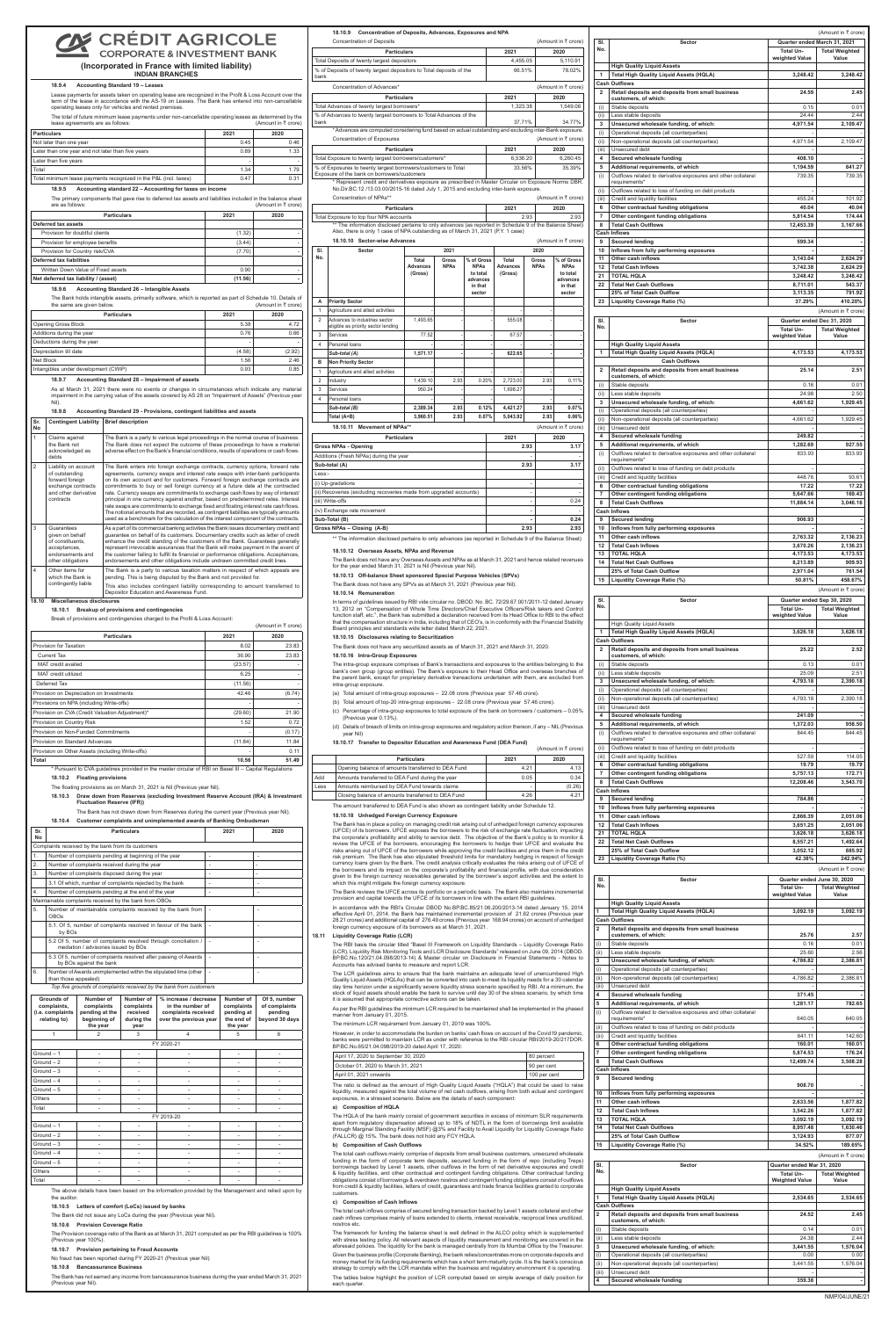## **CRÉDIT AGRICOLE CORPORATE & INVESTMENT BANK**

### **(Incorporated in France with limited liability) INDIAN BRANCHES**

| SI.            | Sector                                                                         | Quarter ended Mar 31, 2020         |                                |  |
|----------------|--------------------------------------------------------------------------------|------------------------------------|--------------------------------|--|
| No.            |                                                                                | Total Un-<br><b>Weighted Value</b> | <b>Total Weighted</b><br>Value |  |
| 5              | Additional requirements, of which                                              | 1,162.43                           | 648.65                         |  |
| (i)            | Outflows related to derivative exposures and other collateral<br>requirements* | 478.73                             | 478.73                         |  |
| (ii)           | Outflows related to loss of funding on debt products                           |                                    |                                |  |
| (iii)          | Credit and liquidity facilities                                                | 683.70                             | 169.92                         |  |
| 6              | Other contractual funding obligations                                          | 178.37                             | 178.37                         |  |
| 7              | Other contingent funding obligations                                           | 6,198.59                           | 185.96                         |  |
| 8              | <b>Total Cash Outflows</b>                                                     | 11,364.84                          | 2,591.47                       |  |
|                | <b>Cash Inflows</b>                                                            |                                    |                                |  |
| 9              | <b>Secured lending</b>                                                         | 330.74                             |                                |  |
| 10             | Inflows from fully performing exposures                                        |                                    |                                |  |
| 11             | Other cash inflows                                                             | 2,376.35                           | 1,539.01                       |  |
| 12             | <b>Total Cash Inflows</b>                                                      | 2,707.09                           | 1,539.01                       |  |
| 13             | <b>TOTAL HQLA</b>                                                              | 2,534.65                           | 2,534.65                       |  |
| 14             | <b>Total Net Cash Outflows</b>                                                 | 8.657.75                           | 1,052.46                       |  |
|                | 25% of Total Cash Outflow                                                      | 2.841.21                           | 647.87                         |  |
| 15             | Liquidity Coverage Ratio (%)                                                   |                                    | 240.83%                        |  |
|                |                                                                                |                                    | (Amount in ₹ crore)            |  |
| SI.            | <b>Sector</b>                                                                  | Quarter ended Dec 31, 2019         |                                |  |
| No.            |                                                                                | <b>Total Un-</b><br>weighted Value | <b>Total Weighted</b><br>Value |  |
|                | <b>High Quality Liquid Assets</b>                                              |                                    |                                |  |
| 1              | <b>Total High Quality Liquid Assets (HQLA)</b>                                 | 2,401.64                           | 2,401.64                       |  |
|                | <b>Cash Outflows</b>                                                           |                                    |                                |  |
| $\overline{2}$ | Retail deposits and deposits from small business<br>customers, of which:       | 25.14                              | 2.51                           |  |
| (i)            | Stable deposits                                                                | 0.07                               |                                |  |
| (ii)           | Less stable deposits                                                           | 25.07                              | 2.51                           |  |
| 3              | Unsecured wholesale funding, of which:                                         | 3,339.31                           | 1,436.27                       |  |
| (i)            | Operational deposits (all counterparties)                                      |                                    |                                |  |
| (ii)           | Non-operational deposits (all counterparties)                                  | 3,339.31                           | 1,436.27                       |  |
| (iii)          | Unsecured debt                                                                 |                                    |                                |  |
| 4              | Secured wholesale funding                                                      | 226.65                             |                                |  |
| 5              | Additional requirements, of which                                              | 1,264.54                           | 709.70                         |  |
| (i)            | Outflows related to derivative exposures and other collateral<br>requirements* | 520.39                             | 520.39                         |  |
| (ii)           | Outflows related to loss of funding on debt products                           |                                    |                                |  |
| (iii)          | Credit and liquidity facilities                                                | 744.15                             | 189.31                         |  |
| 6              | Other contractual funding obligations                                          | 386.14                             | 386.14                         |  |
| $\overline{7}$ | Other contingent funding obligations                                           | 6,618.17                           | 198.55                         |  |
| 8              | <b>Total Cash Outflows</b>                                                     | 11,859.95                          | 2,733.17                       |  |
|                | <b>Cash Inflows</b>                                                            |                                    |                                |  |
| 9              | <b>Secured lending</b>                                                         | 146.14                             |                                |  |
| 10             | Inflows from fully performing exposures                                        |                                    |                                |  |
| 11             | Other cash inflows                                                             | 2,394.38                           | 1,625.55                       |  |
| 12             | <b>Total Cash Inflows</b>                                                      | 2,540.52                           | 1,625.55                       |  |
| 13             | <b>TOTAL HQLA</b>                                                              | 2,401.64                           | 2,401.64                       |  |
| 14             | <b>Total Net Cash Outflows</b>                                                 | 9.319.43                           | 1,107.62                       |  |
|                | 25% of Total Cash Outflow                                                      | 2,964.99                           | 683.29                         |  |
| 15             | Liquidity Coverage Ratio (%)                                                   |                                    | 216.83%                        |  |
|                |                                                                                |                                    |                                |  |

| SI.            | <b>Sector</b>                                                                  | Quarter ended Sep 30, 2019  |                                |
|----------------|--------------------------------------------------------------------------------|-----------------------------|--------------------------------|
| No.            |                                                                                | Total Un-<br>weighted Value | <b>Total Weighted</b><br>Value |
|                | <b>High Quality Liquid Assets</b>                                              |                             |                                |
| 1              | <b>Total High Quality Liquid Assets (HQLA)</b>                                 | 2,253.20                    | 2,253.20                       |
|                | <b>Cash Outflows</b>                                                           |                             |                                |
| $\overline{2}$ | Retail deposits and deposits from small business<br>customers, of which:       | 26.33                       | 2.86                           |
| (i)            | Stable deposits                                                                | 0.08                        | 0.23                           |
| (ii)           | Less stable deposits                                                           | 26.25                       | 2.63                           |
| 3              | Unsecured wholesale funding, of which:                                         | 3,157.23                    | 1,314.07                       |
| (i)            | Operational deposits (all counterparties)                                      |                             |                                |
| (ii)           | Non-operational deposits (all counterparties)                                  | 3,157.23                    | 1,314.07                       |
| (iii)          | Unsecured debt                                                                 |                             |                                |
| 4              | Secured wholesale funding                                                      | 227.55                      |                                |
| 5              | Additional requirements, of which                                              | 1,105.96<br>488.62          | 630.80<br>488.62               |
| (i)            | Outflows related to derivative exposures and other collateral<br>requirements* |                             |                                |
| (ii)           | Outflows related to loss of funding on debt products                           |                             |                                |
| (iii)          | Credit and liquidity facilities                                                | 617.34                      | 142.18                         |
| 6              | Other contractual funding obligations                                          | 514.06                      | 514.06                         |
| 7<br>8         | Other contingent funding obligations<br><b>Total Cash Outflows</b>             | 6,795.20<br>11.826.33       | 203.86<br>2,665.65             |
|                | <b>Cash Inflows</b>                                                            |                             |                                |
| 9              | <b>Secured lending</b>                                                         | 194.99                      |                                |
| 10             | Inflows from fully performing exposures                                        |                             |                                |
| 11             | Other cash inflows                                                             | 2,427.10                    | 1,554.26                       |
| 12             | <b>Total Cash Inflows</b>                                                      | 2,622.09                    | 1,554.26                       |
| 13             | <b>TOTAL HOLA</b>                                                              | 2.253.20                    | 2,253.20                       |
| 14             | <b>Total Net Cash Outflows</b>                                                 | 9,204.24                    | 1,111.39                       |
|                | 25% of Total Cash Outflow                                                      | 2,956.58                    | 666.41                         |
| 15             | Liquidity Coverage Ratio (%)                                                   |                             | 202.74%                        |
|                |                                                                                |                             | (Amount in ₹ crore)            |
| SI.            | <b>Sector</b>                                                                  |                             |                                |
| No.            |                                                                                |                             |                                |
|                |                                                                                |                             | Quarter ended June 30, 2019    |
|                |                                                                                | Total Un-<br>weighted Value | <b>Total Weighted</b><br>Value |
|                | <b>High Quality Liquid Assets</b>                                              |                             |                                |
| 1              | Total High Quality Liquid Assets (HQLA)                                        | 1,731.75                    | 1,731.75                       |
|                | <b>Cash Outflows</b>                                                           |                             |                                |
| $\overline{2}$ | Retail deposits and deposits from small business<br>customers, of which:       | 26.03                       | 2.60                           |
| (i)            | Stable deposits                                                                | 0.08                        | 0.00                           |
| (ii)           | Less stable deposits                                                           | 25.95                       | 2.60                           |
| 3              | Unsecured wholesale funding, of which:                                         | 2,248.67                    | 934.65                         |
| (i)            | Operational deposits (all counterparties)                                      | 0.00                        | 0.00                           |
| (ii)           | Non-operational deposits (all counterparties)                                  | 2,248.67                    | 934.65                         |
| (iii)          | Unsecured debt                                                                 | ä,                          | ä,                             |
| 4              | Secured wholesale funding                                                      | 324.80                      |                                |
| 5              | Additional requirements, of which                                              | 1,016.42                    | 701.10                         |
| (i)            | Outflows related to derivative exposures and other collateral<br>requirements* | 587.06                      | 587.07                         |
| (ii)           | Outflows related to loss of funding on debt products                           |                             |                                |
| (iii)          | Credit and liquidity facilities                                                | 429.36                      | 114.03                         |
| 6              | Other contractual funding obligations                                          | 789.03                      | 789.03                         |
| 7              | Other contingent funding obligations                                           | 6,826.20                    | 204.79                         |
| 8              | <b>Total Cash Outflows</b>                                                     | 11,231.15                   | 2,632.17                       |
|                | <b>Cash Inflows</b>                                                            |                             |                                |
| 9              | <b>Secured lending</b>                                                         | 83.70                       |                                |
| 10             | Inflows from fully performing exposures                                        |                             |                                |
| 11             | Other cash inflows                                                             | 2,429.35                    | 1,578.87                       |
| 12             | <b>Total Cash Inflows</b>                                                      | 2,513.05                    | 1,578.87                       |
| 13             | <b>TOTAL HQLA</b>                                                              | 1,731.75                    | 1,731.75                       |
| 14             | <b>Total Net Cash Outflows</b>                                                 | 8,718.10                    | 1,053.30                       |
| 15             | 25% of Total Cash Outflow<br>Liquidity Coverage Ratio (%)                      | 2,807.79                    | 658.04<br>164.41%              |

The Bank has a process whereby periodically all long term contracts (including derivative contracts) are<br>assessed for material foreseeable losses. At the year end, the Bank has reviewed and recorded adequate<br>provision as r term contracts (including derivative contracts) in the books of account and disclosed the same under the relevant notes in the financial statements.

In terms of RBI circular DBR.No.BP.BC.102/21.04.048/2017-18 dated April 02, 2018 on creation of Invest Fluctuation Reserve (IFR), the Bank has transferred  $\bar{z}$  77.87 crores to IFR during the FY 2020-21 (P.Y: NIL). From Investment Reserve Account, ₹ 17.93 crores has been transferred to Profit & loss account as per extant RBI guidelines and disclosed in Schedule No. 2.

\* Represents Net MTM on derivatives

Note: In computing the above data, estimates/assumptions used by the management have been relied upon by the auditor

 Considering the nature and size of business of the bank, the responsibility for implementation of IND AS, primarily stemming from relevant RBI circulars, is with the following Committees

#### Below is the quarter wise summary of the ratios for both the years:

- Management Committee
- ii. Audit Committee

| Quarter   |         | FY 2020-21 |         | FY 2019-20 |
|-----------|---------|------------|---------|------------|
|           | Actual  | Limit      | Actual  | Limit      |
| March     | 410.20% | 90%        | 240.83% | 100%       |
| December  | 458.67% | 90%        | 216.83% | 100%       |
| September | 242.94% | 80%        | 202.74% | 100%       |
| June      | 189.65% | 80%        | 164.41% | 100%       |

The Steering Committee provides updates on a regular basis to the Audit Committee and Management Committee with regard to the progress of the IND AS implementation. Pro-forma IND AS financial statements are being submitted to RBI on a quarterly basis in line RBI's email dated July 20, 2018 for the same

#### **18.12 Micro, Small and Medium Enterprises Development Act, 2006 (MSMED)**

|                                                                                                                                                                                                                                   |                | (Amount in ₹ crore) |
|-----------------------------------------------------------------------------------------------------------------------------------------------------------------------------------------------------------------------------------|----------------|---------------------|
|                                                                                                                                                                                                                                   | March 31, 2021 | March 31, 2020      |
| The principal amount and the interest due thereon remaining unpaid to<br>any supplier as at the end of each accounting year                                                                                                       |                |                     |
| Principal amount due to micro and small enterprises                                                                                                                                                                               |                |                     |
| Interest due on above                                                                                                                                                                                                             |                |                     |
| The amount of interest paid by the buyer in terms of section 16 of the<br>MSMED Act 2006 along with the amounts of the payment made to the<br>supplier beyond the appointed day during each accounting year                       |                |                     |
| The amount of interest due and payable for the period of delay in making<br>payment (which have been paid but beyond the appointed day during<br>the year) but without adding the interest specified under the MSMED<br>Act 2006. |                |                     |

|                                                                                                                                                                                                                                                                                              | March 31, 2021 | March 31, 2020 |
|----------------------------------------------------------------------------------------------------------------------------------------------------------------------------------------------------------------------------------------------------------------------------------------------|----------------|----------------|
| The amount of interest accrued and remaining unpaid at the end of<br>each accounting year                                                                                                                                                                                                    |                |                |
| The amount of further interest remaining due and payable even in the<br>succeeding years, until such date when the interest dues as above are<br>actually paid to the small enterprise for the purpose of disallowance<br>as a deductible expenditure under section 23 of the MSMED Act 2006 |                |                |

To the extent of the information received by the Bank from its vendors, there have been twenty-four payment transactions with MSMED registered vendors as defined under the Micro, Small and Medium Enterprises Development Act, 2006 during the financial year. Payments of twenty invoices have been made as per the terms of the invoice.

### **18.13 Corporate Social Responsibility (CSR)**

### The details of CSR expenditure are given below:

Gross amount required to be spent by the company during the year  $\bar{\tau}$  0.47 crore (Previous year NIL)

|                                                        | Expenses incurred during the year ended March 31, 2021 |         |                           | (Amount in ₹ crore) |
|--------------------------------------------------------|--------------------------------------------------------|---------|---------------------------|---------------------|
| Sr<br>No.                                              | <b>Particulars</b>                                     | In Cash | Yet to be paid<br>in Cash | Total               |
| (i)                                                    | Construction/Acquisition of any asset                  | 0.00    |                           | 0.00                |
| (ii)                                                   | On purposes other than (i) above                       | 1.44    |                           | 1.44                |
| Expenses incurred during the year ended March 31, 2020 |                                                        |         |                           | (Amount in ₹ crore) |
| Sr<br>No.                                              | <b>Particulars</b>                                     | In Cash | Yet to be paid<br>in Cash | Total               |
| (i)                                                    | Construction/Acquisition of any asset                  | 0.00    |                           | 0.00                |
| (ii)                                                   | On purposes other than (i) above                       | 1.25    |                           | 1.25                |

### **18.14 Provision for Long Term Contracts**

#### **18.15 Priority Sector Lending Certificates (PSLCs)**

The key components of the Bank's risk management are the risk policies, comprehensive processes integrated risk management systems and internal control mechanism. The Bank's risk policies focus attention on key areas of risks such as counterparty, market, country, portfolio and operational risk and identification, analysis, measurement and control of these risks for effective and continuous monitoring.

The Bank has purchased PSLCs during the year. Stock of PSLCs held at year end is detailed below in face

|           | value terms.                    |          | (Amount in $\bar{\tau}$ crore) |
|-----------|---------------------------------|----------|--------------------------------|
| Sr<br>No. | <b>Particulars</b>              | 2021     | 2020                           |
| (i)       | PSLC - General                  | 580.25   | 987.50                         |
| (iii)     | <b>PSLC - Micro Enterprises</b> | 525.00   | 549.75                         |
| (iii)     | <b>PSLC</b> - Agriculture       |          |                                |
|           | Total                           | 1,105.25 | 1,537.25                       |

### **18.16 Transfer to / from Investment Reserve and Investment Fluctuation Reserve.**

- Credit risk is the risk of financial loss if a borrower or counterparty fails to honor commitments under an agreement and any such failure has an adverse impact on the financial performance of the Bank. Credit risk arises mainly from direct lending and certain off-balance sheet products such as Guarantees, Letters of Credits, Foreign Exchange Forward Contracts & Derivatives and also from the Bank's holding of assets in the form of debt securities.
- Market Risk arising from the uncertainty concerning changes in market prices and rates (including interest rates, equity prices, foreign exchange rates and commodity prices), the correlations among them and their levels of volatility.

#### **18.17 Sexual Harassment of Women at Workplace**

The bank has received no complaints for its disposal under the provisions of "The Sexual Harassment of Women at Workplace (Prevention, Prohibition and Redressal) Act, 2013.

### **18.18 Update on IND AS Implementation**

The Institute of Chartered Accountants of India has issued IND AS (a revised set of accounting standards) which largely converge the Indian accounting standards with International Financial Reporting Standards (IFRS). The same have since been notified by the Ministry of Corporate Affairs (MCA). The RBI has issued a circular applicable to all commercial banks (RBI/2015-16/315 DBR.BP.BC. No.76/21.07.001/2015-16 dated February 11, 2016) on Implementation of Indian Accounting Standards (IND AS).

IND AS was required to be fully implemented from April 01, 2018 onwards with comparatives required for periods beginning April 01, 2017, subsequently this was deferred for one year by RBI vide their press release dated April 05, 2018 on "Statement on Developmental & Regulatory Policies".

In FY 2018-19 RBI has deferred the IND AS implementation again as per RBI Circular No. RBI/2018- 2019/146 DBR.BP.BC.No.29/21.07.001/2018-19 dated March 22, 2019 until further notice.

Risk Management function is organized functionally on a global basis as the Risk & Permanent Control<br>(RPC) Division. The Local Head of Risk Management Functions reports functionally to the Regional<br>Chief Risk Officer, As for credit, market and operational risk management activities for the Bank. The Bank has a Local Credit Committee comprising of the Senior Country Officer and other senior personnel representing Global Markets, Corporate Banking and Credit Risk Analysis. As per the scheme of delegations for credit approvals laid<br>down by the Head Office, all credit applications from India of corporate clients are discussed in the local<br>credit comm favorable opinion from local RPC if the size of credit limits are within his delegation and in other cases by the Risk Committee at Regional Office or Head Office, based on the recommendation from FO Delegate/ SCO and analysis/conclusion provided by local RPC.

### The Bank has undertaken the following actions:

In case of Banks & Financial Institutions, the credit analysis of the counterparties is done by RPC in Regiona Office, Hong Kong, based on the request from the Branch. The credit limits are assessed by the Branch and recommended to RPC Regional Office, and it requires a favorable recommendation from the Senior Country Officer of India. The final decision on the request for credit limits for Banks & Financial Institutions is made by Head Office.

iii. Steering Committee constituted for IND – AS implementation

The Steering Committee primarily consists of the CFO and Representatives from Finance Control, Risk & Other Support Functions. Any other representation will be included in the committee on a need basis.

### **18.19 Previous Year's Comparatives**

Prior year amounts have been re-classified / re-stated wherever necessary to conform to the current year's presentation.

## Signatures to Schedules 1 to 18

| As per our attached report of even date                                                               |                                                                           |          |
|-------------------------------------------------------------------------------------------------------|---------------------------------------------------------------------------|----------|
| For A P Sanzgiri & Co<br><b>Chartered Accountants</b><br><b>ICAI Firm Registration</b><br>No: 116293W | <b>CREDIT AGRICOLE CORPORATE &amp; INVESTMENT BANK</b><br>Indian Branches |          |
| $\cdots$                                                                                              |                                                                           | $\cdots$ |

| Ankush Goyal               | Ravinarayanan Iyer              | Loic Borrey                     |
|----------------------------|---------------------------------|---------------------------------|
| Partner                    | Chief Financial Officer - India | Chief Operating Officer - India |
| Membership Number - 146017 |                                 |                                 |

Mumbai, June 10, 2021

### **BASEL III DISCLOSURES as at March 31, 2021 (Indian Branches)**

### **1. SCOPE OF APPLICATION**

The Bank's credit risk management process integrates risk management into the business manager processes, while preserving the independence and integrity of risk assessment. There is a clear segregation of duties between transaction originators in the businesses and the approvers in the Risk functions. All credit exposure limits are approved within a defined credit approval authority framework.

The Basel III disclosures contained herein relate to the Indian Branches of Credit Agricole Corporate & Investment Bank ('the Bank') for the year ended March 31, 2021. These are primarily in the context of<br>the disclosures required under Annex 18 – Pillar 3 disclosure requirements of the Reserve Bank of India<br>('the RBI') Mas the requirements laid down by RBI for Pillar 3 disclosure, covering both the qualitative and quantitative<br>items. The information provided has been reviewed by senior management and is in accordance with the<br>guidelines pres of the above mentioned circular.

### *Qualitative & Quantitative disclosures as per table DF 1*

The Bank does not have any interest in subsidiaries/associates/Joint Ventures or Insurance entities. As such this disclosure is not applicable to the bank.

Interest rate risk in the banking book is primarily the change in the net interest income and the value of the bank's assets and liabilities due to changes in interest rates. Interest rate risk arises on account of banking products (non-trading nature) offered to retail and corporate customers.

Liquidity risk arising from the potential inability to meet all payment obligations when they become due.

#### **2. CAPITAL ADEQUACY**

### *Qualitative Disclosures as per table DF 2*

The Capital to Risk Weighted Assets Ratio (CRAR) of the bank is 13.89% as of March 31, 2021 computed under Basel III norms, higher than the minimum regulatory CRAR requirement of 10.875% including Capital Conservation Buffer (CCB) of 1.875%.

The bank's capital management approach is driven by its desire to maintain a strong capital base to support the development of its business and to meet regulatory capital requirements at all times. It is overseen by the Bank's Asset and Liability Committee (ALCO) and Local Credit Committee (LCC). It has a process for assessing its overall capital adequacy in relation to the risk profile. The Bank has a comprehensive Internal Capital Adequacy Assessment Process ('ICAAP'). The Bank's ICAAP document covers the capital ent framework of the Bank, sets the process for assessment of the adequacy of capital to support current and future activities / risks and a report on the capital projections for a period of 3 years. The framework has been created by way of an approved ICAAP Manual which ensures existence of a good governance model to identify, assess, monitor and manage all material risks. This framework is supplemented by the existence of an approved stress testing framework which is an integral part of the ICAAP.

 Industry analysis plays an important part in assessing the concentration risk within the loan portfolio. Particular attention is given to industry sectors where the Bank believes there is a high degree of risk or potential for volatility in the future. The Bank has fixed internal limits for aggregate commitments to differen ctors so that the exposures are evenly spread over various sectors.

In the normal course of events, management reviews the adequacy of capital quarterly or with increased frequency, if circumstances demand. The capital requirement of the Bank is assessed after considering the Bank's strategy, its business model as well as opportunities for growth. The capital assessment by the Bank factors in the credit, operational and market risks associated with its current and future activities as well as the effective management of these risks to optimize the utilization of capital.

A summary of the bank's capital requirement for credit, market and operational risk and the capital adequacy<br>ratio is presented below:  $\frac{1}{2}$  crore) ratio is presented below

|   | <b>Particulars</b>                                                      | March 31, 2021 | March 31, 2020 |
|---|-------------------------------------------------------------------------|----------------|----------------|
| A | Capital Requirement for Credit Risk<br>(Standardized Approach)          | 1,655.44       | 1,537.59       |
|   | On B/s excl securitization exposures<br>٠                               | 543.10         | 579.34         |
|   | Off B/s excl securitization exposures<br>٠                              | 1,112.34       | 958.25         |
|   | Non - Market Related<br>1                                               | 549.39         | 345.65         |
|   | $\mathcal{P}$<br>Market Related                                         | 562.95         | 612.60         |
|   | Securitization Exposures                                                |                |                |
| B | Capital Requirement for Market Risk<br>(Standardized Duration Approach) | 301.47         | 291.11         |
|   | <b>Interest Rate Risk</b>                                               | 265.47         | 255.11         |
|   | Foreign Exchange Risk                                                   | 36.00          | 36.00          |
|   | <b>Equity Risk</b>                                                      |                |                |
| C | Capital Requirement for Operational Risk<br>(Basic Indicator Approach)  | 50.90          | 27.54          |
| D | <b>Total Capital Requirement</b>                                        | 2,007.81       | 1,856.24       |
| E | Total Risk Weighted Assets of the Bank                                  | 20,215.15      | 18,654.94      |
|   | <b>Credit Risk</b>                                                      | 15,810.54      | 14,671.72      |
|   | <b>Market Risk</b>                                                      | 3.768.38       | 3.638.93       |
|   | <b>Operational Risk</b>                                                 | 636.23         | 344.29         |
| F | <b>Total Capital Ratio</b>                                              | 13.89%         | 12.43%         |
|   | Common Equity Tier I                                                    | 11.55%         | 10.17%         |
|   | Tier I                                                                  | 11.55%         | 10.17%         |
|   | Tier II                                                                 | 2.34%          | 2.26%          |

#### **3. RISK EXPOSURE AND ASSESSMENT**

#### **Risk Management**

The management of risk lies at the heart of the Bank's business. The businesses undertaken by the Bank quires it to identify, measure, control, monitor and report risks effectively and to allocate capital among businesses appropriately.

### **Categories of Risk**

The key risks the Bank assumes are:

- Operational risk is the potential for incurring losses in relation to employees, process failures, project management, contractual specifications and documentations, technology, infrastructure failure and disasters, external influences and customer relationships. This definition includes legal and regulatory risk.

### **Risk management components and policies**

The key components of the Bank's risk management are the risk policies, comprehensive processes, integrated risk management systems and internal control mechanism. The Bank's risk policies focus attention on key areas of risk such as counterparty, market, country, portfolio and operational risks and identification, analysis, measurement and control of these risks for effective and continuous monitoring.

The Bank's risk management processes are guided by well-defined policies appropriate for various risk categories, independent risk oversight and periodic monitoring. Head Office of the Bank approves the overall risk appetite and strategy for the Bank's operations. Locally, various senior management committees mainly, Asset-Liability Committee (ALCO), Internal Control Committee (ICC), and Local Credit Committee (LCC) operate within the broad policy set up by Head Office.

The Bank has formulated a local credit policy consistent with the Head Office policy and Reserve Bank of India regulations and guidelines on risk management. The Bank has also formulated a compreh Stress Testing policy to measure impact of adverse stress scenarios on the adequacy of capital.

### **Risk management organization**

The Risk Management function is responsible for the quality and performance of the credit portfolios and for monitoring and controlling all credit risks in the portfolio, including those subject to approval by the Regional Office and Head Office.

Treasury is responsible for the management of liquidity risk. The liquidity risk policies relating to the identification, measurement and management of liquidity risk as well as the actual status are reviewed on a regular basis by the ALCO.

The Bank's Finance, Audit and Legal departments support the risk management function. The role of Finance department is to quantify the risk assumed and ensure the quality and integrity of the risk related data. The Bank's Audit department reviews the compliance of the internal control procedures with internal and regulatory standards. The Legal department provides legal advice and support on topics including collateral arrangements and netting.

### **Scope and Nature of Risk Reporting and Measurement Systems**

The Bank has globally adopted an internal rating system to rate the borrowers / counterparties. The internal rating model is a combination of quantitative and qualitative factors. It is comprehensive in terms of identification and assessment of all risks faced by a counter party. The rating model enables assessment of the possibility of delinquency over a one-year time horizon. Each internal rating grade corresponds to a distinct probability of default. Validation of Internal Rating Model is carried out at Head Office level periodically by objectively assessing its calibration accuracy and stability of ratings.

The local Credit Risk Management team manages the regular reporting to senior management on credit risk portfolio, including information on large credit exposures, concentrations, industry exposures, levels of impairment, provisioning and country exposures. The portfolio is also reviewed annually by the Country & Portfolio Review team of the Head Office Risk Department.

### **Policies for Credit Risk Mitigants**

Credit Risk Mitigants (CRM) like financial collateral, non-financial collateral including guarantees are used to mitigate credit risk exposure. Availability of CRM either reduces effective exposure on the borrower (in case of collaterals) or transfers the risk to the more creditworthy party (in case of guarantees).

### **4. CREDIT RISK: GENERAL DISCLOSURES**

#### *Qualitative Disclosures as per table DF 3*

**Credit Risk Management Policy** 

The Head Office of the Bank establishes the parameters for risk appetite, which is defined quantitatively and qualitatively in accordance with the laid-down strategic business plan for the country. Group policies/ procedures are customized locally to incorporate any local regulatory and governance needs. This is laid down through a combination of organizational structures and credit risk policies, control processes and credit systems embedded into an integrated risk management framework.

The Bank regularly monitors credit exposures, portfolio performance and external trends which may impact

risk management outcomes. Internal risk management reports are presented to risk committees, containing information on key environmental, political and economic trends across major portfolios, portfolio delinquency and loan impairment performance.

### **Identification & Management of Doubtful Assets & Provisioning**

The Bank has laid down a global policy for identification and management of Doubtful Assets and provisioning. In addition, the Bank's non-performing advances are identified by regular review of the portfolio by senior management in accordance with RBI guidelines on asset classification and provisioning. Specific provision is made on a case by case basis based on the management's assessment of impairment of the advance with approval from the Head Office, subject to the minimum provisioning levels prescribed by the RBI. All non performing advances are monitored by a specialized department called Distressed Assets Services at Regional Office, Hong Kong. The Bank engages with customers closely to work out of distress situations.

### **Concentration Risk**

The Bank controls and limits concentration risk by means of appropriate borrower limits based on creditworthiness. These include:

### Large exposures to individual clients or group:

The exposure limits on various categories of borrowers / counterparties and group of borrowers/counterparties shall be in accordance with the Large Exposure (LE) Framework of RBI.

The Bank has adopted the limits prescribed in the LE Framework as prudential exposure lim

Single Borrower / counterparty: The sum of all the exposure values to a single counterparty must not be higher than 20% of the Bank's available eligible capital base at all time (i.e. Tier I capital).

Groups of connected Borrowers / counterparties: The sum of all the exposure values of a bank to a group of connected counterparties (as defined in the RBI regulation on Large Exposure Framework) must not be higher than 25% of the Bank's available eligible capital base at all times.

Interbank exposures: The interbank exposures, except intra-day interbank exposures, will be subject to the large exposure limit of 25% of Bank's Tier 1 capital. Additionally, in case of exposure to a G-SIB (including branch) and a non-bank G-SIFI, the exposure limit is further restricted to 20% of capital base (noting that CACIB is a not a G-SIB). For this purpose, Indian branches of a foreign G-SIB is treated as non-GSIB.

Exposure to Head Office: The sum of all the exposure values to Head office (including other overseas branches/subsidiaries/parent/group entities) must not be higher than 25% of the Bank's available eligible capital base at all time.

Exposure to NBFCs: Exposure Ceilings proposed under LE Framework:

- (i) Exposures to NBFCs: Banks' exposures to a single NBFC will be restricted to 15 percent of the eligible capital base. However, for NBFCs having significant exposure to unsecured personal loans in its portfolio, the exposure be restricted to 10% of eligible capital base.
- (ii) Banks' exposures to a group of connected NBFCs or groups of connected counterparties having NBFCs in the group will be restricted to 25 percent of their Tier I Capital.

#### **Industries**

### *Quantitative Disclosures as per table DF 3*

#### **CREDIT RISK EXPOSURES**

**Total Net Credit Risk Exposure** (Amount in ₹ crore)

| <b>Particulars</b> |                                                                                                                                                                                                                                                                                                                                                                                                                                                                                                                                                                                                                                                                                                                     |               |               | As at March 31,<br>2021 | As at March 31,<br>2020        |
|--------------------|---------------------------------------------------------------------------------------------------------------------------------------------------------------------------------------------------------------------------------------------------------------------------------------------------------------------------------------------------------------------------------------------------------------------------------------------------------------------------------------------------------------------------------------------------------------------------------------------------------------------------------------------------------------------------------------------------------------------|---------------|---------------|-------------------------|--------------------------------|
| Fund Based         |                                                                                                                                                                                                                                                                                                                                                                                                                                                                                                                                                                                                                                                                                                                     |               |               | 3,957.58                | 5,040.98                       |
| Non Fund Based     |                                                                                                                                                                                                                                                                                                                                                                                                                                                                                                                                                                                                                                                                                                                     |               |               | 6,442.32                | 6,927.61                       |
| Total              |                                                                                                                                                                                                                                                                                                                                                                                                                                                                                                                                                                                                                                                                                                                     |               |               | 10.399.90               | 11,968.59                      |
|                    | Note 1: Fund-based exposure represents funded loans & advances including overdrafts, cash credits and<br>bill discounting.<br>Note 2: Non-fund based exposures are guarantees given on behalf of constituents, Letters of Credit,<br>Undrawn binding commitments, acceptances and endorsements.<br>Note 3: The exposure amount is the net outstanding (i.e. net of provisions and credit risk mitigants, if any).<br>Note 4: The increase in exposures by 25% due to unhedged foreign currency exposure is not considered<br>in the above figures.<br>The Bank does not have overseas operations and hence exposures are restricted to the domestic segment.<br>Note 5: Derivative exposure is reported under DF 10 |               |               |                         |                                |
|                    | Distribution of credit risk exposure by industry sector as at March 31, 2021                                                                                                                                                                                                                                                                                                                                                                                                                                                                                                                                                                                                                                        |               |               |                         | (Amount in $\bar{\tau}$ crore) |
| Industry<br>code   | <b>Industry Name</b>                                                                                                                                                                                                                                                                                                                                                                                                                                                                                                                                                                                                                                                                                                | <b>Funded</b> |               | <b>Non Funded</b>       | <b>Total</b>                   |
| 1                  | A. Mining and Quarrying (A. 1 & A.2)                                                                                                                                                                                                                                                                                                                                                                                                                                                                                                                                                                                                                                                                                |               | ä,            |                         | 0.04<br>0.04                   |
| 1.1                | A.1 Coal                                                                                                                                                                                                                                                                                                                                                                                                                                                                                                                                                                                                                                                                                                            |               |               |                         |                                |
| 1.2                | A.2 Others                                                                                                                                                                                                                                                                                                                                                                                                                                                                                                                                                                                                                                                                                                          |               |               |                         | 0.04<br>0.04                   |
| $\overline{2}$     | B. Food Processing (Sum of B.1 to B.5)                                                                                                                                                                                                                                                                                                                                                                                                                                                                                                                                                                                                                                                                              |               | 120.59        | 18.22                   | 138.81                         |
| 2.1                | B.1 Sugar                                                                                                                                                                                                                                                                                                                                                                                                                                                                                                                                                                                                                                                                                                           |               |               |                         |                                |
| 2.2                | B.2 Edible Oils and Vanaspati                                                                                                                                                                                                                                                                                                                                                                                                                                                                                                                                                                                                                                                                                       |               |               |                         |                                |
| 2.3                | B.3 Tea                                                                                                                                                                                                                                                                                                                                                                                                                                                                                                                                                                                                                                                                                                             |               | ä,            |                         | ä,                             |
| 2.4                | B.4 Coffee                                                                                                                                                                                                                                                                                                                                                                                                                                                                                                                                                                                                                                                                                                          |               |               |                         |                                |
| 2.5                | B.5 Others                                                                                                                                                                                                                                                                                                                                                                                                                                                                                                                                                                                                                                                                                                          |               | 120.59        | 18.22                   | 138.81                         |
| 3                  | C. Beverages (excluding Tea & Coffee) and<br>Tobacco (sum of C.1 & C.2)                                                                                                                                                                                                                                                                                                                                                                                                                                                                                                                                                                                                                                             |               |               |                         | 1.27<br>1.27                   |
| 3.1                | C.1 Tobacco and Tobacco products                                                                                                                                                                                                                                                                                                                                                                                                                                                                                                                                                                                                                                                                                    |               | ٠             |                         |                                |
| 3.2                | C.2 Others                                                                                                                                                                                                                                                                                                                                                                                                                                                                                                                                                                                                                                                                                                          |               | ä,            |                         | 1.27<br>1.27                   |
| 4                  | D. Textiles (Sum of D.1 to D.6)                                                                                                                                                                                                                                                                                                                                                                                                                                                                                                                                                                                                                                                                                     |               | ä,            |                         |                                |
| 4.1                | D.1 Cotton                                                                                                                                                                                                                                                                                                                                                                                                                                                                                                                                                                                                                                                                                                          |               | ÷,            |                         | ÷,                             |
| 4.2                | D.2 Jute                                                                                                                                                                                                                                                                                                                                                                                                                                                                                                                                                                                                                                                                                                            |               | ä,            |                         | ä,                             |
| 4.3                | D.3 Handicraft / Khadi (Non priority)                                                                                                                                                                                                                                                                                                                                                                                                                                                                                                                                                                                                                                                                               |               | $\frac{1}{2}$ |                         | $\frac{1}{2}$                  |
| 4.4                | D.4 Silk                                                                                                                                                                                                                                                                                                                                                                                                                                                                                                                                                                                                                                                                                                            |               | ÷,            |                         |                                |
| 4.5                | D.5 Woolen                                                                                                                                                                                                                                                                                                                                                                                                                                                                                                                                                                                                                                                                                                          |               | ÷,            |                         | ä,                             |
| 4.6                | D.6 Others                                                                                                                                                                                                                                                                                                                                                                                                                                                                                                                                                                                                                                                                                                          |               |               |                         | ä,                             |
| 4.7                | Out of D (i.e Total Textiles) to Spinning Mills                                                                                                                                                                                                                                                                                                                                                                                                                                                                                                                                                                                                                                                                     |               | $\bar{ }$     |                         | ÷,                             |
| 5                  | E. Leather and Leather products                                                                                                                                                                                                                                                                                                                                                                                                                                                                                                                                                                                                                                                                                     |               |               |                         | ÷,                             |
| 6                  | F. Wood and Wood products                                                                                                                                                                                                                                                                                                                                                                                                                                                                                                                                                                                                                                                                                           |               |               |                         | ä,                             |
| $\overline{7}$     | G. Paper and paper products                                                                                                                                                                                                                                                                                                                                                                                                                                                                                                                                                                                                                                                                                         |               |               |                         |                                |
| 8                  | H. Petroleum (non-infra), Coal products (non-<br>mining) and Nuclear Fuels                                                                                                                                                                                                                                                                                                                                                                                                                                                                                                                                                                                                                                          |               | 768.97        | 119.73                  | 888.70                         |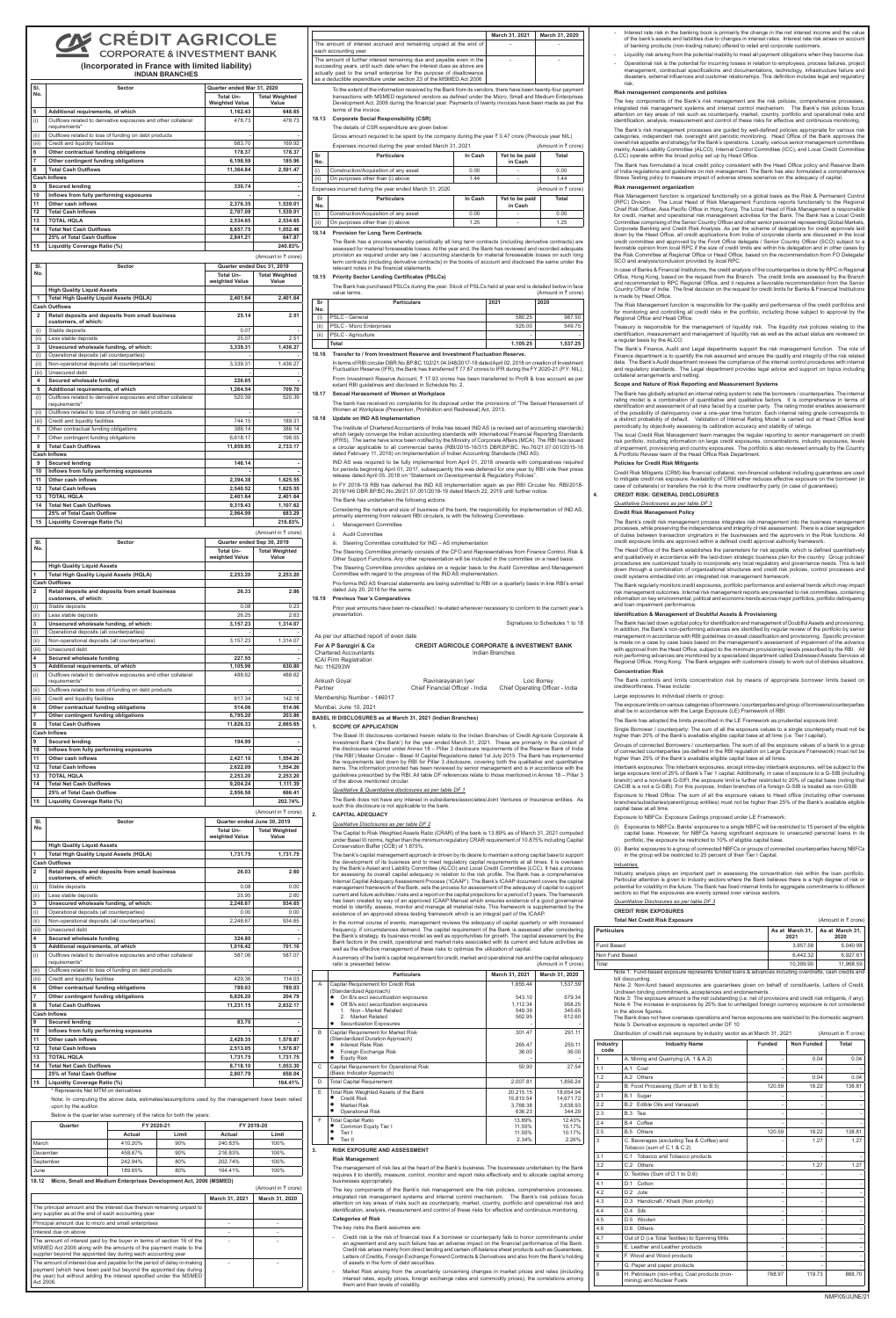## **CRÉDIT AGRICOLE CORPORATE & INVESTMENT BANK**

**(Incorporated in France with limited liability) INDIAN BRANCHES**

| Industry<br>code | <b>Industry Name</b>                                                        | <b>Funded</b> | <b>Non Funded</b> | Total     |
|------------------|-----------------------------------------------------------------------------|---------------|-------------------|-----------|
| 9                | I Chemicals & Chemical products (Dyes, Paints,<br>etc.) (Sum of 1.1 to 1.4) | 688.09        | 18.51             | 706.60    |
| 9.1              | I.1 Fertilizers                                                             |               |                   |           |
| 9.2              | I.2 Drugs and Pharmaceuticals                                               | 471.00        | 9.93              | 480.93    |
| 9.3              | I.3 Petro-chemicals (Excluding under<br>Infrastructure)                     |               |                   |           |
| 9.4              | I.4 Others                                                                  | 217.09        | 8.58              | 225.67    |
| 10               | J Rubber, Plastic and their Products                                        | 9.30          | 84.67             | 93.97     |
| 11               | K Glass & Glassware                                                         |               | 0.93              | 0.93      |
| 12               | L Cement and Cement products                                                |               | 33.49             | 33.49     |
| 13               | M Basic Metal and Metal products (M.1 + M.2)                                | 140.34        | 385.24            | 525.58    |
| 13.1             | M.1 Iron and Steel                                                          | 32.85         | 188.78            | 221.63    |
| 13.2             | M.2 Other Metal and Metal Products.                                         | 107.49        | 196.46            | 303.95    |
| 14               | N All Engineering (N.1+ N.2)                                                | 270.74        | 1,276.57          | 1,547.31  |
| 14.1             | N.1 Electronics                                                             |               |                   |           |
| 14.2             | N.2 Others                                                                  | 270.74        | 1,276.57          | 1,547.31  |
| 15               | O Vehicles, Vehicles Parts and Transport                                    | 252.33        | 137.99            | 390.32    |
|                  | Equipments                                                                  |               |                   |           |
| 16               | P Gems and Jewellery                                                        |               |                   |           |
| 17               | Q Construction                                                              | 91.93         | 634.80            | 726.73    |
| 18               | R Infrastructure (Sum of R1 to R4)                                          | 177.10        | 1,191.34          | 1,368.44  |
| 18.1             | R.1 Transport ((Sum of R.1.1 to R.1.5)                                      |               |                   |           |
| 18.1.1           | R.1.1 Railways                                                              |               | L                 |           |
| 18.1.2           | R.1.2 Roadways                                                              |               |                   |           |
| 18.1.3           | R.1.3 Airport                                                               |               |                   |           |
| 18.1.4           | R.1.4 Waterways                                                             |               |                   |           |
| 18.1.5           | R.1.5 Others                                                                |               |                   |           |
| 18.2             | R.2 Energy (Sum of R.2.1 to R.2.4)                                          | 177.10        | 329.92            | 507.02    |
| 18.2.1           | R.2.1 Electricity (generation-transportation and<br>distribution)           | 177.10        | 329.92            | 507.02    |
| 18.2.1.1         | R.2.1.1 State Electricity Boards                                            |               |                   |           |
| 18.2.1.2         | R.2.1.2 Others                                                              | 177.10        | 329.92            | 507.02    |
| 18.2.2           | R.2.2 Oil (Storage and Pipeline)                                            |               |                   |           |
| 18.2.3           | R.2.3 Gas/LNG (Storage and Pipeline)                                        |               |                   |           |
| 18.2.4           | R.2.4 Others                                                                |               | ä,                |           |
| 18.3             | R.3 Telecommunication                                                       |               |                   |           |
| 18.4             | R.4 Others (Sum of R.4.1 to R.4.3)                                          |               | 861.42            | 861.42    |
| 18.4.1           | R.4.1 Water Sanitation                                                      |               |                   |           |
| 18.4.2           | R.4.2 Social & Commercial Infrastructure                                    |               |                   |           |
| 18.4.3           | R.4.3 Others                                                                |               | 861.42            | 861.42    |
| 19               | S Others Industries                                                         | 232.42        | 65.74             | 298.16    |
| 20               | All Industries (Sum of A to S)                                              | 2,751.81      | 3,968.54          | 6,720.35  |
| 21               | Residuary other Advances (to tally with gross<br>advances) [a+b+c]          | 1,205.77      | 2,473.78          | 3,679.55  |
| 21.1             | a Education Loan                                                            |               | ۰                 |           |
| 21.2             | <b>b Aviation Sector</b>                                                    |               |                   |           |
| 21.3             | c Other Residuary Advances                                                  | 1,205.77      | 2,473.78          | 3,679.55  |
| 22               | <b>Total Loans and Advances</b>                                             | 3,957.58      | 6,442.32          | 10,399.90 |
|                  |                                                                             |               |                   |           |

|           | March 31, 2020 |
|-----------|----------------|
|           |                |
| 3.936.26  | 2,485.70       |
| 559.24    | 1,877.66       |
| 881.99    | 995.77         |
| 1.235.73  | 959.59         |
| 1.523.91  | 1,546.48       |
| 711.98    | 665.48         |
| 683.14    | 968.82         |
| 780.68    | 877.07         |
| 3.94      | 5.00           |
| 4.805.65  | 10,931.46      |
| 15,122.52 | 21,313.03      |
|           | March 31, 2021 |

|   |                                                                        | March 31, 2021 | March 31, 2020      |
|---|------------------------------------------------------------------------|----------------|---------------------|
|   | Movement of NPAs and Provision for NPAs (excludes NPAs on derivatives) |                | (Amount in ₹ crore) |
| ы |                                                                        | 15.122.52      | 21.313.031          |

The unrated short term claim on counterparty is assigned risk weight of at least one level higher than the risk weight applicable to the rated short term claim on that counterparty. Thus, if a short term rated facility to a counter party attracts a 20% or a 50% risk weight, unrated short-term claims on the same counterparty is assigned a risk weight of 30% or 100% respectively

| A            | Amount of NPAs (Gross)                                                              | 2.93               | 2.93                |
|--------------|-------------------------------------------------------------------------------------|--------------------|---------------------|
|              | - Substandard                                                                       |                    |                     |
|              | - Doubtful 1                                                                        |                    |                     |
|              | - Doubtful 2                                                                        |                    |                     |
|              | - Doubtful 3                                                                        |                    |                     |
|              | $-Loss$                                                                             | 2.93               | 2.93                |
| B            | Net NPAs                                                                            |                    |                     |
| $\mathsf{C}$ | <b>NPA Ratios</b>                                                                   |                    |                     |
|              | - Gross NPAs to gross advances (%)                                                  | 0.06%              | 0.06%               |
|              | - Net NPAs to net advances (%)                                                      | 0.00%              | $0.00\%$            |
| D            | Movement of NPAs (Gross)                                                            |                    |                     |
|              | - Opening balance                                                                   | 2.93               | 3.17                |
|              | - Additions                                                                         |                    |                     |
|              | - Reductions                                                                        |                    | (0.24)              |
|              | - Exchange rate movement                                                            |                    |                     |
|              | - Closing balance                                                                   | 2.93               | 2.93                |
| E            | Movement of Provision for NPAs                                                      |                    |                     |
|              | - Opening balance                                                                   | 2.93               | 3.17                |
|              | - Provision made                                                                    |                    |                     |
|              | - Write-off/write-back of excess provisions during the year<br>(including recovery) |                    | (0.24)              |
|              | - Exchange rate movement                                                            |                    |                     |
|              | - Closing balance                                                                   | 2.93               | 2.93                |
|              | NPIs and movement of provision for depreciation on investments                      |                    | (Amount in ₹ crore) |
|              |                                                                                     | <b>March, 2021</b> | March 31, 2020      |
| A            | Amount of Non-Performing Investments                                                |                    |                     |
| B            | Amount of provision held for Non-Performing Investments                             |                    |                     |
| C            | Movement of provision for depreciation on investments                               |                    |                     |
|              | - Opening balance                                                                   |                    | 6.74                |
|              | - Provision made                                                                    | 42.46              |                     |
|              | - Write - offs                                                                      |                    |                     |
|              | - Write - back of excess provision                                                  |                    | (6.74)              |
|              | - Closing balance                                                                   | 42.46              |                     |

### **5. CREDIT RISK – Disclosures for portfolios under the standardized approach**

#### *Qualitative Disclosures as per table DF 4*

#### **Use of external ratings issued by Rating Agencies under the Standardized Approach**

The Bank uses the issuer ratings and short-term and long-term instrument/bank facilities' ratings which are assigned by the accredited rating agencies viz. CRISIL, CARE, ICRA, India Ratings (FITCH group company), Brickwork and SMERA, and published in the public domain to assign risk-weights in terms of RBI guidelines. In respect of claims on non-resident corporates and foreign banks, ratings assigned by international rating agencies i.e. Standard & Poor's, Moody's and Fitch are used. For exposures with contractual maturity of less than one year, a short-term rating is used. For cash credit facilities and exposures with contractu maturity of more than one year, long-term rating is used.

Issue ratings would be used if the Bank has an exposure in the rated issue and this would include fundbased and non-fund based working capital facilities as well as loans and investments. In case the Bank does not have exposure in a rated issue, the Bank would use the issue rating for its comparable unrated exposures to the same borrower, provided that the Bank's exposures are pari-passu or senior and of similar<br>or lesser maturity as compared to the rated issue. If an issuer has a long-term or short-term exposure with an external rating that warrants a risk weight of 150%, all unrated claims on the same counterparty, whether short-term or long-term, also receive 150% risk weight, unless the Bank uses recognized credit risk mitigation techniques for such claims.

### **Risk Weight mapping of long term corporate ratings**

| Domestic rating agencies | AAA      |    |    | <b>BBB</b> | BB & below | Unrated |
|--------------------------|----------|----|----|------------|------------|---------|
| Risk weight (%)          | חר<br>∠∪ | 30 | 50 | 100        | 150        | 100     |

#### **Risk weight mapping of short term corporate ratings**

| Short term claim on Corporates |               |                    |             |                            |                 | <b>Risk Weight</b> |
|--------------------------------|---------------|--------------------|-------------|----------------------------|-----------------|--------------------|
| CARE                           | CRISIL        | India Ratings      | <b>ICRA</b> | <b>Brickwork</b>           | <b>SMERA</b>    | (%)                |
| CARE A1+                       | CRISIL A1+    | $INDA1+$           | ICRAA1+     | Brickwork A1+              | SMERA A1+       | 20                 |
| CARE A1                        | CRISIL A1     | IND A1             | ICRAA1      | Brickwork A1               | SMERAA1         | 30                 |
| CARE A2                        | CRISIL A2     | IND A <sub>2</sub> | ICRA A2     | Brickwork A2               | SMERA A2        | 50                 |
| CARE A3                        | CRISIL A3     | IND <sub>A3</sub>  | ICRA A3     | Brickwork A3               | SMERA A3        | 100                |
| CARE A4 &D                     | CRISIL A4 & D | INDA4 & D          | ICRAA4 & D  | <b>Brickwork A4</b><br>& D | SMERA A4<br>& D | 150                |
| Unrated                        | Unrated       | Unrated            | Unrated     | Unrated                    | Unrated         | 100                |

Note:

 Risk weight on claims on AFCs would continue to be governed by credit rating of the AFCs, except that claims that attract a risk weight of 150 per cent under NCAF shall be reduced to a level of 100 per cent.

Claims classified as "Commercial Real Estate Exposure" will attract risk weight of 100%.

#### Note:

a) In accordance with RBI circular # DBR.No.BP.BC.6/21.06.001/2016-17 dated August 25, 2016, any counterparty having aggregate exposure from banking system of more than INR 1 Bio which were externally rated earlier and subsequently not rated will attract Risk Weight of 150%. b) Further, with effect from June 30, 2017, following two additional regulations have come into force:

- All unrated claims on corporates, AFCs, and NBFC-IFCs having aggregate exposure from banking system of more than INR 2 Bio attract a risk weight of 150% with effect from Financial Year ending March 31, 2019; and
- As per the Guidelines on Enhancing Credit Supply for Large Borrowers through Market Mechanism with effect from April 01, 2017, an additional Risk Weight of 75 percentage points over and above the applicable Risk Weight is to be applied on the exposure of borrowers having fund based credit facilities above INR 250 Bio from banking system at any time in FY 2017-18; INR 150 bio in FY 2018-19 and INR 100 bio from April 01, 2019 onwards.

 c) Exposure to Qualifying Central Counterparties (QCCPs): risk weight of 2% to be applied to the Bank's trade exposure to QCCP where the Bank acts as a clearing member of a QCCP for its own purposes. The claims on banks incorporated in India and foreign banks branches in India, excluding investment in equity shares and other instruments eligible for capital status are risk weighted as under:

 As mandated by Reserve Bank of India the Bank has setup an Internal Vigilance Committee chaired by the Senior Country Officer (the other members being Chief Operating Officer, Heads of Risk, HR, Audit and Compliance with the Operational Risk Manager as the Chief Vigilance Officer) that is responsible for implementing anti-corruption measures and looking into acts of misconduct, alleged or committed, by employees within its control and take appropriate punitive action. The Committee also takes appropriate measures to prevent commission of misconducts / malpractices by employees. The Committee meets on a quarterly b

| Level of Common Equity Tier 1 capital (CET1) including applicable capital<br>conservation buffer (CCB) (%) of the counterparty bank (where applicable) | Scheduled<br><b>Banks</b> | Other<br><b>Banks</b> |
|--------------------------------------------------------------------------------------------------------------------------------------------------------|---------------------------|-----------------------|
| Applicable Minimum CET1 + Applicable CCB and above                                                                                                     | 20%                       | 100%                  |
| Applicable Minimum CET1 + CCB = 75% and <100% of applicable CCB                                                                                        | 50%                       | 150%                  |
| Applicable Minimum CET1 + CCB = 50% and <75% of applicable CCB                                                                                         | 100%                      | 250%                  |
| Applicable Minimum CET1 + CCB = $0\%$ and <50% of applicable CCB                                                                                       | 150%                      | 350%                  |
| Minimum CET1 less than applicable minimum                                                                                                              | 625%                      | 625%                  |

 An Operational Risk Mapping project has been undertaken within the Bank to identify and assess the operational risk inherent in all material products, activities, processes and systems. The objective of the Operational Risk Mapping is to map the various business lines, organizational functions or process flows<br>by risk type to reveal areas of weakness so to prioritize subsequent management actions. by risk type to reveal areas of weakness so to prioritize subsequent management actions.

#### **Risk weight mapping of foreign banks:**

| S&P / FITCH ratings                        | AAA to AA | А  | <b>BBB</b> | <b>BB</b> to B | <b>Below B</b> | Unrated |  |
|--------------------------------------------|-----------|----|------------|----------------|----------------|---------|--|
| Moody's ratings                            | Aaa to Aa | А  | Baa        | Ba to B        | <b>Below B</b> | Unrated |  |
| Risk Weight (%)                            | 20        | 50 | 50         | 100            | 150            | 50      |  |
| Risk weight mapping of foreign sovereigns: |           |    |            |                |                |         |  |
| S&P / FITCH ratings                        | AAA to AA | А  | <b>BBB</b> | <b>BB</b> to B | <b>Below B</b> | Unrated |  |
|                                            |           |    |            |                |                |         |  |

| Moody's ratings                                                                    | Aaa to Aa |    | Baa | Ba to B | <b>Below B</b> | Unrated |  |  |  |
|------------------------------------------------------------------------------------|-----------|----|-----|---------|----------------|---------|--|--|--|
| Risk Weight (%)                                                                    |           | 20 | 50  | 100     | 150            | 100     |  |  |  |
| Risk weight mapping of foreign public sector entities and non-resident corporates: |           |    |     |         |                |         |  |  |  |

| S&P / FITCH ratings | AAA to AA |    | <b>BBB</b> | <b>Below B</b> | Unrated |
|---------------------|-----------|----|------------|----------------|---------|
| Moody's ratings     | Aaa to Aa |    | Baa        | <b>Below B</b> | Unrated |
| Risk Weight (%)     | 20        | 50 | 100        | 150            | 100     |

the Asset/Liability Committee (ALCO) manages interest rate risk within the ALM guidelines set up at Bank level and within the limits set up by the Department of Risk Management. The bank has ALCO approved funds transfer pricing policy between various product lines in the bank and also details about the interest rate risk management framework. As part of the policy interest rate risk originated due to commercial banking activities are transferred to Treasury – Fund Management desk, which is in charge of managing the interest rate risk within the banking book. The Treasury desk manages interest rate risk on ongoing basis by dealing in various approved financial products and is subject to same VaR & stress tests as that for the trading book.

### *Quantitative Disclosures as per table DF 4*

| Amount of credit RWA outstanding under various risk buckets: |                | (Amount in ₹ crore) |  |  |
|--------------------------------------------------------------|----------------|---------------------|--|--|
| <b>Particulars</b>                                           | March 31, 2021 | March 31, 2020      |  |  |
| Below 100% risk weight                                       | 3.266.23       | 3.370.02            |  |  |
| 100% risk weight                                             | 2.331.44       | 2.747.77            |  |  |
| More than 100% risk weight                                   | 10.212.87      | 8.553.93            |  |  |
| Deductions                                                   |                |                     |  |  |
| Total risk weighted assets                                   | 15.810.54      | 14.671.72           |  |  |

 Note: Credit Risk Exposure for foreign exchange contracts and derivatives has been calculated as per Current Exposure Method in accordance with RBI guidelines.

**6. CREDIT RISK MITIGATION** 

The impact on the capital funds for upward/downward interest rate shock of 200 bps as at March 31, 2021  $i$ s at matericit,  $\equiv$  crore)

### *Qualitative Disclosures as per table DF 5*

Earnings at risk (EaR) measure the interest rate risk from earnings perspective. This is computed based on the net gaps for each bucket up to 1 year with a 1% parallel shift in the yield curve on the bank's earning. The impact from earnings perspective as at March 31, 2021 is INR 11.66 crores.

The Bank uses various collaterals both financial as well as non-financial as credit risk mitigants (CRM). The main collateral recognized by the Bank for RWA purpose comprises of bank deposits / cash margin The Bank has in place a Credit Risk Mitigants management policy, which underlines the eligibility requirements for credit risk mitigants for capital computation as per Basel III guidelines. The Bank reduces its credit exposure to a counter party with the value of eligible financial collateral to take account of the risk<br>mitigating effect of the collateral. To account for the volatility in the value of collateral, haircut is based on the type, issuer, maturity and rating of the collateral / collateral provider.

### *Quantitative Disclosures as per table DF 5*

The quantum of the credit portfolio which benefits from financial collaterals and/or guarantees as credit risk mitigants is an insignificant portion of our customer advances. Therefore, the credit and/or market concentration risks are not material.

The total exposure that is covered by eligible financial collateral, after the application of haircuts is INR 31.58 crores (March 31, 2020: INR 30.99 crores).

| <b>Facility</b>                                                  | March 31, 2021 | March 31, 2020      |  |
|------------------------------------------------------------------|----------------|---------------------|--|
| Break-down of exposure covered by eligible financial collateral: |                | (Amount in ₹ crore) |  |

| Funded                         |       |                    |
|--------------------------------|-------|--------------------|
| Non-Funded - Letters of Credit | ۰     |                    |
| Non-funded - Guarantees        | 31.58 | 30.99              |
| Non-funded - FX/Derivative     |       |                    |
| Total                          | 31.58 | 30.99 <sub>1</sub> |

#### **7. SECURITIZATION EXPOSURES**

*Qualitative & Quantitative disclosures as per table DF 6*

The Bank has not undertaken any securitization activity either as an originator or as credit enhancer. Details of exposure securitized by the Bank and subject to securitization framework is thus NIL.

### **8. MARKET RISK IN TRADING BOOK**

#### *Qualitative Disclosures as per table DF 7*

 Market risk is the risk to the Bank's earnings and capital due to changes in the market level of interest rates or prices of securities and foreign exchange as well as the volatilities of those changes.

 Bank's market risk objectives are to understand and control market risk by robust measurement and the setting of position limits, facilitate business growth within a controlled and transparent risk management risk framework and minimize non-traded market risk.

The Bank is exposed to market risk through its trading activities, which are carried out for customers. The Bank adopts a comprehensive approach to market risk management for its trading, investment and asset / liability portfolios. The Bank uses various risk metrics, both statistical and non-statistical, including: - Value at Risk (VaR)

- Non-statistical measures like position, gaps and sensitivities i.e. PV01, Duration and Option Greeks

As on March 31, 2021 the leverage ratio is 6.45%. The summary comparison of accounting assets vs. leverage ratio exposure measure as per Table DF 17 and leverage ratio common disclosure as per Table DF 18 are provided as separate annexures to this.

The Bank uses Historical Simulation method for calculation of VaR at 99% confidence interval and holding period of 1 day. The 261-day historical market data (rate + volatility) are used. The shocks are applied to market data to calculate mark to market value of each scenario in a portfolio at each level of consolidation. The VaR models are back-tested at regular intervals and results are used to maintain and improve the efficacy of the model. VaR is calculated for trading and non-trading portfolio on daily basis and reported to senior management of the Bank. Stress test is also conducted on quarterly basis as per RBI methodology. Similarly, stress test is also performed as per internal methodology on the total portfolio on weekly basis,

which shows impact of extreme market movements on Bank's portfolio.

Different risk limits such as Overnight position, maximum maturity, Profit and Loss alert and Annual stop loss alerts are set up according to a number of criteria including relevant market analysis, business strategy, management experience and risk appetite for market risk exposures. These limits are monitored on daily basis and exceptions are reported to management and put up to ALCO. Market risk limits are reviewed at least once a year or more frequently if deemed necessary to maintain consistency with trading strategies and material developments in market conditions.

#### **Concentration Risk**

The Bank has allocated internal risk limits in order to avoid concentrations, wherever relevant. The Bank has allocated PVO1 limits currency wise / bucket wise, which are monitored on daily basis for any possible concentration risk.

**Capital Requirement for Market Risk** (Amount in  $\bar{z}$  crore)

### *Quantitative Disclosures as per table DF 7*

| <b><i>PRIMITIVALITYIIIVIII IVI IIIKIIVYLINDIN</i></b> |                | $\mathbf{v}$ under the $\mathbf{v}$ divided |
|-------------------------------------------------------|----------------|---------------------------------------------|
| <b>Particulars</b>                                    | March 31, 2021 | March 31, 2020                              |
| -Interest rate risk                                   | 265.47         | 255.11                                      |
| -Equity position risk                                 | ۰              |                                             |
| -Foreign exchange risk (including gold)               | 36.00          | 36.00                                       |
| Total                                                 | 301.47         | 291.11                                      |

#### **9. OPERATIONAL RISK**

### *Qualitative Disclosures as per table DF 8*

### **Operational Risk - Definition**

Operational risk is defined as the risk of loss resulting from inadequate or failed internal processes, people and systems or from external events. Operational risk is the risk of direct or indirect losses resulting from human factors, external events, inadequate or failed internal processes and systems. Major sources of operational risk include: operational process reliability, IT security, outsourcing of operations, dependence on key suppliers, implementation of strategic change, integration of acquisition, fraud, human error, customer service quality, regulatory compliance, recruitment, training and retention of staff and social and environmental impacts. This definition includes legal risk, but excludes business and reputation risk.

#### **Strategies and Processes**

The Bank has set up an Operational Risk Management department within Risk to manage operational risk through identification, assessment and monitoring. Simultaneously, a framework has been laid to capture loss data which can be mapped to operational risk events to measure the impact quantitatively. The Bank has put in place a structure to effectively manage operational risk through the formation of several Internal Committees viz., Internal Control Committee (ICC), New Products and Activities Committee. The functioning of these committees is well defined. The Operational Risk Manager acts as the convener of ICC.

### **Structure and Organization**

The Bank has an Internal Control Committee (ICC) which is responsible for implementation of the Operational Risk policies of the Bank. This Internal Control Committee supervises effective monitoring of operational risk and the implementation of measures for enhanced capability to manage operational risk.

### **Internal Vigilance System**

### **Operational Risk Reporting and Measurement Systems**

 A systematic centralized process for reporting losses, "near misses" issues relating to operational events is implemented. Based upon the information gathered, control measures would be introduced. All operational loss events and potential loss events are reported to HO and reviewed by the Local ICC.

#### **Policies for Managing Operational risk**

 An Operational Risk Management Policy approved by the Internal Control Committee of the Bank details the framework for reducing/controlling operational risk in the Bank. As per the policy, all new products are being vetted by the New Products and Activities Committee to identify and assess potential operational risks involved and suggest control measures to mitigate the risks. A review of the approved products is being done by the Compliance Department on a regular basis.

#### **Operational Risk Capital Assessment**

 As per the RBI guidelines, the Bank has followed the Basic Indicator Approach for the year ending March 31, 2021.

**10. INTEREST RATE RISK IN THE BANKING BOOK**

#### *Qualitative Disclosures as per table DF 9*

 Interest rate risk in the banking book is primarily the change in the net interest income and the value of the bank's assets and liabilities due to changes in interest rates. Treasury desk under the supervision of

#### *Quantitative Disclosures as per table DF 9*

The bank has uses the modified duration approach to measure potential impact on the capital fund (MVE) for upward and downward interest rate shocks of 200 bps on quarterly basis. The bank also has prescribed shocks to calculate impact arising out of the basis risk in the banking book.

| Currency   | Upward Interest rate shock | Downward Interest rate shock |
|------------|----------------------------|------------------------------|
| <b>INR</b> | 67.85                      | $-67.85$                     |
| <b>USD</b> | $-1.49$                    | 1.49                         |
| Others     | $-3.3$                     | 3.3                          |
| Total      | 63.06                      | $-63.06$                     |

### **11. GENERAL DISCLOSURE FOR EXPOSURES RELATED TO COUNTERPARTY CREDIT RISK** *Qualitative Disclosures as per table DF 10*

The Bank stipulates limits as per the norms on exposure stipulated by RBI for both fund and non-fund based products including derivatives. Limits are set as a percentage of the capital funds and are monitored. The utilization against specified limits is reported to the Credit Committee on a periodic basis. The analysis of the composition of the portfolio is presented to the Local Management Committee on a half yearly basis. Credit Control Department monitors the credit excess (including FX/ Derivatives exceeding approved limit) on a daily basis. The 'credit exposure' arising on account of interest rate and foreign exchange derivative transactions is computed using the "Current Exposure Method" as laid down by RBI.

The Bank has entered into Credit Support Annex (CSA) agreement with local banks. CSA defines the terms or rules under which collateral is posted or transferred between derivative counterparties to mitigate the credit risk arising from "in the money" derivative positions on OTC Derivative contracts.

Exposure to Central counterparties arising from over-the-counter derivative trades, exchange traded derivatives transactions and security financing transactions (SFTs), attracts capital charges applicable to Central Counterparty.

Applicable risk weights for trades, guaranteed by central counterparties, which are recognized as qualifying central counterparty (QCCP) by Reserve Bank of India or SEBI, are comparatively lower than OTC deals. In India, presently there are four QCCPs viz. Clearing Corporation of India (CCIL), National Securities Clearing Corporation Ltd (NSCCL), Indian Clearing Corporation Ltd (ICCL) and MCX-SX Clearing Corporation Ltd (MCX-SXCCL). These CCPs are subjected, on an ongoing basis, to rules and regulations that are consistent with CPSS-IOSCO Principles for Financial Market Infrastructures.

The bank has also computed the incurred Credit Valuation Adjustment (CVA) loss as per Basel III master circular and the same has been considered for reduction in derivative exposure computation. The provision amount outstanding as on March 31, 2021 is INR 12.80 crores.

### *Quantitative Disclosures as per table DF 10*

| The derivative exposure outstanding as of March 31, 2021 is given below: | (Amount in ₹ crore)              |                     |           |                            |
|--------------------------------------------------------------------------|----------------------------------|---------------------|-----------|----------------------------|
| <b>Particulars</b>                                                       | <b>Notional</b><br><b>Amount</b> | <b>Positive MTM</b> | Add-On    | Current<br><b>Exposure</b> |
| <b>Interest Rate Swaps</b>                                               | 113.327.80                       | 988.63              | 1.005.77  | 1.994.40                   |
| Currency Swaps (CIRS)                                                    | 21.448.55                        | 291.40              | 1.807.07  | 2.098.47                   |
| <b>Currency Options</b>                                                  | 1.489.25                         | 6.84                | 53.18     | 60.02                      |
| <b>Currency Future</b>                                                   | 0.00                             | 0.00                | 0.00      | 0.00                       |
| Foreign Exchange Contract                                                | 615.699.19                       | 3.313.19            | 13,803.83 | 17.117.02                  |
| Total                                                                    | 751.964.79                       | 4.600.06            | 16.669.85 | 21.269.91                  |

There are no Forward Rate Agreements outstanding as on date. The bank does not deal in Credit Default Swaps. The above table does not include the impact of CVA provision which is used to reduce the exposure computation.

#### **12. COMPOSITION OF CAPITAL DISCLOSURE TEMPLATES (CAPITAL STRUCTURE)**

Common Equity Tier I Capital: primarily comprises of interest free capital funds received from Head Office, statutory reserves, capital reserve, general reserves and remittable surplus retained for meeting capital adequacy requirements.

### **Additional Tier I Capital:** The bank does not have any Additional Tier I capital.

 **Tier II Capital** mainly comprises of the subordinated debt raised from Head Office, investment reserve, provision for country risk, provision towards standard assets (including on positive marked to market and un-hedged foreign currency exposures).

#### *Quantitative Disclosures as per table DF 11, table DF 12, table DF 13 and DF 14*

The composition of capital as on March 31, 2021 as per Table DF 11, Composition of Capital- Reconciliation Requirements as of March 31, 2021 (Step 1 to 3) as per Table DF 12 and Main Features of Regulatory Capital Instruments as per Table DF 13 are provided as separate annexures to this disclosure.

The Bank has received only interest free capital funds & also raised subordinated debt from Head Office. The terms & condition of same is already disclosed under DF 13. The Bank has not issued any regulatory capital instruments in India. Accordingly, no specific disclosure is required under DF 14.

### **13. REMUNERATION**

As per section C of RBI circular DBOD.No.BC.72/29.67.001/2011-12 dated January 13, 2012 – Guidelines ensation of Whole Time Directors /Chief Executive Officers/Risk takers and Control function staff, etc. on "Compensation guidelines for foreign banks", foreign banks operating in India through branch mode of presence and having their compensation policy governed by their respective Head Office policies are expected to align the policy (In the light of the initiative taken by the FSB, G-20 and the BCBS endorsement of the FSB principles) in line with the Financial Stability Board (FSB) principles. As the bank's compensation structure is in conformity with the FSB principles and standards, no specific qualitative and quantitative disclosure as per table DF 15 is required.

#### **14. Equities –Banking Book Positions**

#### *Qualitative & Quantitative disclosures as per table DF 16*

The Bank does not have any equity exposure and disclosure under this section is NIL.

### **15. Leverage Ratio Disclosures**

| Ravinarayanan Iyer              | Loic Borrey                     |
|---------------------------------|---------------------------------|
| Chief Financial Officer - India | Chief Onerating Officer - India |

Mumbai

| Date: Jun 10, 2021 |  |
|--------------------|--|

|                |                                                                                                                                                                                                                                                                                 |                          |                                                                   | (Rs. in million)            |
|----------------|---------------------------------------------------------------------------------------------------------------------------------------------------------------------------------------------------------------------------------------------------------------------------------|--------------------------|-------------------------------------------------------------------|-----------------------------|
|                | Basel III common disclosure template to be used during the transition<br>of regulatory adjustments                                                                                                                                                                              |                          | <b>Amounts</b><br>Subject to<br>Pre-Basel III<br><b>Treatment</b> | Ref No.                     |
|                | Common Equity Tier 1 capital: instruments and reserves                                                                                                                                                                                                                          |                          |                                                                   |                             |
| 1              | Directly issued qualifying common share capital plus<br>related stock surplus (share premium)                                                                                                                                                                                   | 13,732.37                |                                                                   | $A = A1+A2$                 |
| $\overline{2}$ | Retained earnings                                                                                                                                                                                                                                                               | 11,068.33                |                                                                   |                             |
| 3              | Accumulated other comprehensive income (and other<br>reserves)                                                                                                                                                                                                                  |                          |                                                                   | $B = B1 + B2 +$<br>B3+B4+B5 |
| 4              | Directly issued capital subject to phase out from CET1<br>(only applicable to non-joint stock companies)                                                                                                                                                                        |                          |                                                                   |                             |
|                | Public sector capital injections grandfathered until<br>January 1, 2018                                                                                                                                                                                                         | <b>NA</b>                |                                                                   |                             |
| 5              | Common share capital issued by subsidiaries and held<br>by third parties (amount allowed in group CET1)                                                                                                                                                                         |                          |                                                                   |                             |
| 6              | Common Equity Tier 1 capital before regulatory<br>adjustments                                                                                                                                                                                                                   | 24,800.70                |                                                                   |                             |
|                | Common Equity Tier 1 capital : regulatory adjustments                                                                                                                                                                                                                           |                          |                                                                   |                             |
| 7              | Prudential valuation adjustments                                                                                                                                                                                                                                                | ٠                        |                                                                   |                             |
| 8              | Goodwill (net of related tax liability)                                                                                                                                                                                                                                         |                          |                                                                   |                             |
| 9              | Intangibles other than mortgage-servicing rights (net of<br>related tax liability)                                                                                                                                                                                              | 1,448.78                 |                                                                   |                             |
| 10             | Deferred tax assets                                                                                                                                                                                                                                                             | -                        |                                                                   |                             |
| 11             | Cash-flow hedge reserve                                                                                                                                                                                                                                                         | $\overline{\phantom{a}}$ |                                                                   |                             |
| 12             | Shortfall of provisions to expected losses                                                                                                                                                                                                                                      | ٠                        |                                                                   |                             |
| 13             | Securitisation gain on sale                                                                                                                                                                                                                                                     | $\overline{\phantom{a}}$ |                                                                   |                             |
| 14             | Gains and losses due to changes in own credit risk on<br>fair valued liabilities                                                                                                                                                                                                |                          |                                                                   |                             |
| 15             | Defined-benefit pension fund net assets                                                                                                                                                                                                                                         | ٠                        |                                                                   |                             |
| 16             | Investments in own shares (if not already netted off<br>paid-up capital on reported balance sheet)                                                                                                                                                                              | ä,                       |                                                                   |                             |
| 17             | Reciprocal cross-holdings in common equity                                                                                                                                                                                                                                      | ÷                        |                                                                   |                             |
| 18             | Investments in the capital of banking, financial and<br>insurance entities that are outside the scope of<br>regulatory consolidation, net of eligible short positions,<br>where the bank does not own more than 10% of the<br>issued share capital (amount above 10% threshold) |                          |                                                                   |                             |
| 19             | Significant investments in the common stock of<br>banking, financial and insurance entities that are<br>outside the scope of regulatory consolidation, net of<br>eligible short positions (amount above 10% threshold)                                                          |                          |                                                                   |                             |
| 20             | Mortgage servicing rights (amount above 10%<br>threshold)                                                                                                                                                                                                                       |                          |                                                                   |                             |
| 21             | Deferred tax assets arising from temporary differences<br>(amount above 10% threshold, net of related tax<br>liability)                                                                                                                                                         |                          |                                                                   |                             |
| 22             | Amount exceeding the 15% threshold                                                                                                                                                                                                                                              | ٠                        |                                                                   |                             |
| 23             | of which: significant investments in the common stock<br>of financial entities                                                                                                                                                                                                  | ÷,                       |                                                                   |                             |
| 24             | of which: mortgage servicing rights                                                                                                                                                                                                                                             | $\overline{a}$           |                                                                   |                             |
| 25             | of which: deferred tax assets arising from temporary<br>differences                                                                                                                                                                                                             |                          |                                                                   |                             |
| 26             | National<br>specific<br>regulatory<br>adjustments<br>(26a+26b+26c+26d)                                                                                                                                                                                                          | ÷,                       |                                                                   |                             |
| 26a            | of which : Investments in the equity capital of<br>unconsolidated insurance subsidiaries                                                                                                                                                                                        | ÷,                       |                                                                   |                             |
| 26b            | of which : Investments in the equity capital of<br>unconsolidated non-financial subsidiaries                                                                                                                                                                                    | ÷,                       |                                                                   |                             |
| 26c            | of which: Shortfall in the equity capital of majority<br>owned financial entities which have not been<br>consolidated with the bank                                                                                                                                             |                          |                                                                   |                             |